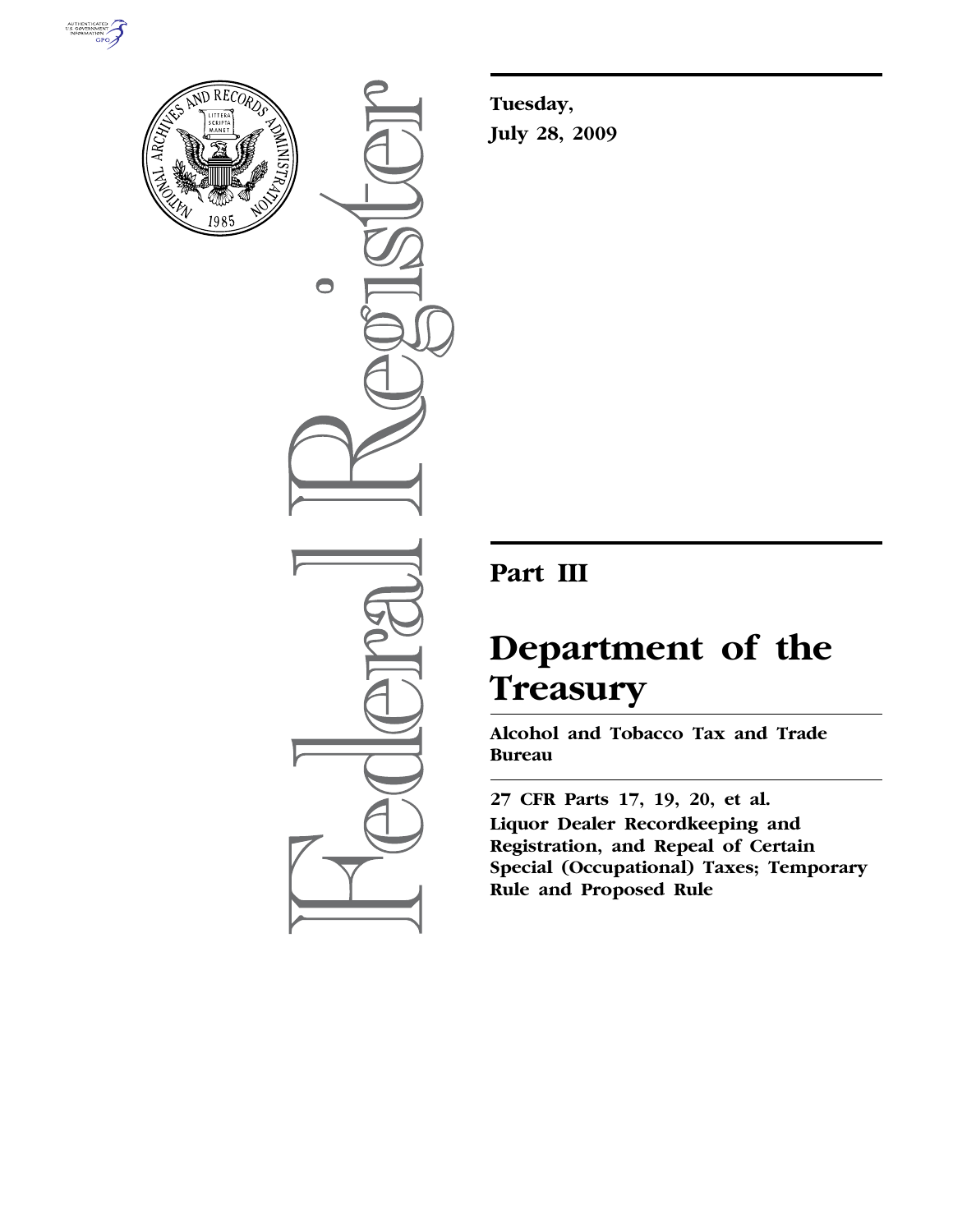## **DEPARTMENT OF THE TREASURY**

**Alcohol and Tobacco Tax and Trade Bureau** 

**27 CFR Parts 17, 19, 20, 22, 24, 25, 26, 27, 28, 31, 40, 44, 46, and 70** 

**[Docket No. TTB–2009–0003; T.D. TTB–79; Re: Notice No. 96]** 

## **RIN 1513–AB63**

## **Liquor Dealer Recordkeeping and Registration, and Repeal of Certain Special (Occupational) Taxes**

**AGENCY:** Alcohol and Tobacco Tax and Trade Bureau, Treasury. **ACTION:** Temporary rule; Treasury

decision.

**SUMMARY:** This temporary rule amends the regulations administered by the Alcohol and Tobacco Tax and Trade Bureau, to reflect the repeal of certain special (occupational) taxes by section 11125 of the Safe, Accountable, Flexible, Efficient Transportation Equity Act: A Legacy for Users. The repeal involves such taxes on alcohol beverage producers and dealers, tax-free alcohol users, denatured spirits users and dealers, and persons claiming drawback for the manufacture of nonbeverage alcoholic products. In place of the special (occupational) tax requirement, the amended law requires recordkeeping and registration by dealers in distilled spirits, wines, and beer, and by manufacturers of nonbeverage products who claim drawback. We also are soliciting comments from all interested parties on these regulatory amendments through a notice of proposed rulemaking published elsewhere in this issue of the **Federal Register**.

**DATES:** *Effective Dates:* This temporary rule is effective July 28, 2009 through July 30, 2012.

**FOR FURTHER INFORMATION CONTACT:** For questions concerning registration or occupational tax filing procedures, contact Jackie Feinauer, National Revenue Center, Alcohol and Tobacco Tax and Trade Bureau (800–937–8864); for other questions concerning this document, contact Steve Simon, Regulations and Rulings Division, Alcohol and Tobacco Tax and Trade Bureau (202–453–2164).

## **SUPPLEMENTARY INFORMATION:**

## **Background**

On August 10, 2005, the President signed into law the ''Safe, Accountable, Flexible, Efficient Transportation Equity Act: A Legacy for Users,'' Public Law 109–59, 119 Stat. 1953 (the Act). Section 11125 of the Act amended certain provisions of the Internal Revenue Code of 1986 (IRC) (26 U.S.C.) to repeal, effective July 1, 2008, the provisions covering special (occupational) taxes (also referred to in this document as SOT or special taxes) on:

• Producers and dealers of alcohol beverages,

• Manufacturers of nonbeverage products,

• Users of tax-free alcohol, and • Users and dealers of specially denatured spirits.

Although section 11125 repealed the tax for these occupations, it did not remove the recordkeeping and registration requirements for dealers in alcohol beverages and for manufacturers of nonbeverage products. Under section 11125, all persons who sell distilled spirits, wine, or beer are dealers. As explained below, this covers only those dealers who sell alcohol products fit for beverage use.

The IRC chapter 51 and 52 provisions referred to above, and the regulations promulgated thereunder and contained in title 27 of the Code of Federal Regulations, are administered by the Alcohol and Tobacco Tax and Trade Bureau (TTB).

In order to remove the special (occupational) taxes on producers and marketers of alcohol beverages, paragraph (a) of section 11125 repealed the following subparts and sections of IRC chapter 51, subchapter A, part II:

• Subpart A relating to proprietors of distilled spirits plants, bonded wine cellars, etc. (26 U.S.C. 5081);

• Subpart B relating to brewers (26) U.S.C. 5091–5093);

• Subpart D relating to wholesale dealers, except for sections 5114 and 5116 (26 U.S.C. 5111–5113 and 5117);

• Subpart E relating to retail dealers, except for section 5124 (26 U.S.C. 5121– 5123 and 5125); and

• Subpart G relating to general provisions, except for sections 5142, 5143, 5145, and 5146 (26 U.S.C. 5141 and 5147–5149).

Section 11125(a) also did away with the special (occupational) tax on nonbeverage drawback claimants by removing from 26 U.S.C. 5131 the reference to annual payment of a special tax. Finally, section 11125(a) did away with the special (occupational) tax on industrial use of distilled spirits by repealing 26 U.S.C. 5276.

Paragraph (b) of section 11125 made a number of conforming amendments to IRC chapter 51, subchapter A, part II. These amendments involved:

• Redesignating subpart C as subpart A;

• Redesignating subpart F as subpart B (with sections 5131 through 5134

redesignated as sections 5111 through 5114);

• Removing the special tax rate provision from redesignated section 5111; and

• Adding new subparts C (containing new sections 5121 through 5124) and D (containing new sections 5131 and 5132). **Note:** A technical error in the designation of section 5121 was corrected by section 11(a)(31) of the Tax Technical Corrections Act of 2007 (Pub. L. 110–172, 121 Stat. 2487).

New sections 5121, 5122, and 5123 were obtained by redesignating sections 5114, 5124, and 5146, respectively. The text of former section 5112 is included in new section 5121, and the text of former section 5122 is included in new section 5122. New section 5124, titled ''Registration by Dealers,'' is patterned after existing section 7011(a). New section 5131 was obtained by redesignating section 5116, and new section 5132 contains, with a change, the text of former section 5117.

Paragraph (b) of section 11125 made additional conforming amendments elsewhere in the IRC, of which we note the following:

• Chapter 51, subchapter J, part V (section 5691) was repealed (although the terms of section 5691(b) were included in new section 5121(c)(4)); and

• Sections 5142, 5143, and 5145 were redesignated as sections 5732, 5733, and 5734 in subchapter D of chapter 52, relating to the special tax on tobacco occupations, which remains in effect.

#### **Temporary Rule**

Based on the July 1, 2008, effective date of the repeal of certain special (occupational) taxes, as described above, TTB believes that the proper administration of the repeal and the related changes to recordkeeping and registration requirements necessitates immediate adoption of the implementing regulations as a temporary rule.

#### **Public Participation**

To submit comments on the regulatory amendments contained in this temporary rule, please refer to the related notice of proposed rulemaking on this subject published elsewhere in this issue of the **Federal Register**.

#### **Basic Interpretative Considerations**

Based on a careful reading of the amendments set out in section 11125 of the Act and resulting statutory language, TTB has applied the following considerations in preparing the regulatory changes to title 27 of the Code of Federal Regulations (27 CFR) set forth in this document: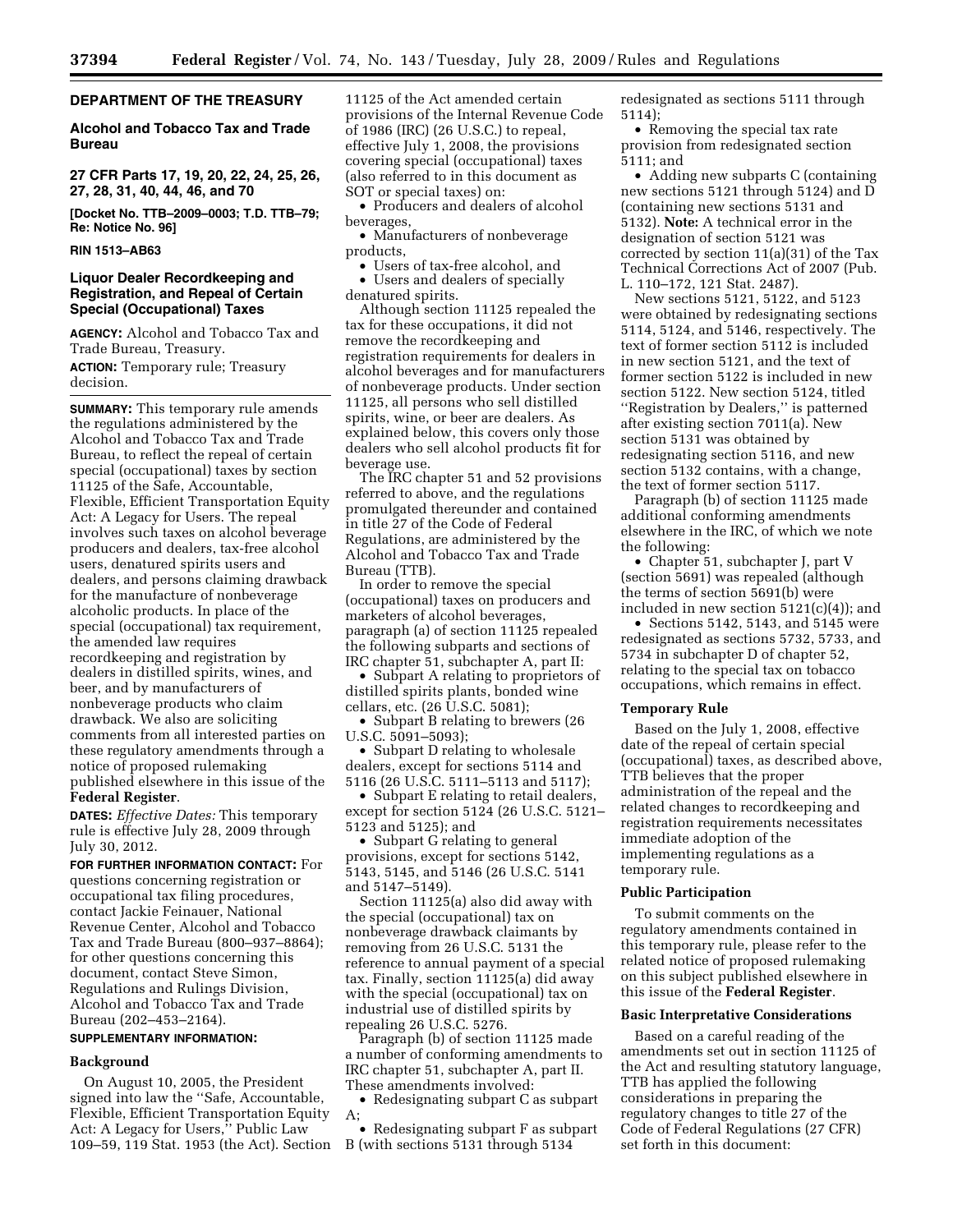1. *Application*. Consistent with the Government's longstanding interpretation of the IRC, liquor dealer recordkeeping and registration requirements apply only to dealers in alcohol fit for beverage use. See, *e.g.*, 26 CFR 194.21 (1960 ed.). ''Alcohol fit for beverage use'' not only includes alcohol beverages but also includes alcoholic products for industrial use, unless the products are unfit for beverage use.

2. *Frequency of registration*. SOT for dealers was an annual tax, and filing of the return and registration was required by regulation on an annual basis. However, the IRC does not, and never did, require annual dealer registration, only that such dealers must ''register with the Secretary.'' We see no reason to continue the annual filing requirement in the absence of annual collection of a tax. Instead, the regulatory changes in this document lessen the dealers' burden by requiring registration upon entering business as a dealer, with subsequent registrations required only for reporting changes in certain information and upon termination of business. On the other hand, Manufacturer of Nonbeverage Products (MNBP) drawback claimant registration is required annually because of the wording of 26 U.S.C. 5112. For persons filing MNBP drawback claims under the IRC, the first claim for the calendar year will satisfy the registration requirement if the claim contains the required registration information; subsequent claims with updated information will be considered amended registrations.

3. *Registration of proprietors of distilled spirits plants, bonded wine cellars, etc*. Since the definition of ''dealer'' in new section 5121(c)(4) of the IRC refers to ''any person who sells, or offers for sale, any distilled spirits, wines, or beer,'' the requirements for recordkeeping and registration by dealers will also apply to proprietors of distilled spirits plants, bonded wine premises, taxpaid wine bottling houses, and breweries, if those proprietors sell their products or offer them for sale. Although these persons previously were generally exempted by 26 U.S.C. 5113 from the registration requirements applicable to liquor and beer dealers, this situation changed when section 11125 of the Act repealed section 5113 of the IRC and thereby deleted the exemption under section 5113.

In order to minimize the resulting regulatory burden, TTB has determined that proprietors of distilled spirits plants, bonded wine premises, and taxpaid wine bottling houses who have qualified under the IRC, and brewers who hold approved brewers' notices

under the IRC, will be deemed to have registered as dealers. In other words, the qualification and brewer's notice will serve as the registration required by section 11125. As part of the qualification or notice process, the proprietor must file and maintain in a current status all the information required for dealer registration under section 11125. Required notices of changes to the information required for IRC qualification or the brewer's notice will be considered as amendments to the dealer registration, and notice that the proprietor is going out of business will terminate the dealer registration as well.

4. *Proprietors will be registered as wholesale liquor dealers*. Proprietors of distilled spirits plants, bonded wine premises, and taxpaid wine bottling houses qualified under the IRC, and brewers who hold approved brewers notices under the IRC, will be treated as wholesale liquor dealers for registration purposes. This will allow the proprietor to sell distilled spirits, wine or beer at wholesale or retail from the covered location. For proprietors who have retail operations such as taverns on brewery premises, or who run wholesale or import operations from their premises and sell alcohol beverages other than the ones they produce, this interpretation will give maximum registration flexibility. Because industrial distilled spirits plants are qualified under the IRC, they will be considered as having registered as a wholesale liquor dealer for sales of undenatured alcohol. Even though a proprietor who makes no sales of alcohol fit for beverage use is not required to register, we believe this approach imposes the least overall burden. Since there is no cost to the proprietor, there is no reason to make a distinction in the registration.

5. *Persons who must register on Form 5630.5d*. Persons required to hold a basic permit under the Federal Alcohol Administration (FAA) Act as wholesalers or importers are considered dealers under section 11125, and so must file a registration on Form 5630.5d, as must retail dealers. This registration will remain in effect as long as the required information remains the same. Changes must be reported by filing of an amended Form 5630.5d if any of the required information changes, and the registrations must be terminated when covered operations cease. States, localities, and the District of Columbia are required to register only once as a wholesaler and once as a retailer in order to cover all operations within the jurisdiction in question.

6. *Records*. Required records for wholesale and retail liquor and beer dealers are specified in 27 CFR part 31 and are not significantly changed by this document. Breweries and proprietors of distilled spirits plants, bonded wine premises, and taxpaid wine bottling houses, who keep required records under the applicable IRC regulations, need not generate additional records as dealers for the same transactions.

7. *Transition to new rules*. For persons who were required to register and report changes on TTB Form 5630.5 during the SOT suspension period (July 1, 2005, through June 30, 2008), any registration filed after January 1, 2007, will constitute a valid registration required on or after July 1, 2008, and will continue in effect until the required registration information changes or operations are terminated. Therefore, such existing registrants will not have to re-register to comply with the new registration requirements. However, existing businesses that have not registered on or after January 1, 2007, must file a one-time registration on or before July 1, 2009, using TTB Form 5630.5d. The reasons for these dates are as follows: (1) Technically, the last registration required under the regulations for the 3-year SOT suspension was due on or before July 1, 2007. Most registrants would probably have filed before the deadline, but few, if any, would have filed before January 1, 2007; and (2) since this document was not published before July 1, 2008, the first registration under these new regulations—except for new businesses—will be due July 1, 2009. This transition rule applies to alcohol beverage dealers, breweries, and proprietors of distilled spirits plants, bonded wine premises, and taxpaid wine bottling houses, but not to MNBP drawback claimants. As noted above, MNBPs will be considered registered when they file the first claim for each year.

8. *Effective date*. The amendments made by section 11125 were effective on July 1, 2008. However, these regulations take effect on the date of their publication in the **Federal Register**. For the period between July 1, 2008, and the effective date of the temporary regulations, TTB will not apply or enforce any regulatory provision that is clearly inconsistent with current law, since statutory provisions always take precedence over conflicting regulations. On the other hand, any regulations that are not in conflict with current law (for example, the prior recordkeeping requirements) would remain in effect until superseded by the new temporary regulations. Further, section 11125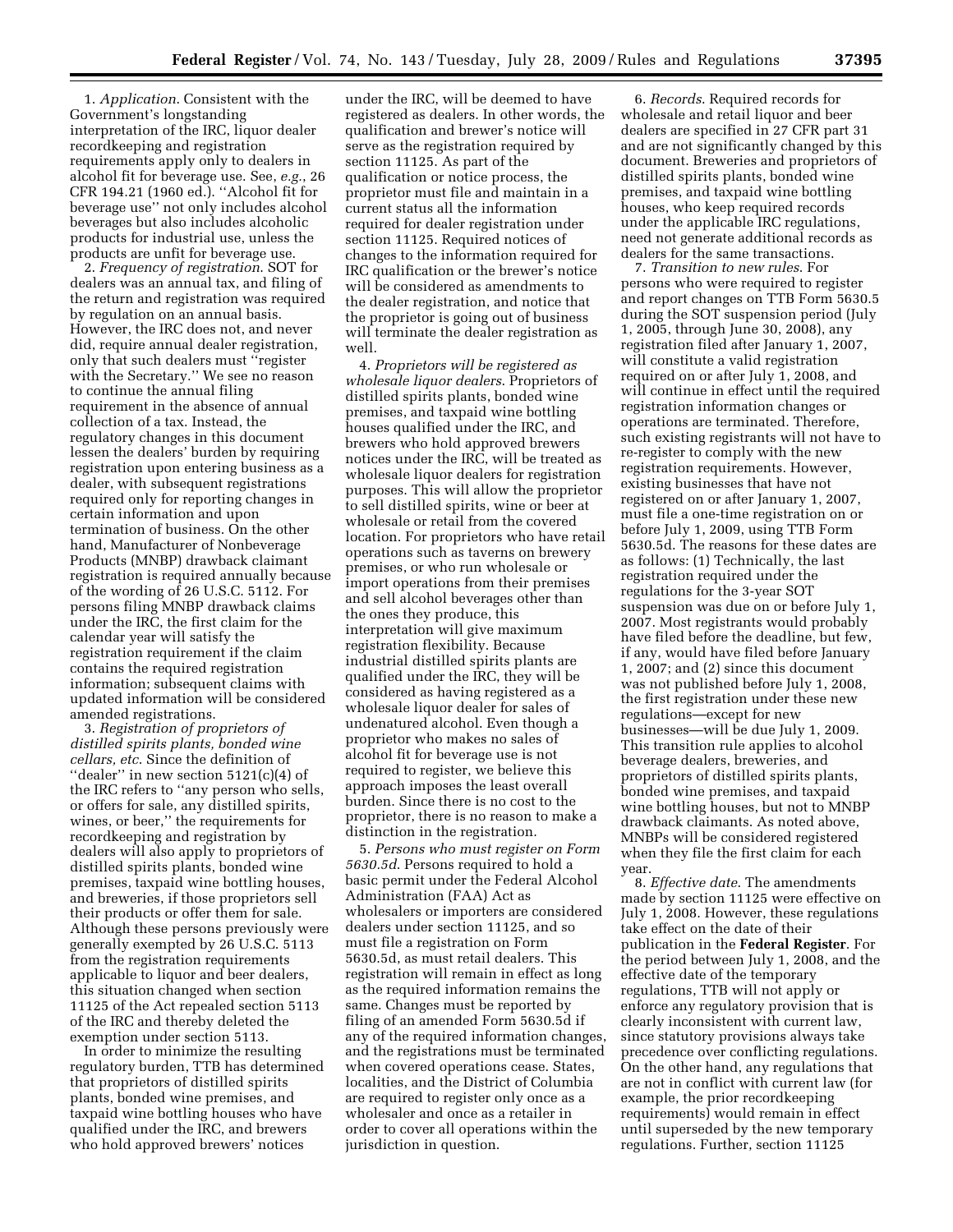specifies, in paragraph (c), that its amendments ''shall not apply to taxes imposed for periods before such date [July 1, 2008].'' Therefore, persons who failed to pay special (occupational) tax when it was in force are not excused from their prior liability by the repeal of this tax.

9. *Employer identification number*. Section 6109(a)(1) of the IRC (26 U.S.C. 6109(a)(1)) states: ''Any person required under the authority of this title to make a return, statement, or other document shall include in such return, statement, or other document such identifying number as may be prescribed for securing proper identification of such person.'' In accordance with this provision and subsection (d) of section 6109, the regulations promulgated by this document require inclusion of the employer identification number (EIN) on registrations for alcohol dealers and manufacturers of nonbeverage products. This requirement is unchanged from prior regulations.

Section 6723 of the IRC imposes a penalty of \$50 for each ''failure by any person to comply with a specified information reporting requirement on or before the time prescribed therefor.'' The definition of ''specified information reporting requirement'' in 26 U.S.C. 6724(d)(3) includes ''any requirement contained in the regulations prescribed under section 6109 that a person—(i) include his TIN [taxpayer identification number; see 26 U.S.C. 7701(a)(41)] on any return, statement, or other document \* \* \*.'' The requirement, imposed by these regulations, to include the EIN on the registration is such an information reporting requirement. Because a person who does not submit a registration has failed to include his EIN on the registration, as required, the \$50 penalty of 26 U.S.C. 6723 applies. Per 26 U.S.C. 6724(a), this penalty is not imposed when there is reasonable cause for the failure. These principles are reflected in the new temporary regulations at 27 CFR 31.14.

10. *Confidentiality of registration information*. Because registration is required under new section 5112 or 5124 of the IRC, the submitted information is subject to the confidentiality and disclosure requirements of section 6103 of the IRC, even though most alcohol beverage dealers are no longer TTB taxpayers. Accordingly, such registration is held to be an ''information return'' within the intent of 26 U.S.C. 6103. This holding is reflected in the new temporary regulations at 27 CFR 31.15, set forth below.

11. *Tobacco*. Section 11125 did not repeal the special (occupational) tax on

any tobacco occupations; therefore, manufacturers of tobacco products, manufacturers of cigarette papers and tubes, and tobacco export warehouse proprietors must continue to register and pay the special (occupational) tax every year.

## **Discussion of Specific Regulatory Changes**

## *Part 17—Drawback on Taxpaid Distilled Spirits Used in Manufacturing Nonbeverage Products*

The regulations in 27 CFR part 17 govern claims for drawback on taxpaid distilled spirits that are used in manufacturing nonbeverage products. Several subparts and sections within part 17 are amended in this document to conform with the changes made by section 11125 of the Act.

*Subpart C Revised*. Subpart C has been substantially amended by removing all sections relating to special tax and redesignating the subpart as ''Subpart C—Registration''. As noted above, effective July 1, 2008, IRC section 5132 was redesignated as section 5112. As redesignated, this section continues to require that every person who claims drawback for the manufacture of nonbeverage products must register annually as a nonbeverage domestic drawback claimant. Section 5112 does not specify either how registration will be accomplished or the items of information that must be provided as part of the registration process. However, as discussed above, TTB has decided that registration will be accomplished when the claimant submits a claim for drawback along with the supporting information that must be submitted with the claim. Thus, the filing of the claim will satisfy the requirement to register.

The revised subpart now includes a new § 17.21 that explains this registration of nonbeverage drawback claimants. The revised subpart also contains two new sections (§§ 17.22 and 17.23) relating to the use of, and application for, the employer identification number.

*Subpart D Removed*. Subpart D— Special Tax Stamps, consisting of §§ 17.51 through 17.93 and covering the issuance of special tax stamps, their subsequent amendment, and refunds of special tax, has been removed and reserved.

*Location of Records and Recovery Operations*. Several sections relating to records (§§ 17.161, 17.168, and 17.171) have been amended to delete references to the premises covered by the special tax stamp.

*Miscellaneous Amendments*. In addition to the above amendments, TTB has made several minor amendments to the regulations in part 17 by removing references to special tax within various sections. We also amended several legal citations within the regulations to reflect the redesignation of certain sections of law effective July 1, 2008. Finally, § 17.4 is revised to reflect the OMB control numbers that were assigned when the Alcohol and Tobacco Tax and Trade Bureau was created and to remove references to sections that have been removed from part 17.

#### *Part 19—Distilled Spirits Plants*

The regulations in 27 CFR part 19 govern operations at distilled spirits plants. Several subparts and sections within part 19 have been revised or otherwise amended.

*Subpart Ca—Dealer Registration*. Subpart Ca has been revised in order to remove all references to special tax, and the subpart heading has been revised to read ''Dealer Registration and Recordkeeping''. Effective July 1, 2008, every proprietor of a distilled spirits plant who sells or offers for sale any distilled spirits, wines, or beer must register as a dealer. As noted above, TTB has determined that proprietors who have registered the distilled spirits plant under the qualification provisions of part 19 will be deemed to have registered as wholesale liquor dealers at the distilled spirits plant premises. The revised subpart Ca includes a new § 19.50 which explains the registration process for proprietors. In addition, the revised subpart contains a new section on amending the registration (§ 19.51) and a new section on dealer records (§ 19.52).

*Dealer Recordkeeping*. Although distilled spirits plants proprietors who sell, or offer for sale, distilled spirits fit for beverage use will be subject to the recordkeeping requirements of 26 U.S.C. 5121, new § 19.52 provides that the records required by subpart W of part 19 will satisfy those requirements, except where the distilled spirits plant engages in dealer operations not already covered by the recordkeeping requirements of part 19.

*Alcohol Fuel Plants*. In general, alcohol fuel plants would not be subject to the requirements applicable to alcohol beverage dealers, because they generally do not produce and sell alcohol fit for beverage use. However, an alcohol fuel plant that sells distilled spirits that have not been rendered unfit for beverage use (for transfer in bond to a distilled spirits plant or another alcohol fuel plant) would meet the definition of a ''dealer.'' Therefore,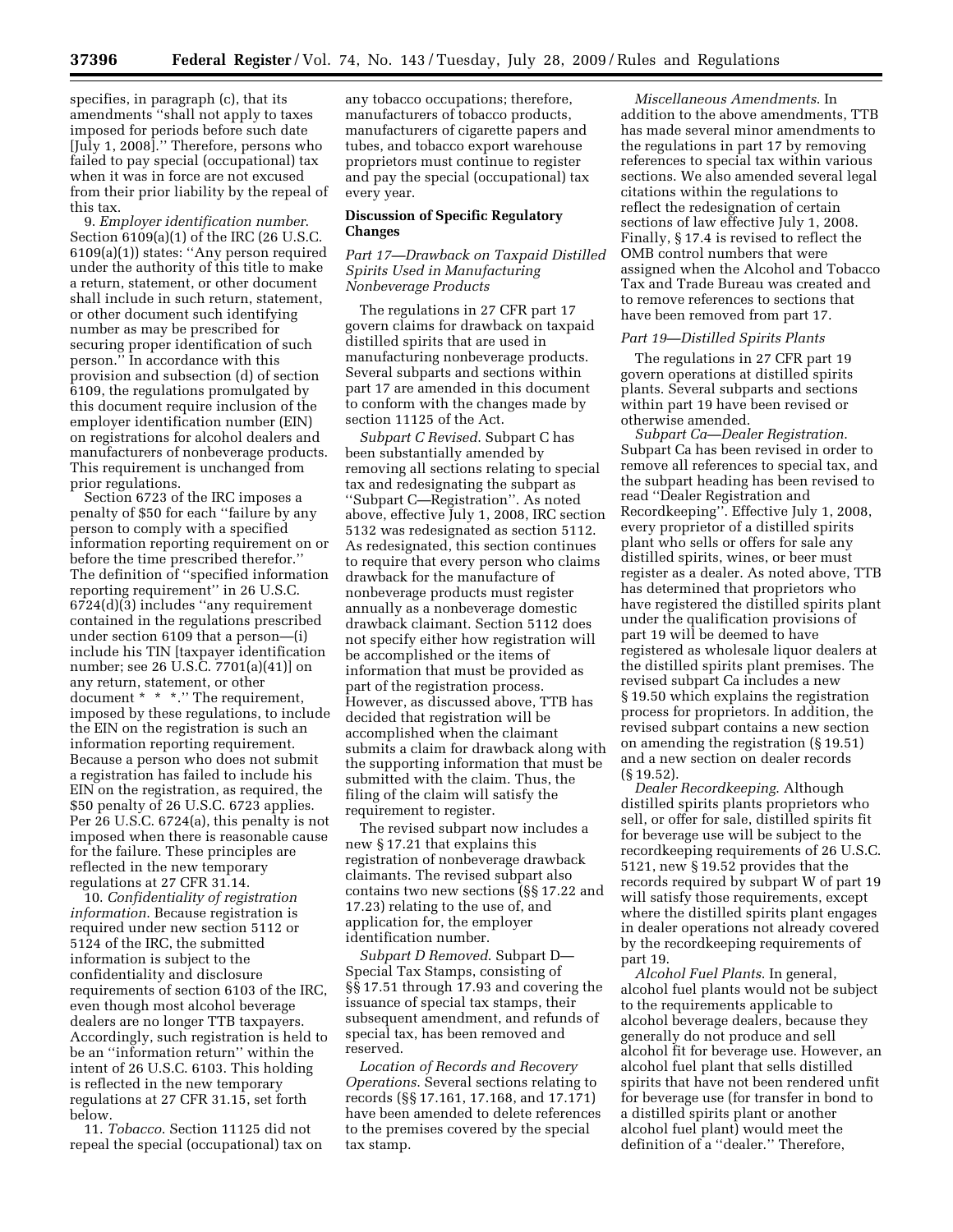§ 19.906 is revised to clarify that such an alcohol fuel plant is subject to the provisions of revised subpart Ca.

*Miscellaneous Amendments*. In addition to the above amendments, TTB has made several minor amendments to the regulations in part 19 to remove references to special tax in various sections. We also amended several legal citations within the regulations to reflect the redesignation of certain sections of law that went into effect on July 1, 2008. For example, a reference to "26 U.S.C.  $5131 - 5134$ " in the definition of ''alcoholic flavoring material'' of § 19.11 has been replaced with a reference to ''26 U.S.C. 5111–5114''.

## *Part 20—Distribution and Use of Denatured Alcohol and Rum*

The regulations in 27 CFR part 20 govern the distribution and use of denatured alcohol and rum. Effective July 1, 2008, section 11125(a)(3) of the Act repealed 26 U.S.C. 5276, which imposed a special tax on dealers and users of denatured alcohol and rum. Accordingly, in part 20, subpart Ca— Special (Occupational) Taxes has been removed and reserved. TTB also notes in this regard that dealers and users of denatured alcohol and rum who operate within the requirements of the law and regulations, selling denatured products for nonbeverage purposes only, are not considered to be ''dealers'' under the IRC and therefore will not be required to register as such.

## *Part 22—Distribution and Use of Tax-Free Alcohol*

The regulations in 27 CFR part 22 govern the distribution and use of taxfree alcohol. As in the case of part 20 discussed above, the repeal of 26 U.S.C. 5276, which imposed a special tax on users of tax-free alcohol, necessitates the removal from part 22 of subpart Ca— Special (Occupational) Taxes. Similarly, users of tax-free alcohol are generally not considered to be ''dealers'' under the IRC and therefore will not be required to register as such. However, this document also amends § 22.102 to provide that any person who sells taxfree alcohol will become a dealer and therefore will be subject to the provisions of part 31 (since tax-free alcohol is fit for beverage use).

## *Part 24—Wine*

The regulations in 27 CFR part 24 govern operations at bonded wine premises and taxpaid wine bottling houses.

*Dealer Registration*. As a result of the changes to the IRC made by section 11125 of the Act, effective July 1, 2008, every proprietor of bonded wine

premises and every proprietor of a taxpaid wine bottling house who sells or offers for sale any distilled spirits, wines, or beer must register as a dealer. As noted above, TTB has determined that proprietors who have qualified as a bonded wine premises or taxpaid wine bottling house under part 24 will be deemed to have registered as a wholesale liquor dealer at those premises. Section 24.52 is revised to explain the registration process for these proprietors.

*Dealer Recordkeeping*. Although proprietors of wine premises who sell beverage wine (or who offer it for sale) will be subject to the recordkeeping requirements of 26 U.S.C. 5121, § 24.54 is revised to provide that the records required by subpart O of part 24 will satisfy these requirements, except where the bonded wine cellar or taxpaid wine bottling house engages in dealer operations not covered by the recordkeeping requirements of part 24.

*Miscellaneous Amendments to Part 24*. Several sections in part 24 relating to special tax have been removed. In addition, several sections have been amended by removing all reference to special tax and by replacing those references, where appropriate, with provisions covering the registration of proprietors as dealers. TTB notes that with regard to § 24.146, which covers bonds, although the specific reference to special tax is removed, bonds will still cover liability for unpaid special tax that was due prior to the repeal. Finally, § 24.53 is revised to cover amendment of the dealer registration.

## *Part 25—Beer*

The regulations in 27 CFR part 25 govern operations at breweries. Subpart I and several sections in part 25 have been amended.

*Subpart I—Dealer Registration*. Subpart I has been revised in order to remove all sections relating to special tax, and the subpart heading has been revised to read ''Subpart I—Dealer Registration and Recordkeeping.'' As a result of the changes to the IRC made by section 11125 of the Act, effective July 1, 2008, every proprietor of a brewery who sells or offers for sale any distilled spirits, wines, or beer must register as a dealer. As noted above, TTB has determined that registration of the brewery premises will be accomplished when the proprietor files a Brewer's Notice, Form 5130.10, and TTB approves the notice. The revised subpart includes § 25.112, which explains the registration process for proprietors. In addition, the revised subpart contains a section on amending the registration (§ 25.113), which provides that

amendments to the brewer's notice serve as amended dealer registrations, and a section on dealer records (§ 25.114—see the description of this section immediately below).

*Dealer Recordkeeping*. Although brewers who sell beverage beer (or offer it for sale) will be subject to the recordkeeping requirements of 26 U.S.C. 5121, the records required by subpart U of part 25 provide similar information. Therefore, § 25.114 provides that the records of subpart U will satisfy the requirements of section 5121 of the IRC, except where the brewer engages in dealer operations not covered by the recordkeeping requirements of part 25.

*Employer Identification Number*. Section 25.168, which concerns employer identification numbers, has been amended to revise a cross reference to instructions regarding the application for an employer identification number. Those instructions were formerly in subpart I and addressed the preparation of the special tax return. Since subpart I now deals with dealer registration, those instructions have been removed from that subpart and added as a new § 25.169, and the cross reference in § 25.168 has been revised accordingly.

*Miscellaneous Amendments*. In addition to the above amendments, TTB has made several minor amendments to the part 25 regulations by removing references to special tax in various sections.

## *Part 26—Liquors and Articles From Puerto Rico and the Virgin Islands*

The regulations in 27 CFR part 26 govern operations of persons bringing alcohol beverages and certain other alcoholic products to the United States from Puerto Rico and the Virgin Islands. These persons include brewers, proprietors of distilled spirits plants and bonded wine cellars, dealers in denatured alcohol, and nonbeverage drawback claimants. Accordingly, several sections in part 26 are affected.

*Industrial Alcohol*. Since the special tax provisions on tax-free alcohol users, and on denatured spirits users and dealers, are repealed, § 26.36 is amended by removing references to that tax, and § 26.47 is removed. Because tax-free alcohol is fit for beverage use, persons shipping such alcohol to the United States for sale are subject to registration as alcohol beverage dealers; however, such registration will be accomplished by obtaining a distilled spirits plant permit and complying with the other requirements of 27 CFR part 19. Section 26.36(b) is amended accordingly. Section 26.46, which relates only to special (occupational) tax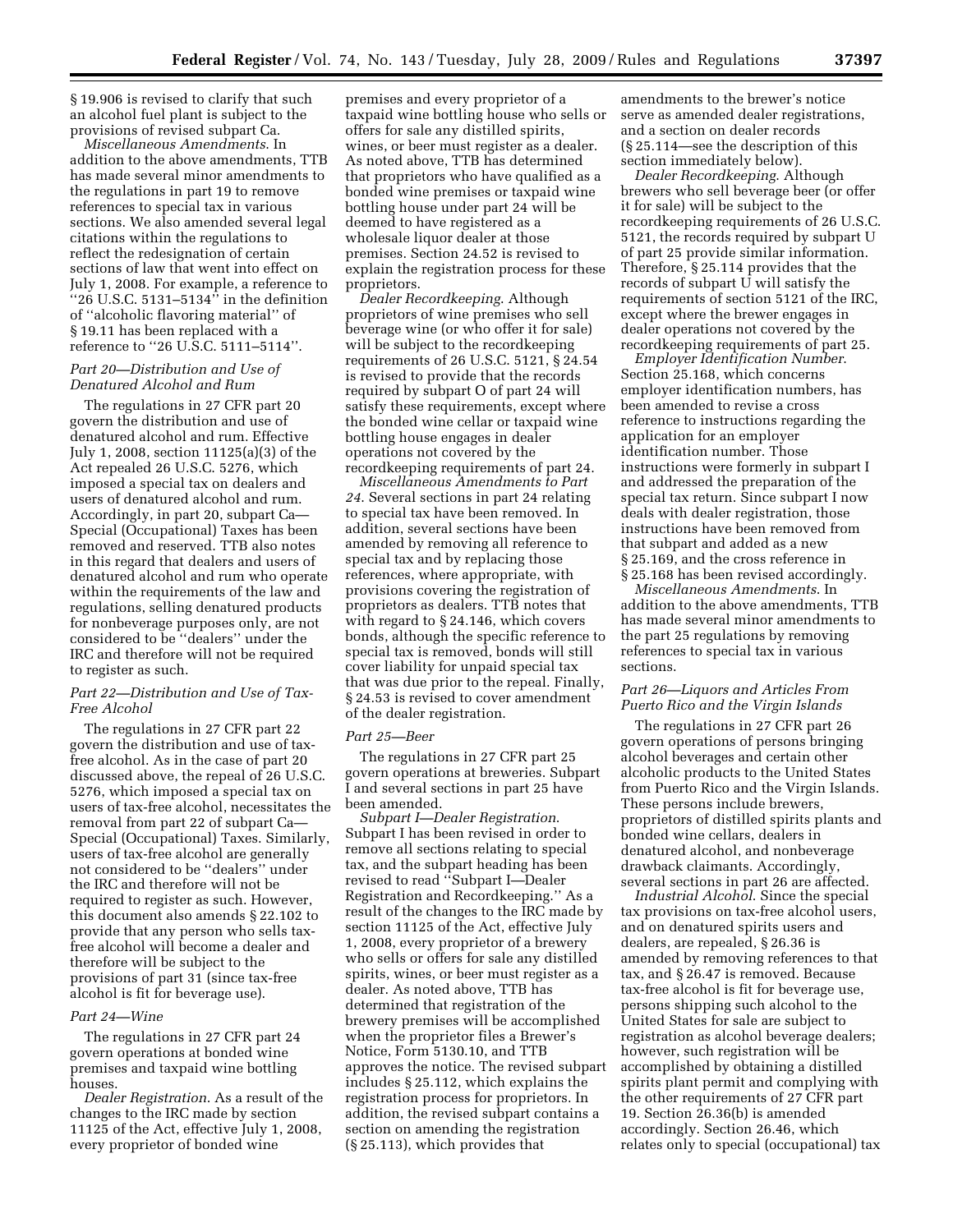on distilled spirits plant proprietors, is removed.

*Nonbeverage drawback claimant registration.* Sections 26.171 and 26.173 (Puerto Rico), and §§ 26.307 and 26.309 (Virgin Islands), are revised or otherwise amended to replace references to the special tax for nonbeverage drawback claimants with a discussion of the new registration requirement for claimants similar to the discussion in part 17 above.

*Dealer registration.* In §§ 26.44 and 26.45 (Puerto Rico) and §§ 26.210 and 26.211 (Virgin Islands), references to the special tax registration and return for alcohol occupations are changed to refer to dealer registration and recordkeeping.

*Miscellaneous Amendments.* We changed a legal citation within the definition of ''eligible flavors'' and several informational citations to reflect the redesignation of certain sections of law affected by section 11125 of the Act. We made some minor technical amendments in §§ 26.173(a) and 26.309(a) relating to the description of the drawback rate and the procedure for filing drawback claims. In §§ 26.173(c) and 26.309(c), we replaced the requirement for entering the control number on the special tax stamp with a requirement for entering the claimant's employer identification number, since the special tax return (which is no longer filed by these claimants) formerly supplied TTB with that information.

## *Part 27—Importation of Distilled Spirits, Wines, and Beer*

The regulations in 27 CFR part 27 govern operations of persons importing distilled spirits, wine, and beer into the United States. Several sections of regulations within part 27 have been amended.

*Dealer registration.* In §§ 27.30 and 27.31, references to the special tax registration and return for alcohol occupations are changed to refer to dealer registration.

*Miscellaneous Amendments.* We also changed a legal citation within the definition of ''eligible flavors'' and several informational citations to reflect the redesignation of certain sections of law affected by section 11125 of the Act.

#### *Part 28—Exportation of Alcohol*

The regulations in 27 CFR part 28 govern operations by persons exporting distilled spirits, wines, and beer to foreign countries and possessions of the United States. Section 28.212, dealing with persons authorized to export wine with benefit of drawback, is revised to replace the reference to payment of special tax as a wholesale liquor dealer with a reference to registration as such

a dealer under part 31. Also, the authority citation for part 28 is revised to reflect the repeal or redesignation of certain sections of law by section 11125 of the Act.

## *Part 31—Alcohol Beverage Dealers*

The regulations in 27 CFR part 31 govern the operations of alcohol beverage dealers. The principal subject matter of part 31 historically has been the special (occupational) tax. The elimination of that tax makes it necessary to revise the entire part. In general, we have attempted in this document to retain as much of the old part 31 as can be adapted to the IRC provisions as amended by section 11125 of the Act. Nevertheless, the new part 31 set forth in this document is significantly shorter. References to the special (occupational) tax are removed, the part is reorganized, conforming changes are made to cross references, and OMB information collection approval numbers are updated. Several new sections are added to clarify producers' status as dealers (§ 31.48), to describe situations where registration is required (§§ 31.137 and 31.138), to clarify liability for special (occupational) tax for periods prior to its elimination (§ 31.234), and to set forth penalty and disclosure provisions (§§ 31.14 and 31.15). In addition, sections concerning preparation of the special tax return are redrafted to cover preparation of the dealer registration form, and sections concerning exemption from dealer's special tax for persons who registered as producers are removed.

Sections that formerly clarified liability for special tax have been revised to clarify when persons are considered to be dealers subject to the regulations. Some of these clarifications in part 31 were based on specific statutory exemptions formerly contained in 26 U.S.C. 5113 and 5123. Although these two statutory provisions were repealed by section 11125 of the Act, we will continue to apply those exemptions as administrative interpretations.

As noted above, the exemption in repealed section 5113 of the IRC for proprietors of controlled premises (distilled spirits plants, bonded wine cellars, taxpaid wine bottling houses, and breweries) has been retained in effect by allowing qualification documents and records required by part 19, 24, or 25, as applicable, to satisfy the alcohol dealer registration and recordkeeping requirements (§§ 31.48, 31.154). Other exemptions and exceptions in repealed section 5113 that are retained in the revised part 31 texts

pertain to: States, political subdivisions, etc. (§§ 31.43, 31.153); creditors, fiduciaries, and officers of court (§§ 31.62(a), (b) and (c)); retiring partners or representatives of deceased partners (§ 31.62(d)); persons returning liquors for credit, refund, or exchange (§ 31.67); dealers making sales on purchaser dealers' premises (§§ 31.52 and 31.53); retail dealers selling in liquidation (§ 31.66); and retail dealers selling to limited retail dealers  $(S \ 31.55(b))$ .

Exemptions and exceptions contained in repealed section 5123 of the IRC that are retained in the revised part 31 texts pertain to: Wholesale dealers making retail sales (§ 31.51); retail dealers ''at large'' (§ 31.94); dealers on trains, aircraft, or vessels (§§ 31.91 through 31.93); and liquor stores operated by States, political subdivisions, etc. (§§ 31.43, 31.153). The exemption from additional special tax when a wholesale or retail dealer in beer begins to sell other liquors, which was formerly provided for in repealed sections 5113(g) and 5123(c) of the IRC, is not retained in the revised part 31 texts for registration purposes, because section 11125 of the Act requires a dealer to register his or her ''trade or business'' (see new § 31.75).

The table below shows the source of, and extent of the change reflected in, each section in revised part 31:

| New section                                          | Source<br>(action)                                                              |  |
|------------------------------------------------------|---------------------------------------------------------------------------------|--|
| 31.0                                                 | 31.1(P)                                                                         |  |
|                                                      | <b>Subpart A-General Provisions</b>                                             |  |
| 31.1<br>31.2<br>31.3<br>31.4                         | 31.11 (P)<br>31.2 (O)<br>31.3 (P)<br>31.4 (P)                                   |  |
| <b>Subpart B-Administrative Provisions</b>           |                                                                                 |  |
| 31.11<br>31.12<br>31.13<br>31.14<br>31.15            | 31.41 (P)<br>31.42 (O)<br>31.43 (O)<br>31.109, 31.111 (C)<br>26 U.S.C. 6103 (N) |  |
| Subpart C-Activities Subject to this Part            |                                                                                 |  |
| 31.21<br>31.22                                       | 31.21 (P)<br>31.22 (O)                                                          |  |
|                                                      | Dealers Classified                                                              |  |
| 31.31<br>31.32<br>31.33<br>31.34<br>$31.35$<br>31.36 | 31.23 (P)<br>31.24 (P)<br>31.25 (P)<br>31.26 (P)<br>31.27 (O)<br>31.28 (O)      |  |
|                                                      |                                                                                 |  |

 $\overline{a}$ 

 $\overline{a}$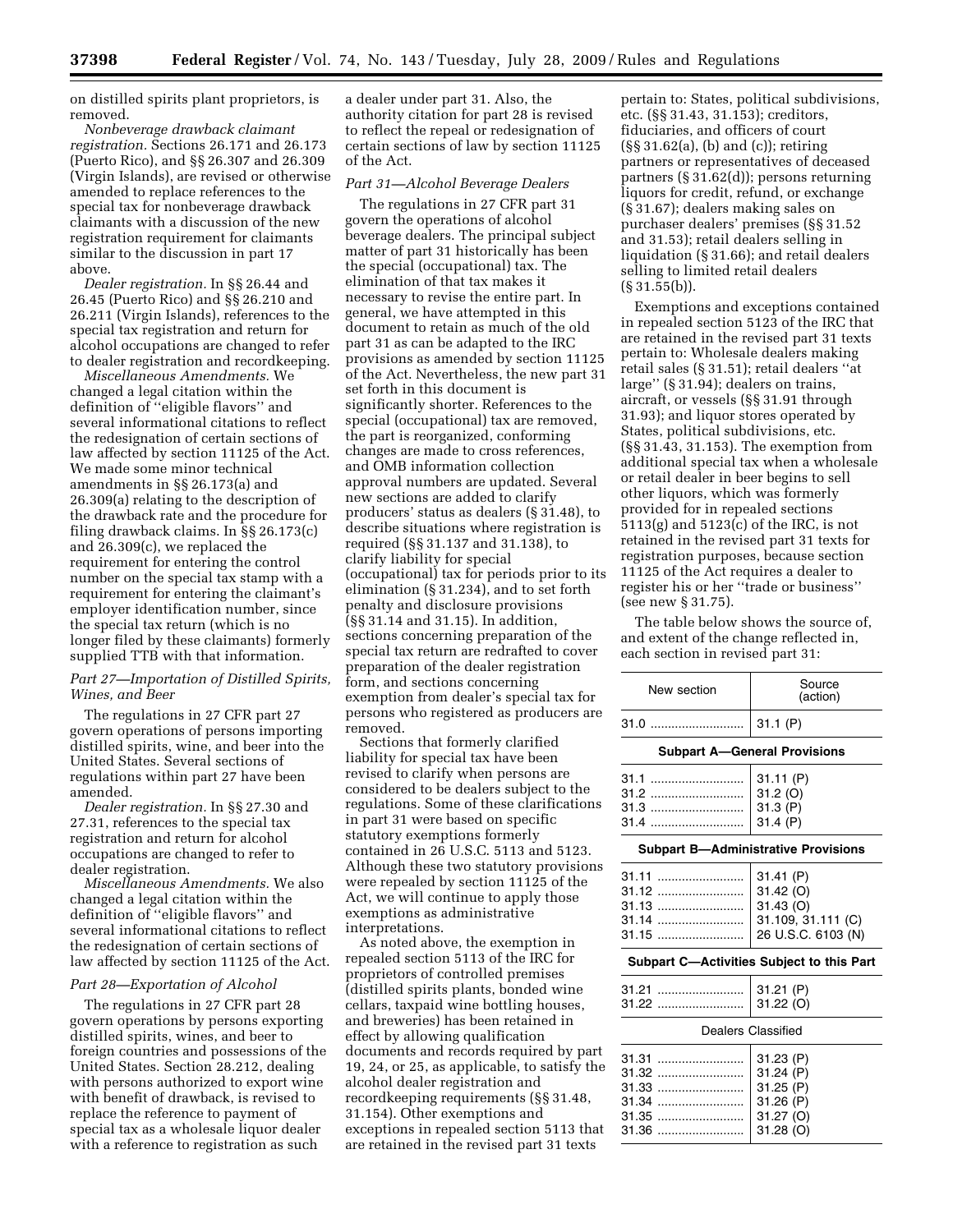New section Source

**Subpart H—Changes in Registration Information**  Changes Requiring Registration as a New

31.116 ....................... 31.107 (P)

 $\overline{a}$ 

 $\overline{a}$ 

(action)

| New section                                                            | Source<br>(action)                                                                                                                      |  |
|------------------------------------------------------------------------|-----------------------------------------------------------------------------------------------------------------------------------------|--|
|                                                                        | Certain Organizations, Agencies, and Persons                                                                                            |  |
| 31.41<br>31.42<br>31.43<br>31.44<br>31.45<br>31.46<br>31.47<br>$31.48$ | 31.29 (P)<br>31.30 (P)<br>31.31 (P)<br>31.32 (P)<br>31.33 (P)<br>31.34 (P)<br>31.35 (P)<br>(N)                                          |  |
|                                                                        | <b>Subpart D-Exemptions and Exceptions</b>                                                                                              |  |
|                                                                        | Persons Exempt From Registration and/or<br>Recordkeeping                                                                                |  |
| 31.51<br>31.52<br>31.53<br>31.54<br>31.55                              | 31.23(c)(1) and<br>31.25(c)(1)(C)<br>31.185 (P)<br>31.186 (P)<br>31.187 (P)<br>31.187a (P)<br>Persons Who Are Not Dealers in Liquors or |  |
|                                                                        | Beer                                                                                                                                    |  |
| 31.61<br>31.62<br>31.63<br>31.64<br>31.65<br>31.66<br>31.67            | 31.181 (C)<br>31.188 (P)<br>31.189 (P)<br>31.190 (P)<br>31.191 (P)<br>31.192 (O)<br>31.193 (P)                                          |  |
|                                                                        | <b>Subpart E-Places Subject to Registration</b>                                                                                         |  |
| 31.71<br>31.72<br>31.73<br>31.74<br>31.75                              | 31.51 (P)<br>31.52 (O)<br>31.53 (P)<br>31.54 (P)<br>31.72 (C)                                                                           |  |
| Sales in Two or More Areas on the Same<br>Premises                     |                                                                                                                                         |  |
| 31.81<br>31.82<br><br>31.83                                            | 31.57 (P)<br>31.58 (P)<br>31.59 (P)                                                                                                     |  |
| Sales in Multiple Locations                                            |                                                                                                                                         |  |
| 31.91<br>31.92<br>31.94<br>31.95<br>31.96                              | 31.124 (P)<br>31.125 (P)<br>31.126 (P)<br>31.127 (P)<br>31.55 (P)<br>31.56 (P)                                                          |  |
| <b>Subpart F-Partnerships</b>                                          |                                                                                                                                         |  |
| 31.101<br>31.102<br>31.103<br>31.104                                   | 31.91 (P)<br>31.92 (P)<br>31.93 (P)<br>31.94 (P)                                                                                        |  |
| Subpart G-Registration Form, TTB F<br>5630.5d                          |                                                                                                                                         |  |
| .31.111                                                                | 31.102 (C)                                                                                                                              |  |

31.112 ....................... 31.106(c) (P)

31.114 ....................... 31.106 (P) 31.115 ....................... 31.106a (P)

31.113 ....................... 31.104a (P)

|                                                                                                                                                | Business                                                                                                                                                                              |  |
|------------------------------------------------------------------------------------------------------------------------------------------------|---------------------------------------------------------------------------------------------------------------------------------------------------------------------------------------|--|
| 31.121<br><br>31.122<br>31.123<br>31.124<br>31.125                                                                                             | 31.161 (P)<br>31.162 (P)<br>31.163 (P)<br>31.164 (P)<br>(N)                                                                                                                           |  |
|                                                                                                                                                | <b>Other Changes</b>                                                                                                                                                                  |  |
| 31.131<br>31.132<br>31.133<br>31.134<br><br>31.135<br>31.136<br>31.137<br>31.138<br>                                                           | 31.151 (C)<br>31.165 (P)<br>31.165 (C)<br>31.166 (P)<br>31.167 (P)<br>31.168 (P)<br>(N)<br>(N)                                                                                        |  |
|                                                                                                                                                | <b>Subpart I-Restrictions Relating to</b><br><b>Purchases of Distilled Spirits</b>                                                                                                    |  |
| 31.141                                                                                                                                         | 31.211 (P)                                                                                                                                                                            |  |
|                                                                                                                                                | <b>Subpart J-Records and Reports</b>                                                                                                                                                  |  |
| Wholesale Dealers' Records and Reports                                                                                                         |                                                                                                                                                                                       |  |
| 31.151<br>31.152<br>31.153<br>31.154<br><br>31.155<br>31.156<br><br>31.157<br>31.158<br><br>31.159<br>31.160<br>31.161<br>31.162<br><br>31.163 | 31.221 (P)<br>31.222 (P)<br>31.223 (P)<br>31.224 (P)<br>31.225 (P)<br>31.226 (P)<br>31.227 (P)<br>31.228 (P)<br>31.229 (O)<br>31.230 (O)<br>31.231<br>(P)<br>31.232 (P)<br>31.233 (P) |  |
| Filing of Wholesale Dealer's Records and<br>Reports                                                                                            |                                                                                                                                                                                       |  |
| 31.171<br>31.172                                                                                                                               | 31.235 (P)<br>31.236 (P)                                                                                                                                                              |  |
|                                                                                                                                                | Retail Dealer's Records                                                                                                                                                               |  |
| 31.181                                                                                                                                         | 31.234 (O)                                                                                                                                                                            |  |
| Retention of Records and Files                                                                                                                 |                                                                                                                                                                                       |  |
| 31.191<br>31.192                                                                                                                               | 31.237 (P)<br>31.238 (P)                                                                                                                                                              |  |
| Subpart K-Reuse and Possession of Used<br><b>Liquor Bottles</b>                                                                                |                                                                                                                                                                                       |  |
| 31.201<br>31.202<br>31.203<br>31.204                                                                                                           | 31.261 (N)<br>31.262 (P)<br>31.263 (N)<br>31.264 (P)                                                                                                                                  |  |
| Subpart L-Packaging of Alcohol for<br><b>Industrial Uses</b>                                                                                   |                                                                                                                                                                                       |  |
| 31.211                                                                                                                                         | 31.271 (P)                                                                                                                                                                            |  |

| New section                          | Source<br>(action)                                                        |
|--------------------------------------|---------------------------------------------------------------------------|
| 31.212                               | 31.272 (O)                                                                |
|                                      | Subpart M-Distilled Spirits for Export with<br><b>Benefit of Drawback</b> |
| 31.221                               | 31.281 (P)<br>31.283 (P)                                                  |
|                                      | <b>Subpart N-Miscellaneous</b>                                            |
| 31.231<br>31.232<br>31.233<br>31.234 | 31.291 (O)<br>31.292 (O)<br>31.293 (P)<br>(N)                             |
| $\cdots$ $\cdots$ $\cdots$ $\cdots$  |                                                                           |

Actions:  $(C)$  = Complete revision;  $(N)$  = New section;  $(O)$  = No revision;

 $(P)$  = Partial revision.

## *Part 40—Manufacture of Tobacco Products and Cigarette Papers and Tubes*

The regulations in 27 CFR part 40 govern manufacturers of tobacco products and cigarette papers and tubes. Although section 11125 of the Act did not do away with the special tax on tobacco occupations, TTB believes that it would be appropriate to have the special tax provisions applicable to tobacco products and cigarette papers and tubes in one place, similar to the approach taken in revised part 31 for alcohol beverage dealer registration. Accordingly, in this document we have removed and reserved a number of part 40 sections and transferred their contents to a new subpart D in part 46, which contains miscellaneous regulations relating to tobacco products and cigarette papers and tubes.

In addition to the transfer of special tax provisions to part 46, this document includes a number of other changes to the part 40 texts. A definition of ''special tax'' is added to § 40.11 to facilitate its use in the part 40 texts in place of ''special (occupational) tax.'' Section 40.31 is amended by removing the 1988 transition rule in paragraph (b), clarifying liability for special tax under a partnership, and updating the informational citation at the end of the section. The informational citation at the end of § 40.371 is also amended to reflect the redesignation of certain IRC sections by section 11125 of the Act. Finally, §§ 40.33 and 40.373 are revised to serve as cross references to the special tax provisions of part 46.

## *Part 44—Exportation of Tobacco Products and Cigarette Papers and Tubes, Without Payment of Tax, or With Drawback of Tax*

The regulations in 27 CFR part 44 govern exportation of tobacco products and cigarette papers and tubes. For the same reason stated for part 40 above, we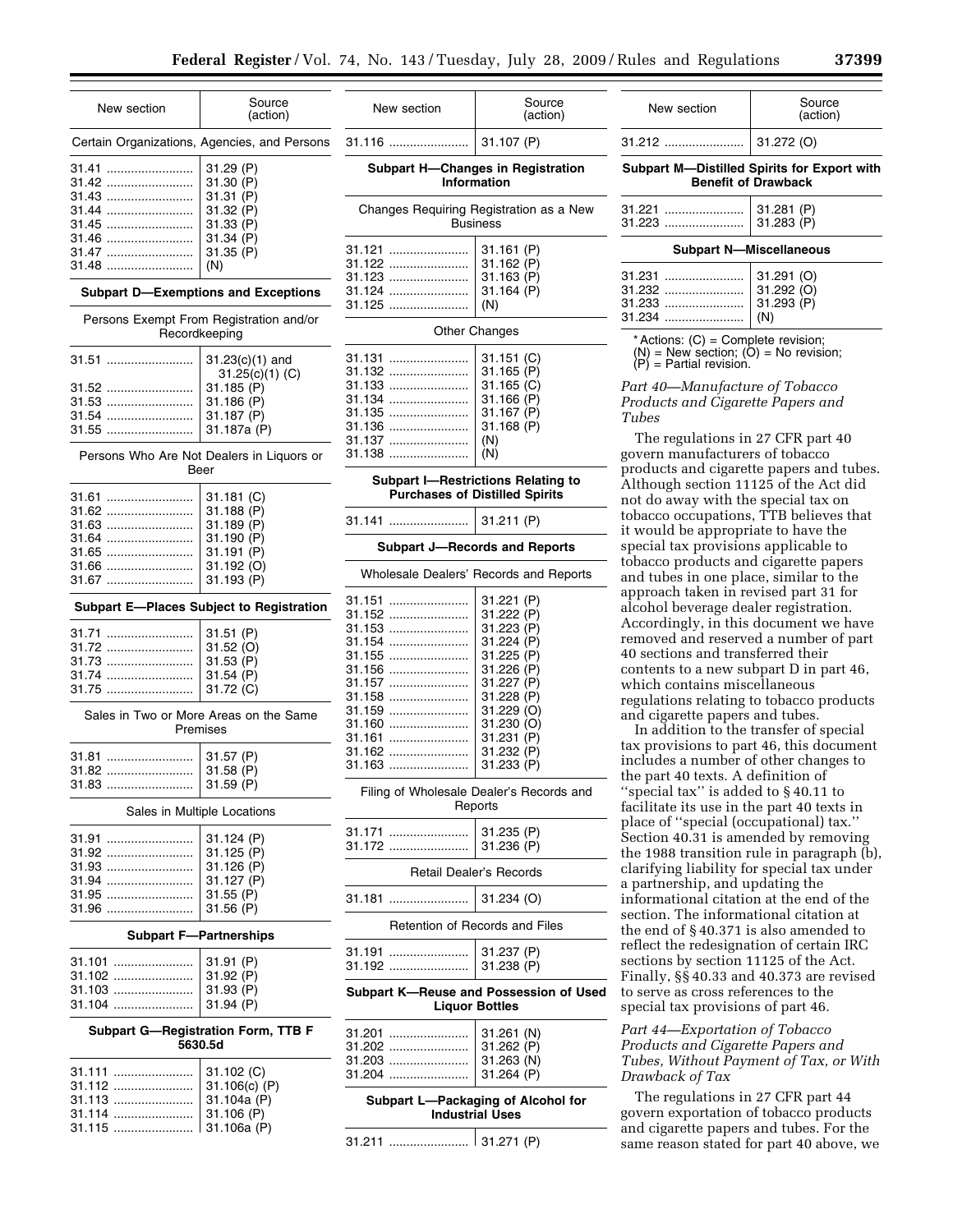have transferred the part 44 special tax provisions to new subpart D of part 46.

For the same reason stated for § 40.11 above, a definition of ''special tax'' is added to § 44.11. In addition, § 44.31 is amended by removing the superseded 1988 transition rule in paragraph (b), clarifying liability for special tax under a partnership, and updating the informational citation at the end to reflect the redesignation of certain IRC sections by section 11125 of the Act. Finally, § 44.33 is revised to direct users to part 46 for additional provisions concerning special tax.

## *Part 46—Miscellaneous Regulations Relating to Tobacco Products and Cigarette Papers and Tubes*

As discussed above, we are adding a new subpart D to 27 CFR part 46 to set forth provisions related to special tax on tobacco product and related occupations. Certain sections are consolidated from parts 40 and 44, and others are adopted from the liquor dealer regulations in part 31. The regulations adopted for part 46 from part 31 reflect special tax policy positions developed through rulemaking during the time we administered the dealer's tax. Because we would be guided by these positions if similar questions arose concerning regulated entities in the tobacco product and related occupations, we are adopting them for part 46 purposes to preserve the precedents that existed. The table below shows the source of each new subpart D section:

| New section number | Source     |
|--------------------|------------|
|                    | new<br>new |

## **Payment of Special Tax**

|          | 40.33, 40.373, and       |
|----------|--------------------------|
|          | 44.33<br>40.34 and 44.34 |
|          | 31.104                   |
|          | 31.105                   |
|          | 31.138                   |
| $46.106$ | 31.122                   |
|          | 31.109                   |
|          | 31.110                   |
|          | 31.111                   |
|          |                          |

| <b>Special Tax Stamps</b> |                             |
|---------------------------|-----------------------------|
|                           | 40.35, 40.374, and<br>44.35 |
|                           | 31.132                      |
|                           | 31.133                      |
|                           | 31.153                      |
| 46.120                    | 31.134                      |
|                           | 31.135                      |

| New section number | Source<br><b>Changes in Businesses Holding Special</b> |
|--------------------|--------------------------------------------------------|
| <b>Tax Stamps</b>  |                                                        |

| 46.127 | 40.36, 40.375, 44.36,<br>17.77, and 31.163 |
|--------|--------------------------------------------|
|        |                                            |
|        |                                            |

**Stamps for Incorrect Period or Incorrect Liability** 

| <b>Abatement or Refund of Special Taxes</b> |  |
|---------------------------------------------|--|
|                                             |  |
|                                             |  |

We did not adopt those provisions of part 31 that dealt with exemptions and exceptions from liquor dealers tax because we do not believe they are relevant to the special tax on tobacco product and related occupations.

### *Part 70—Procedure and Administration*

Part 70 of 27 CFR sets forth the procedural and administrative rules of the Alcohol and Tobacco Tax and Trade Bureau. We have amended various sections within part 70 to change references to special tax on alcohol occupations to references to dealer registration or claimant registration while retaining or adding references to special tax on tobacco occupations. We have also removed references to OMB approval after §§ 70.411, 70.412, and 70.414, and 70.431, because those sections are part of the Statement of Procedural Rules. These sections do not impose a recordkeeping requirement but rather only point to regulatory provisions that do impose a recordkeeping requirement. Finally, no changes were made to the title of subpart D or to §§ 70.61, 70.64, 70.433, 70.441, 70.442, or 70.448, because they refer to occupational taxes that are still in effect.

#### **Regulatory Flexibility Act**

We certify that this temporary rule will not have a significant economic impact on a substantial number of small entities. Accordingly, a regulatory flexibility analysis is not required. The relevant collections of information derive directly from the Internal Revenue Code of 1986, as amended, and the regulations in this rule concerning these collections merely implement the statutory requirements. Likewise, any secondary or incidental effects, and any reporting, recordkeeping, or other compliance burdens flow directly from the statute. Pursuant to 26 U.S.C.

7805(f), this temporary regulation will be submitted to the Chief Counsel for Advocacy of the Small Business Administration for comment on its impact on small businesses.

## **Paperwork Reduction Act**

TTB has provided estimates of the burdens that the collections of information contained in these regulations impose, and these estimated burdens have been reviewed and approved by the Office of Management and Budget (OMB) in accordance with the Paperwork Reduction Act of 1995 (44 U.S.C. 3507) and assigned control numbers 1513–0088, 1513–0112, and 1513–0113. Finally, TTB has provided the public with notice of these collections of information and solicited comments on them, with the most recent notices being published in the **Federal Register** on May 2, 2006 (71 FR 25889) for OMB No. 1513–0088, November 21, 2007 (72 FR 65646) for OMB No. 1513–0113, and September 4, 2008 (73 FR 51699) for OMB No. 1513– 0112. To date, TTB has not received any comments in response to these notices.

Under the Paperwork Reduction Act of 1995, an agency may not conduct or sponsor, and a person is not required to respond to, a collection of information unless it displays a valid OMB control number.

Comments concerning suggestions for reducing the burden of the collections of information in this document should be directed to Mary A. Wood, Alcohol and Tobacco Tax and Trade Bureau, at any of these addresses:

• P.O. Box 14412, Washington, DC 20044–4412;

• 202–927–8525 (facsimile); or

• *formcomments@ttb.gov* (e-mail).

## **Executive Order 12866**

This is not a significant regulatory action as defined in E.O. 12866. Therefore, it requires no regulatory assessment.

## **Inapplicability of Prior Notice and Comment and Delayed Effective Date Procedures**

Because this document merely implements a law which was effective on July 1, 2008, and because immediate guidance is necessary to implement the provisions of the law, it is found to be impracticable to issue this Treasury decision with notice and public procedure under 5 U.S.C. 553(b).

Pursuant to the provisions of 5 U.S.C. 553(d)(1), (d)(2), and (d)(3), we are issuing these regulations without a delayed effective date. These temporary regulations recognize an exemption within the meaning of section 553(d)(1)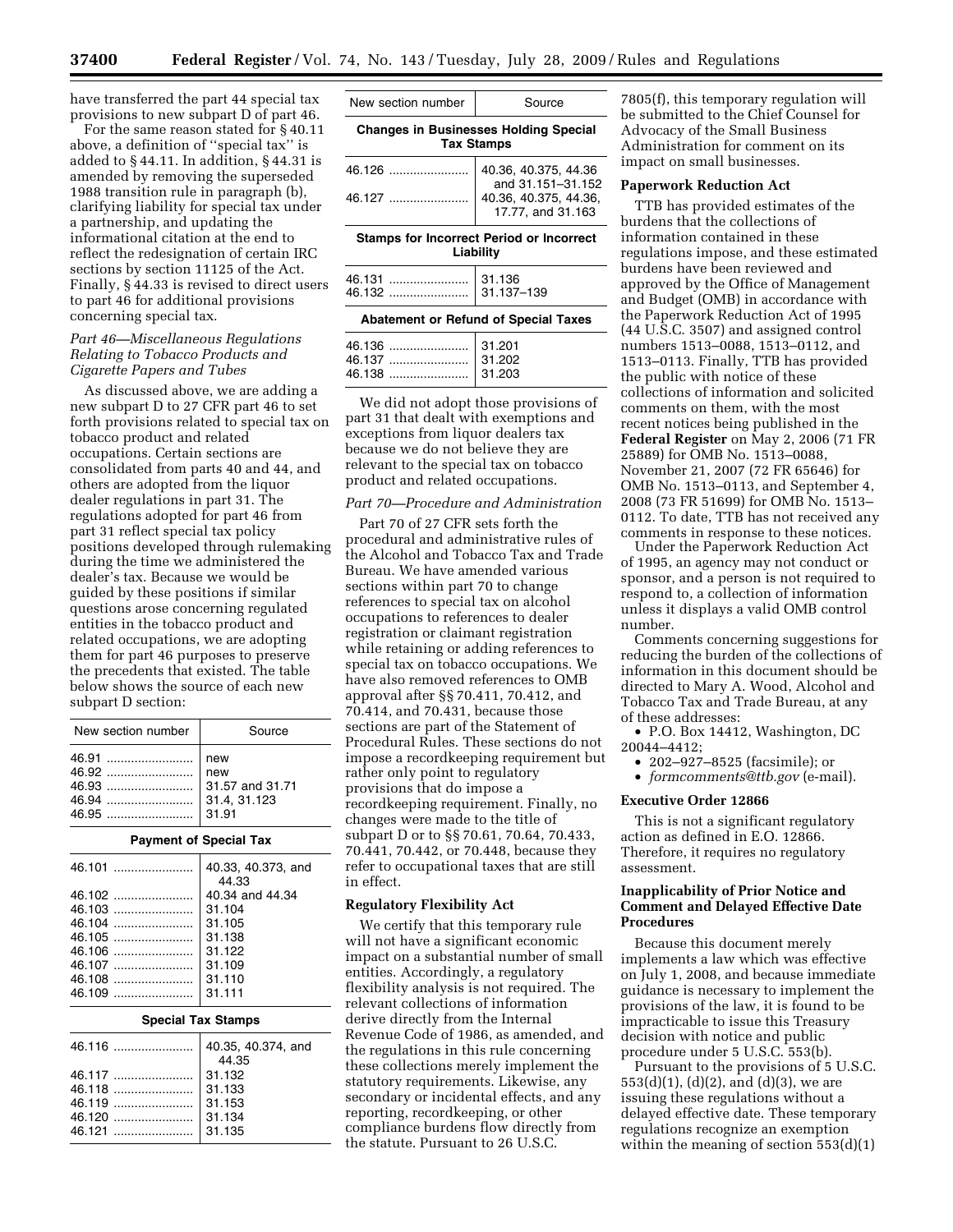and (d)(2) because they lessen burdens by recognizing previously filed documents as registration and recognize longstanding agency interpretations in previously published regulations, respectively. Furthermore, TTB has determined that good cause exists to provide industry members with immediate guidance on their utilization of registration procedures in accordance with section  $553(d)(3)$ .

## **Drafting Information**

Steve Simon, Daniel Hiland, and Marjorie Ruhf of the Regulations and Rulings Division, Alcohol and Tobacco Tax and Trade Bureau, drafted this document. Other personnel also participated in its development.

#### **List of Subjects**

## *27 CFR Part 17*

Administrative practice and procedure, Claims, Cosmetics, Customs duties and inspection, Drugs, Excise taxes, Exports, Imports, Liquors, Packaging and containers, Puerto Rico, Reporting and recordkeeping requirements, Spices and flavorings, Surety bonds, Virgin Islands.

## *27 CFR Part 19*

Administrative practice and procedures, Caribbean Basin Initiative, Claims, Electronic funds transfers, Excise taxes, Exports, Gasohol, Imports, Labeling, Liquors, Packaging and containers, Puerto Rico, Reporting and recordkeeping requirements, Research, Security measures, Surety bonds, Vinegar, Virgin Islands, Warehouses.

## *27 CFR Part 20*

Alcohol and alcoholic beverages, Claims, Cosmetics, Excise taxes, Labeling, Packaging and containers, Penalties, Reporting and recordkeeping requirements, Surety bonds.

## *27 CFR Part 22*

Administrative practice and procedure, Alcohol and alcoholic beverages, Excise taxes, Reporting and recordkeeping requirements, Surety bonds.

## *27 CFR Part 24*

Administrative practice and procedure, Claims, Electronic fund transfers, Excise taxes, Exports, Food additives, Fruit juices, Labeling, Liquors, Packaging and containers, Reporting and recordkeeping requirements, Research, Scientific equipment, Spices and flavoring, Surety bonds, Vinegar, Warehouses, Wine.

## *27 CFR Part 25*

Administrative practice and procedure, Beer, Claims, Electronic funds transfers, Excise taxes, Exports, Labeling, Packaging and containers, Reporting and recordkeeping requirements, Research, Surety bonds.

#### *27 CFR Part 26*

Administrative practice and procedure, Alcohol and alcoholic beverages, Caribbean Basin Initiative, Claims, Customs duties and inspection, Electronic funds transfers, Excise taxes, Packaging and containers, Puerto Rico, Reporting and recordkeeping requirements, Surety bonds, Virgin Islands, Warehouses.

#### *27 CFR Part 27*

Alcohol and alcoholic beverages, Beer, Cosmetics, Customs duties and inspection, Electronic funds transfers, Excise taxes, Imports, Labeling, Liquors, Packaging and containers, Reporting and recordkeeping requirements, Wine.

#### *27 CFR Part 28*

Aircraft, Alcohol and alcoholic beverages, Armed forces, Beer, Claims, Excise taxes, Exports, Foreign trade zones, Labeling, Liquors, Packaging and containers, Reporting and recordkeeping requirements, Surety bonds, Vessels, Warehouses, Wine.

## *27 CFR Part 31*

Alcohol and alcoholic beverages, Excise taxes, Exports, Packaging and containers, Reporting and recordkeeping requirements.

#### *27 CFR Part 40*

Cigars and cigarettes, Claims, Electronic funds transfers, Excise taxes, Imports, Labeling, Packaging and containers, Reporting and recordkeeping requirements, Surety bonds, Tobacco.

#### *27 CFR Part 44*

Aircraft, Armed forces, Cigars and cigarettes, Claims, Customs duties and inspection, Excise taxes, Exports, Foreign trade zones, Labeling, Packaging and containers, Reporting and recordkeeping requirements, Surety bonds, Tobacco, Vessels, Warehouses.

## *27 CFR Part 46*

Administrative practice and procedure, Cigars and cigarettes, Claims, Excise taxes, Packaging and containers, Penalties, Reporting and recordkeeping requirements, Seizures and forfeitures, Surety bonds, Tobacco.

## *27 CFR Part 70*

Administrative practice and procedure, Claims, Excise taxes,

Freedom of information, Law enforcement, Penalties, Reporting and recordkeeping requirements, Surety bonds.

## **Authority and Issuance**

■ For the reasons discussed in the preamble, TTB amends 27 CFR parts 17, 19, 20, 22, 24, 25, 26, 27, 28, 31, 40, 44, 46, and 70 as set forth below:

## **PART 17—DRAWBACK ON TAXPAID DISTILLED SPIRITS USED IN MANUFACTURING NONBEVERAGE PRODUCTS**

■ 1. The authority citation for part 17 is revised to read as follows:

**Authority:** 26 U.S.C. 5010, 5111–5114, 5123, 5206, 5273, 6065, 6091, 6109, 7213, 7652, 7805; 31 U.S.C. 9301, 9303, 9304, 9306.

#### **§ 17.1 [Amended]**

■ 2. Section 17.1 is amended by removing the words, ''the payment of special (occupational) taxes in order to be eligible to receive drawback;''. ■ 3. Section 17.4 is revised to read as follows:

#### **§ 17.4 OMB control numbers assigned under the Paperwork Reduction Act.**

(a) *Purpose.* This section collects and displays the control numbers assigned to the information collection requirements of this part by the Office of Management and Budget under the Paperwork Reduction Act of 1995.

(b) *OMB control number 1513–0013.*  OMB control number 1513–0013 is assigned to the following section in this part: § 17.106.

(c) *OMB control number 1513–0014.*  OMB control number 1513–0014 is assigned to the following sections in this part: §§ 17.6 and 17.105.

(d) *OMB control number 1513–0021.*  OMB control number 1513–0021 is assigned to the following sections in this part: §§ 17.121, 17.126, 17.127, 17.132, and 17.136.

(e) *OMB control number 1513–0130.*  OMB control number 1513–0130 is assigned to the following sections in this part: §§ 17.142, 17.145, and 17.146.

(f) *OMB control number 1513–0036.*  OMB control number 1513–0036 is assigned to the following section in this part: § 17.6.

(g) *OMB control number 1513–0072.*  OMB control number 1513–0072 is assigned to the following sections in this part: §§ 17.3, 17.111, 17.112, 17.122, 17.123, 17.124, 17.125, 17.143, 17.168(a), 17.183, and 17.187.

(h) *OMB control number 1513–0073.*  OMB control number 1513–0073 is assigned to the following sections in this part: §§ 17.161, 17.162, 17.163,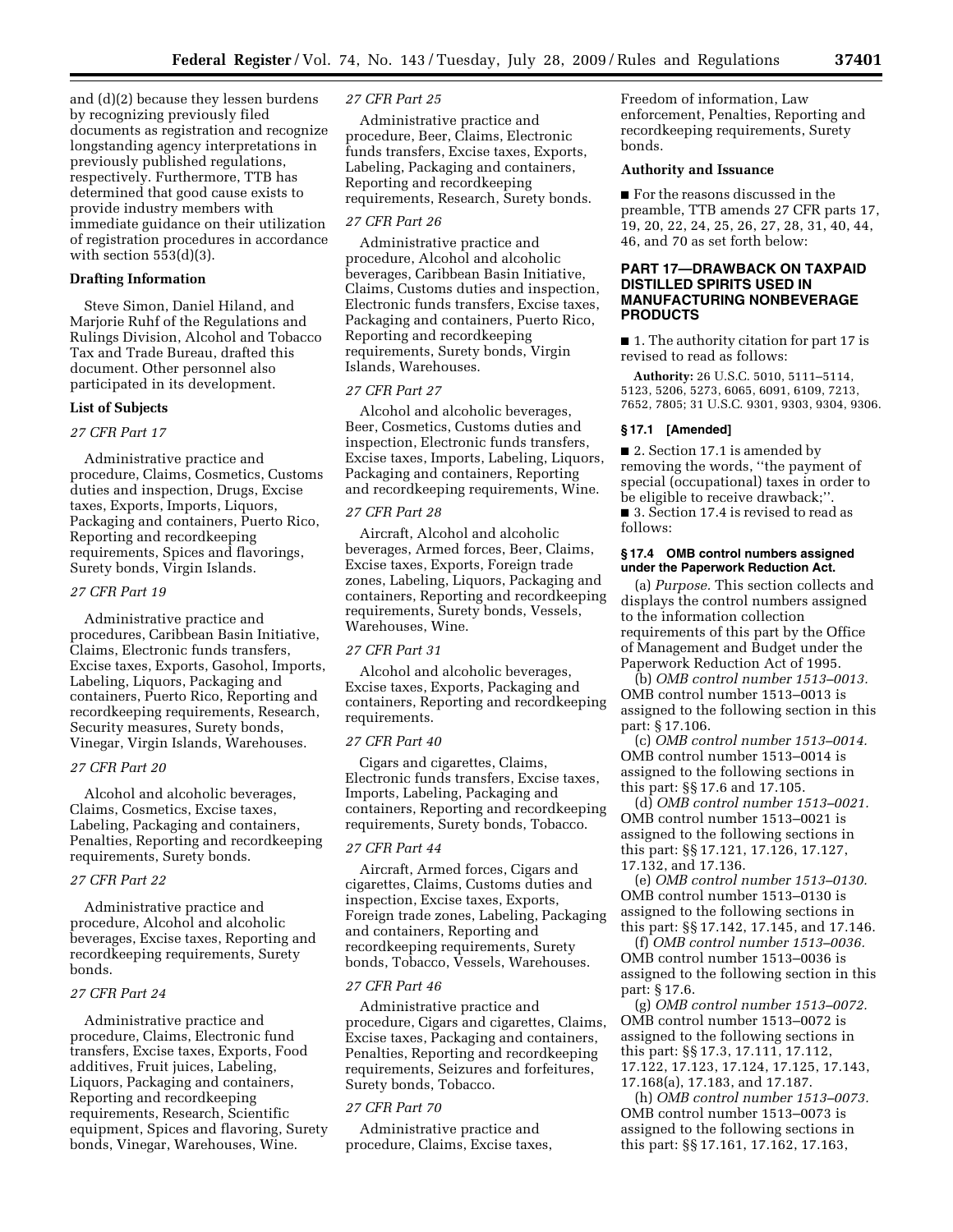17.164, 17.165, 17.166, 17.167, 17.168(b), 17.169, 17.170, 17.182, and 17.186.

(i) *OMB control number 1513–0088.*  OMB control number 1513–0088 is assigned to the following section in this part: § 17.23.

(j) *OMB control number 1513–0098.*  OMB control number 1513–0098 is assigned to the following sections in this part: §§ 17.147 and 17.182.

#### **§ 17.11 [Amended]**

■ 4. Section 17.11 is amended by removing the definition of ''Special tax''.

■ 5. Subpart C is revised to read as follows:

#### **Subpart C—Registration**

Sec.

17.21 Registration.

17.22 Employer identification number.

17.23 Application for employer identification number.

#### **Subpart C—Registration**

#### **§ 17.21 Registration.**

Every person claiming drawback under this part must register annually as a nonbeverage domestic drawback claimant. Registration will be accomplished when the claimant submits the first drawback claim for each year along with the supporting data required under subpart G of this part. No registration is required for any year in which the claimant does not file a claim for drawback.

## **§ 17.22 Employer identification number.**

Every person who claims drawback under this part must enter on each claim for drawback filed on TTB Form 5620.8, Claim—Alcohol, Tobacco, and Firearms Taxes, the employer identification number (EIN) assigned by the Internal Revenue Service.

(26 U.S.C. 6109, 6723)

## **§ 17.23 Application for employer identification number.**

(a) *Use Form SS–4.* A claimant must obtain an employer identification number (EIN) by filing an application with the Internal Revenue Service (IRS) on IRS Form SS–4. Form SS–4 is available from the local IRS Service Center, from the IRS District Director, the IRS Web site at *http://www.irs.gov* or from the TTB National Revenue Center. The claimant must file this form with IRS in accordance with the instructions on the form.

(b) *One EIN only.* Each claimant must obtain and use only one EIN, regardless of the number of places of business for which a claim is filed under this part. (26 U.S.C. 6109)

#### **Subpart D—[Removed and Reserved]**

■ 6. Subpart D is removed and reserved. ■ 7. Section 17.101 is revised to read as follows:

#### **§ 17.101 Bonds in general.**

(a) *Requirement.* A bond must be filed by each person claiming drawback on a monthly basis. Persons who claim drawback on a quarterly basis are not required to file bonds. The bond requirement of this part may be satisfied either by a bond obtained from an authorized surety company or by deposit of collateral security.

(b) *Bond form.* The bond must be prepared and executed on TTB Form 5154.3, Bond for Drawback Under 26 U.S.C. 5111, in accordance with the provisions of this part and the instructions printed on the form.

(c) *Bonds executed before July 1, 2008.* On and after July 1, 2008, a reference to 26 U.S.C. 5131–5134 in a bond executed on TTB Form 5154.3, Bond for Drawback Under 26 U.S.C. 5131, shall be understood to refer to the sections redesignated as 26 U.S.C. 5111– 5114 by section 11125 of Public Law 109–59.

(d) *Approval.* The appropriate TTB officer is authorized to approve all bonds and consents of surety required by this part.

## **§ 17.134 [Amended]**

 $\blacksquare$  8. In § 17.134, the first sentence is amended by removing the reference ''26 U.S.C. 5131'' and adding, in its place, the reference ''26 U.S.C. 5111''.

## **§ 17.141 [Amended]**

■ 9. Section 17.141 is amended: ■ a. In the second sentence, by removing the reference ''26 U.S.C. 5134'' and adding, in its place, the reference ''26 U.S.C. 5114''; and

■ b. By removing the last sentence.

#### **§ 17.146 [Amended]**

 $\blacksquare$  10. In § 17.146, the introductory text is amended by removing the words ''set forth'' and adding, in their place, the word ''show'', and paragraph (a) is removed and reserved.

## **§ 17.148 [Amended]**

■ 11. Section 17.148 is amended: ■ a. In paragraph (a), by removing the reference ''26 U.S.C. 5131–5134'' and adding, in its place, the reference ''26 U.S.C. 5111–5114'';

■ b. In the first sentence of paragraph (b), by removing the citation ''26 U.S.C. 5131–5134'' and adding in its place the citation ''26 U.S.C 5111–5114''; and ■ c. At the end of the section, by removing the informational reference

''(Sec. 452, Pub. L. 98–369, 98 Stat. 819  $(26 \text{ U.S.C.5134(c)})$ " and adding, in its place, the informational reference ''(26 U.S.C.  $5114(c)$ ".

■ 12. Section 17.161 is amended by revising the last sentence to read as follows:

## **§ 17.161 General.**

\* \* \* The records shall be kept complete and current at all times and shall be retained by the manufacturer at the place where the taxpaid distilled spirits are used in the manufacture or production of nonbeverage products, for the period prescribed in § 17.170.

■ 13. In § 17.168, the last sentence of paragraph (a) is revised to read as follows:

#### **§ 17.168 Recovered spirits.**

\* \* \* \* \*

(a) \* \* \* Recovery operations may only be conducted on the premises where the recovered spirits were used in the manufacture or production of nonbeverage or intermediate products.

■ 14. Section 17.171 is amended: ■ a. By revising the first sentence to read as set forth below.

■ b. At the end of the section, by removing the informational reference ''(Sec. 5133, 68A Stat. 623 (26 U.S.C. 5133); sec. 201, Pub. L. 85–859, 72 Stat. 1348 (26 U.S.C. 5146))'' and adding, in its place, the informational reference ''(26 U.S.C. 5113, 5123)''.

## **§ 17.171 Inspection of records.**

All of the records, forms, and documents required to be retained by § 17.170 shall be kept at the premises where distilled spirits are used in the manufacture or production of nonbeverage products and shall be readily available during the manufacturer's regular business hours for examination and copying by the appropriate TTB officers. \* \* \*

## **§ 17.181 [Amended]**

■ 15. In § 17.181, the last sentence is amended by removing the reference ''26 U.S.C. 5134'' and adding, in its place, the reference "26 U.S.C. 5114"

■ 16. Section 17.182 is amended by revising the first sentence to read as follows:

#### **§ 17.182 Drawback claims by druggists.**

Drawback of tax under 26 U.S.C. 5114 is allowable on taxpaid distilled spirits used by druggists in compounding prescriptions. \* \* \*

■ 17. Section 17.187 is amended by revising the second sentence to read as follows: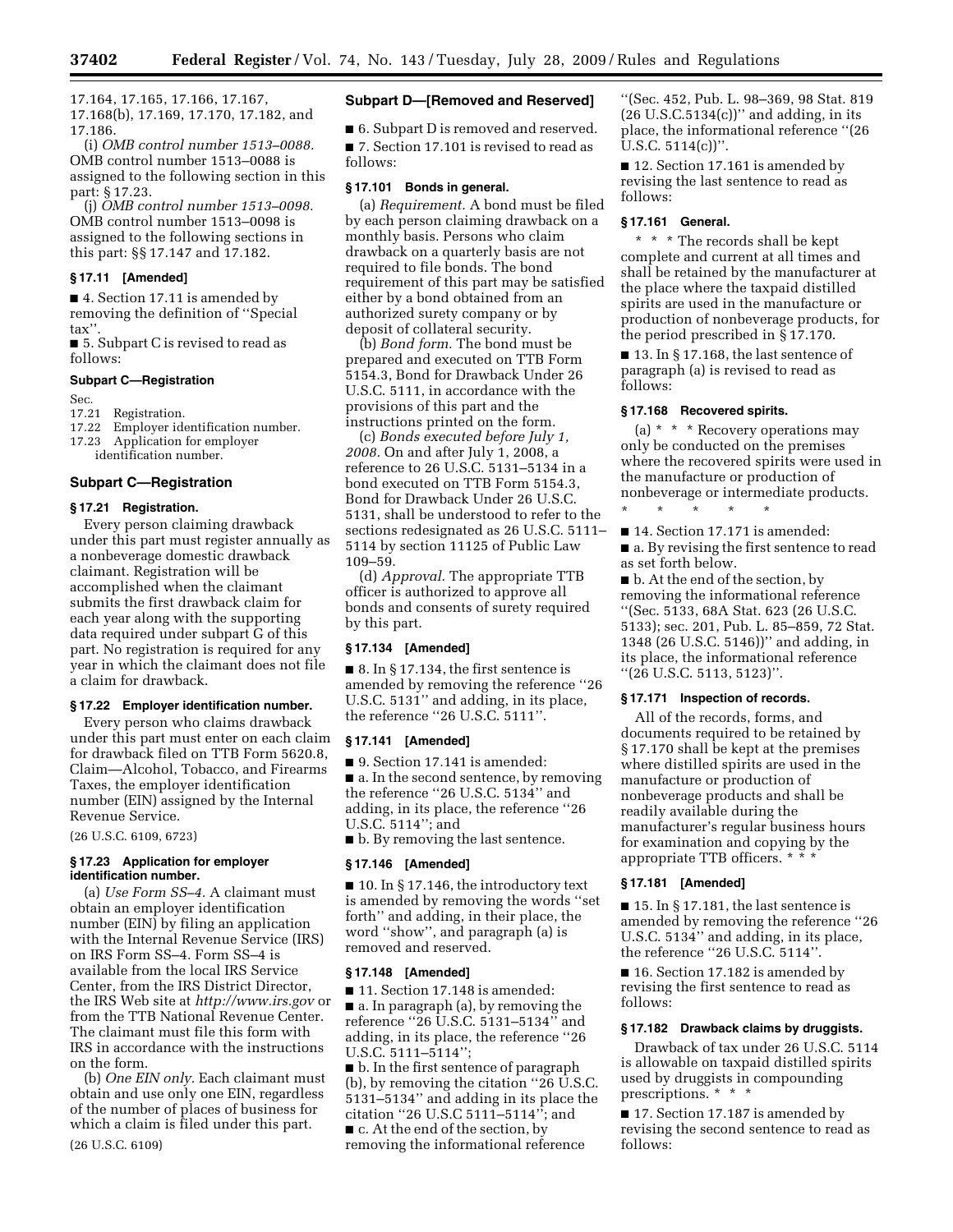## **§ 17.187 Discontinuance of business.**

\* \* \* Upon discontinuance of business, a manufacturer's entire stock of taxpaid distilled spirits on hand may be sold in a single sale without the necessity of qualifying as a wholesaler under part 1 of this chapter or registering and keeping records as a liquor dealer under part 31 of this chapter. \* \* \*

## **PART 19—DISTILLED SPIRITS PLANTS**

■ 18. The authority citation for part 19 is revised to read as follows:

**Authority:** 19 U.S.C. 81c, 1311; 26 U.S.C. 5001, 5002, 5004–5006, 5008, 5010, 5041, 5061, 5062, 5066, 5101, 5121, 5122–5124, 5171–5173, 5175, 5176, 5178–5181, 5201– 5204, 5206, 5207, 5211–5215, 5221–5223, 5231, 5232, 5235, 5236, 5241–5243, 5271, 5273, 5301, 5311–5313, 5362, 5370, 5373, 5501–5505, 5551–5555, 5559, 5561, 5562, 5601, 5612, 5682, 6001, 6065, 6109, 6302, 6311, 6676, 6806, 7510, 7805; 31 U.S.C. 9301, 9303, 9304, 9306.

## **§ 19.11 [Amended]**

■ 19. Section 19.11 is amended: ■ a. In the definition of "Alcoholic flavoring materials'', by removing the reference ''26 U.S.C. 5131–5134'' and adding, in its place, the reference ''26 U.S.C. 5111–5114''.

■ b. In the definition of "Eligible flavor'', by removing from paragraph (1) the reference ''26 U.S.C. 5134'' and adding, in its place, the reference ''26 U.S.C. 5114''.

■ 20. Subpart Ca is revised to read as follows:

## **Subpart Ca—Dealer Registration and Recordkeeping**

Sec.

19.49 Definitions.

19.50 Dealer registration.

19.51 Amending the dealer registration.

19.52 Dealer records.

## **Subpart Ca—Dealer Registration and Recordkeeping**

## **§ 19.49 Definitions.**

For purposes of this subpart, the following terms have the meanings indicated:

*Dealer.* A person who sells, or offers for sale, any alcohol product (distilled spirits, wines, and/or beer) fit for beverage use.

*Retail dealer in liquors.* A dealer who sells, or offers for sale, distilled spirits, wines, or beer to any person other than a dealer.

*Wholesale dealer in liquors.* A dealer who sells, or offers for sale, distilled spirits, wines, or beer to another dealer. (26 U.S.C. 5121, 5122)

## **§ 19.50 Dealer registration.**

Every proprietor who sells or offers for sale any alcoholic product (distilled spirits, wines, or beer) fit for beverage use must register as a dealer under part 31 of this chapter. However, the proprietor's application for registration of a distilled spirits plant filed under subpart G of this part, and approval of that application by the appropriate TTB officer, will constitute the proprietor's registration as a dealer at the distilled spirits plant. Every proprietor registered as a dealer under this subpart will be classified as a wholesale dealer in liquors (see § 31.32 of this chapter) and as such may also operate as a retail dealer in liquors without additional registration. Registration covers all sales from the same location, including sales of wine, beer, or other proprietors' spirits. A proprietor who conducts business as a dealer at a location other than the distilled spirits plant must register and keep records in accordance with part 31 of this chapter.

(26 U.S.C. 5124)

## **§ 19.51 Amending the dealer registration.**

Every proprietor registered as a dealer under this subpart must maintain a current and accurate distilled spirits plant registration. Whenever there is a change to any of the information provided in the proprietor's approved notice of registration, the proprietor must amend the registration within the time period specified in subpart G of this part. An amendment of the proprietor's distilled spirits plant registration will also serve as an amendment of the proprietor's dealer registration under this subpart. The proprietor's dealer registration will also terminate when distilled spirits plant operations under the notice of registration terminate.

(26 U.S.C. 5124)

#### **§ 19.52 Dealer records.**

Every dealer is required to maintain records of transactions. Distilled spirits transactions that appear in the records required by subpart W of this part will meet the proprietor's recordkeeping requirements as a dealer. For other transactions not covered in the distilled spirits plant records, such as retail sales of wine or beer in a restaurant at the distilled spirits plant, or operations as a wholesale dealer in wine or beer, the proprietor must keep the records specified for dealers in part 31 of this chapter.

(26 U.S.C. 5121, 5122)

## **§ 19.63 [Amended]**

■ 21. In § 19.63, the last sentence is amended by removing the words '', including special (occupational) tax,''.

## **§ 19.65 [Amended]**

■ 22. Section 19.65 is amended by removing the last sentence.

## **§ 19.67 [Amended]**

■ 23. Section 19.67 is amended:

 $\blacksquare$  a. In paragraph (a)(1), by removing the words ''and pay special (occupational) tax''; and

■ b. In paragraph (a)(2), by removing the words ''(except the payment of special (occupational) tax)''.

#### **§ 19.71 [Amended]**

■ 24. In § 19.71, paragraph (a) is amended by removing the last sentence.

#### **§ 19.374 [Amended]**

■ 25. In § 19.374, the second sentence is amended by removing the reference ''26 U.S.C. 5131–5134'' and adding, in its place, the reference ''26 U.S.C. 5111–  $5114$ ".

■ 26. Section 19.906 is revised to read as follows:

## **§ 19.906 Dealer registration and recordkeeping.**

An alcohol fuel plant that sells spirits that have not been rendered unfit for beverage use is subject to the requirements of subpart Ca of this part, except that the references in §§ 19.50 and 19.51 to ''subpart G'' should be taken to refer to §§ 19.910 through 19.950, and the reference in § 19.51 to ''subpart W'' should be taken to refer to §§ 19.980 through 19.988.

## **PART 20—DISTRIBUTION AND USE OF DENATURED ALCOHOL AND RUM**

■ 27. The authority citation for part 20 continues to read as follows:

**Authority:** 26 U.S.C. 5001, 5206, 5214, 5271–5275, 5311, 5552, 5555, 5607, 6065, 7805.

#### **Subpart Ca—[Removed and Reserved]**

■ 28. Subpart Ca is removed and reserved.

#### **§ 20.241 [Amended]**

■ 29. Section 20.241 is amended by removing the last sentence.

## **PART 22—DISTRIBUTION AND USE OF TAX-FREE ALCOHOL**

■ 30. The authority citation for part 22 is revised to read as follows:

**Authority:** 26 U.S.C. 5001, 5121, 5123, 5206, 5214, 5271–5275, 5311, 5552, 5555,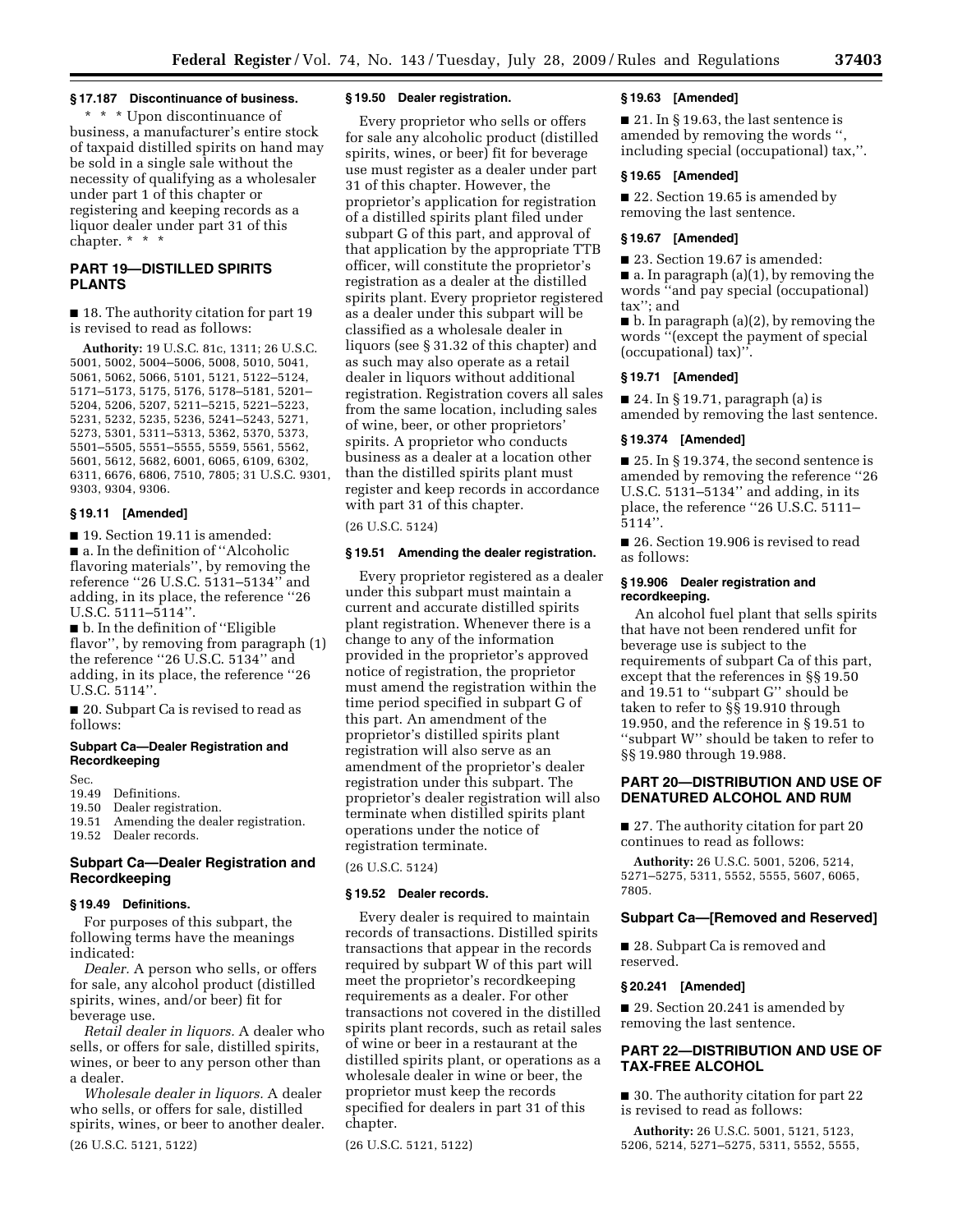6056, 6061, 6065, 6109, 6151, 6806, 7805; 31 U.S.C. 9304, 9306.

## **Subpart Ca—[Removed and Reserved]**

■ 31. Subpart Ca is removed and reserved.

■ 32. In § 22.102, the last sentence of paragraph (d) is revised to read as follows:

## **§ 22.102 Prohibited uses.**

\* \* \* \* \* (d) \* \* \* Any permittee who sells tax-free alcohol becomes subject to the provisions of part 31 of this chapter.

#### **§ 22.171 [Amended]**

■ 33. In § 22.171, the last sentence of paragraph (a) is removed.

## **PART 24—WINE**

■ 34. The authority citation for part 24 is revised to read as follows:

**Authority:** 5 U.S.C. 552(a); 26 U.S.C. 5001, 5008, 5041, 5042, 5044, 5061, 5062, 5121, 5122–5124, 5173, 5206, 5214, 5215, 5351, 5353, 5354, 5356, 5357, 5361, 5362, 5364– 5373, 5381–5388, 5391, 5392, 5511, 5551, 5552, 5661, 5662, 5684, 6065, 6091, 6109, 6301, 6302, 6311, 6651, 6676, 7302, 7342, 7502, 7503, 7606, 7805, 7851; 31 U.S.C. 9301, 9303, 9304, 9306.

■ 35. The undesignated center heading directly above § 24.50 is revised to read, ''DEALER REGISTRATION AND RECORDKEEPING''.

#### **§ 24.50 [Removed and reserved]**

■ 36. Section 24.50 is removed and reserved.

■ 37. Sections 24.51 through 24.54 are revised to read as follows:

## **§ 24.51 Definitions.**

For purposes of §§ 24.52 through 24.54 of this part, the following terms have the meanings indicated:

*Dealer.* A person who sells, or offers for sale, any alcohol product (distilled spirits, wines, and/or beer) fit for beverage use.

*Retail dealer in liquors.* A dealer who sells, or offers for sale, distilled spirits, wines, or beer to any person other than a dealer.

*Wholesale dealer in liquors.* A dealer who sells, or offers for sale, distilled spirits, wines, or beer to another dealer. (26 U.S.C. 5121, 5122)

#### **§ 24.52 Dealer registration.**

Every proprietor who sells or offers for sale any alcohol product (distilled spirits, wines, or beer) fit for beverage use must register as a dealer in accordance with part 31 of this chapter. However, the proprietor's application to establish and operate a bonded wine

premises or taxpaid wine bottling house filed under subpart D of this part, and approval of that application by the appropriate TTB officer, will constitute the proprietor's registration as a dealer at the approved bonded or taxpaid wine premises. Every proprietor registered as a dealer under this section will be classified as a wholesale dealer in liquors (see § 31.32 of this chapter) and as such may also operate as a retail dealer in liquors without additional registration. Registration covers all sales from the same location, including sales of spirits, beer, or other proprietors' wine. As provided in § 31.52 of this chapter, the proprietor is subject to no additional registration for making sales of wine or beer at the customer's place of business. Otherwise, a proprietor who conducts business as a dealer at a location other than the bonded wine premises or taxpaid wine bottling house must register and keep records in accordance with part 31 of this chapter.

(26 U.S.C. 5124)

## **§ 24.53 Amending the dealer registration.**

Every proprietor registered as a dealer under § 24.52 must maintain a current and accurate application file under subpart D of this part. Whenever there is a change to any of the information provided in the proprietor's approved application, the proprietor must amend the application within the time period specified in subpart D of this part. An amendment of the proprietor's wine premises approved application will also amend the proprietor's dealer registration under § 24.52. The proprietor's dealer registration will also terminate when wine operations authorized under this part terminate.

(26 U.S.C. 5124)

## **§ 24.54 Dealer records.**

Every dealer is required to maintain records of transactions. Wine transactions that appear in the records required by subpart O of this part will meet the proprietor's recordkeeping requirements as a dealer. For other transactions not covered in the wine premises records, such as retail sales of distilled spirits or beer in a restaurant at the wine premises, or operations as a wholesale dealer in distilled spirits or beer, the proprietor must keep the records specified for dealers in part 31 of this chapter.

(26 U.S.C. 5121, 5122, 5123)

## **§ 24.55 [Removed]**

■ 38. Section 24.55 is removed.

#### **§ 24.146 [Amended]**

■ 39. In § 24.146, paragraph (a) is amended by removing the second sentence.

## **PART 25—BEER**

■ 40. The authority citation for part 25 is revised to read as follows:

**Authority:** 19 U.S.C. 81c; 26 U.S.C. 5002, 5051–5054, 5056, 5061, 5121, 5122–5124, 5222, 5401–5403, 5411–5417, 5551, 5552, 5555, 5556, 5671, 5673, 5684, 6011, 6061, 6065, 6091, 6109, 6151, 6301, 6302, 6311, 6313, 6402, 6651, 6656, 6676, 6806, 7342, 7606, 7805; 31 U.S.C. 9301, 9303–9308.

#### **§ 25.24 [Amended]**

■ 41. Section 25.24 is amended:

■ a. In paragraph (a)(5) by adding the word ''and'' at the end of the paragraph after the semicolon;

- b. By removing paragraph (a)(6); and
- c. By redesignating paragraph (a)(7) as paragraph (a)(6).

■ 42. Subpart I is revised to read as follows:

## **Subpart I—Dealer Registration and Recordkeeping**

Sec.

- 25.111 Definitions.
- 25.112 Dealer registration.
- 25.113 Amending the dealer registration.
- 25.114 Dealer records.

## **Subpart I—Dealer Registration and Recordkeeping**

#### **§ 25.111 Definitions.**

For purposes of this subpart, the following terms have the meanings indicated:

*Dealer*. A person who sells, or offers for sale, any alcohol product (distilled spirits, wines, and/or beer) fit for beverage use.

*Retail dealer in liquors*. A dealer who sells, or offers for sale, distilled spirits, wines, or beer to any person other than a dealer.

*Wholesale dealer in liquors*. A dealer who sells, or offers for sale, distilled spirits, wines, or beer to another dealer. (26 U.S.C. 5121, 5122)

#### **§ 25.112 Dealer registration.**

Every brewer who sells, or offers for sale, any alcohol product (distilled spirits, wines, or beer) fit for beverage use must register as a dealer in accordance with part 31 of this chapter. However, the Brewer's Notice, TTB Form 5130.10, filed under subpart G of this part, and approval of that notice by the appropriate TTB officer, will constitute the brewer's registration as a dealer at the brewery. Every brewer registered as a dealer under this subpart will be classified as a wholesale dealer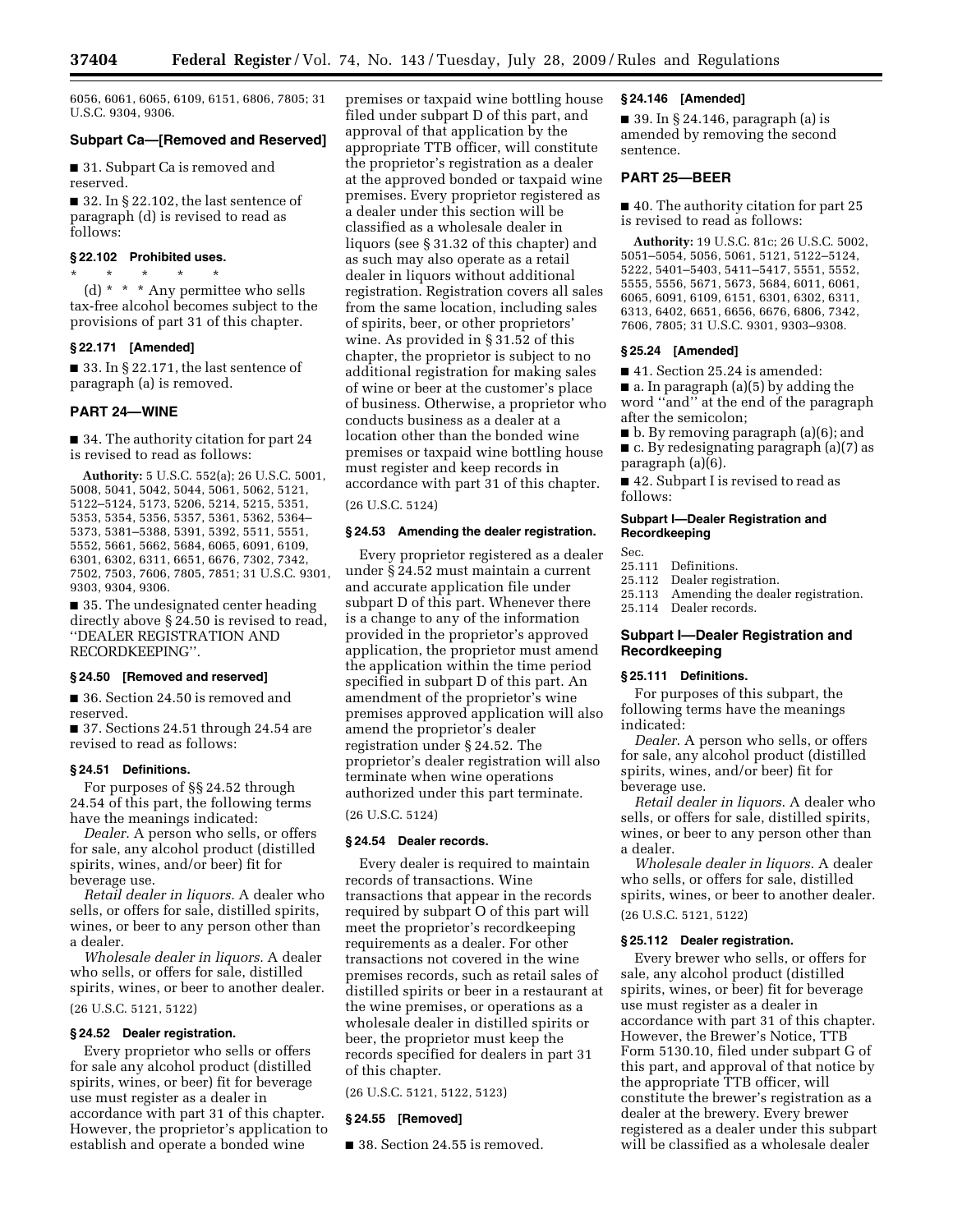in liquors (see § 31.32 of this chapter) and as such may also operate as a retail dealer in liquors without additional registration. Registration covers all sales from the same location, including sales of wine, spirits, or other brewers' beer. As provided in § 31.52 of this chapter, the brewer is subject to no additional registration for making sales of wine or beer at the customer's place of business. Otherwise, a brewer who conducts business as a dealer at a location other than the brewery must register and keep records in accordance with part 31 of this chapter.

(26 U.S.C. 5124)

## **§ 25.113 Amending the dealer registration.**

Every brewer registered as a dealer under this subpart must maintain a current and accurate Brewer's Notice, TTB Form 5130.10. Whenever there is a change to any of the information provided in the approved Brewer's Notice, the brewer must amend the notice within the time period specified in subpart G of this part. An amendment to the Brewer's Notice, Form 5130.10, will also serve as an amendment of the brewer's dealer registration under this subpart. The brewer's dealer registration will also terminate when brewery operations under the Brewer's Notice terminate.

(26 U.S.C. 5124)

## **§ 25.114 Dealer records.**

Every dealer is required to maintain records of transactions. Beer transactions that appear in the records required by subpart U of this part will meet the brewer's recordkeeping requirements as a dealer. For other transactions not covered in the brewery records, such as retail sales of wine or distilled spirits in a restaurant at the brewery, or operations as a wholesale dealer in wine or distilled spirits, the brewer must keep the records specified for dealers in part 31 of this chapter.

(26 U.S.C. 5121, 5122)

#### **§ 25.168 [Amended]**

■ 43. In § 25.168, the last sentence is amended by removing the reference ''§§ 25.122 and 25.123'' and adding, in its place, the reference ''§ 25.169''.

■ 44. New § 25.169 is added to read as follows:

#### **§ 25.169 Application for employer identification number.**

(a) *Form SS–4*. The taxpayer must obtain an employer identification number (EIN) by filing an application with the Internal Revenue Service (IRS) on IRS Form SS–4. Form SS–4 is available from the local IRS Service

Center, from the IRS District Director, the IRS Web site at *http://www.irs.gov* or from TTB's National Revenue Center. The taxpayer may file this form with IRS by mail, telephone, or fax by following the instructions on the form.

(b) *Time limit*. If the taxpayer has not already received, or applied for, an EIN at the time that the first return on TTB Form 5000.24, Excise Tax Return, is filed, the taxpayer must apply for an EIN not later than seven days from the date of filing the Form 5000.24.

(c) *One EIN only*. Each taxpayer must obtain and use only one EIN, regardless of the number of places of business for which the proprietor is required to file a tax return under this subpart.

(26 U.S.C. 6109)

#### **§ 25.275 [Removed]**

■ 45. Section 25.275 is removed and reserved.

## **PART 26—LIQUORS AND ARTICLES FROM PUERTO RICO AND THE VIRGIN ISLANDS**

■ 46. The authority citation for part 26 is revised to read as follows:

**Authority:** 19 U.S.C. 81c; 26 U.S.C. 5001, 5007, 5008, 5010, 5041, 5051, 5061, 5111– 5114, 5121, 5122–5124, 5131–5132, 5207, 5232, 5271, 5275, 5301, 5314, 5555, 6001, 6301, 6302, 6804, 7101, 7102, 7651, 7652, 7805; 27 U.S.C. 203, 205; 31 U.S.C. 9301, 9303, 9304, 9306.

#### **§ 26.11 [Amended]**

■ 47. In § 26.11, the definition of ''Eligible flavor'' is amended by removing from paragraph (1) the reference ''26 U.S.C. 5134'' and adding, in its place, the reference ''26 U.S.C. 5114''.

■ 48. Section 26.36 is amended:

■ a. In paragraph (b), by revising the first sentence;

■ b. In paragraph (c), by revising the first sentence; and

 $\blacksquare$  c. In paragraph  $(d)(2)(i)$ , by removing the words '', and pays special

(occupational) tax,''.

The revisions read as follows:

## **§ 26.36 Products exempt from tax.**

\* \* \* \* \* (b) *Industrial spirits*. A distiller of industrial spirits who registers and files a bond as a distilled spirits plant in accordance with part 19 of this chapter may ship industrial spirits to a tax-free alcohol user in the United States who holds a permit issued under part 22 of this chapter. \* \* \*

(c) *Denatured spirits*. A distiller who registers and files a bond as a distilled spirits plant in accordance with part 19 of this chapter and who denatures

spirits in accordance with parts 19 and 21 of this chapter may ship completely denatured alcohol to anyone in the United States, and may ship specially denatured spirits to a dealer or user of specially denatured spirits in the United States or Puerto Rico who holds a permit issued under part 20 of this chapter. \* \* \*

\* \* \* \* \*

■ 49. The undesignated center heading before § 26.44 is revised to read as follows: ''DEALER REGISTRATION AND RECORDKEEPING''.

■ 50. Sections 26.44 and 26.45 are revised to read as follows:

#### **§ 26.44 Liquor dealer registration and recordkeeping.**

Every person bringing liquors into the United States from Puerto Rico who sells, or offers for sale, such liquors must register and keep records as a wholesale dealer in liquor or as a retail dealer in liquor in accordance with part 31 of this chapter.

(26 U.S.C. 5121, 5122, 5123, 5124.)

#### **§ 26.45 Warehouse receipts covering distilled spirits.**

The sale of warehouse receipts for distilled spirits is equivalent to the sale of distilled spirits. Accordingly, every person bringing distilled spirits into the United States from Puerto Rico who sells, or offers for sale, warehouse receipts for distilled spirits stored in warehouses, or elsewhere, must register and keep records as a dealer in liquors at the place where the warehouse receipts are sold, or offered for sale, in accordance with part 31 of this chapter.

(26 U.S.C. 5121, 5122, 5123, 5124)

#### **§§ 26.46 and 26.47 [Removed and reserved]**

■ 51. Sections 26.46 and 26.47 are removed and reserved.

■ 52. Section 26.171 is revised to read as follows:

#### **§ 26.171 Claimant registration.**

Any person filing claim for drawback of tax on eligible articles brought into the United States from Puerto Rico must register annually as a nonbeverage domestic drawback claimant. Registration will be accomplished when the claimant submits the first drawback claim for each year, along with the required supporting data for the claim, under subpart G of part 17 of this chapter. For purposes of registration, subpart C part 17 of this chapter shall apply as if the use and tax determination occurred in the United States at the time the article was brought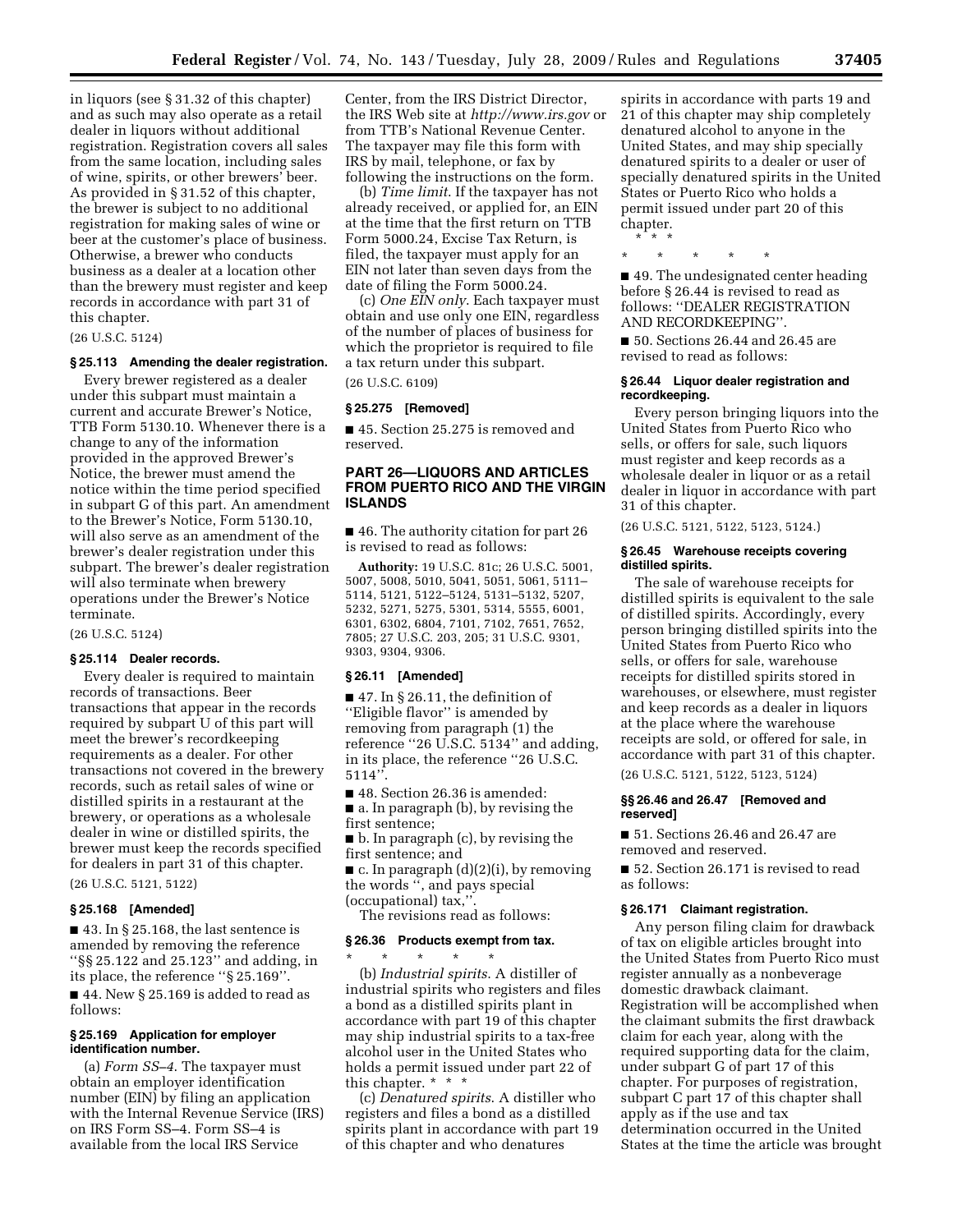**37406 Federal Register** / Vol. 74, No. 143 / Tuesday, July 28, 2009 / Rules and Regulations

into the United States, and each business location from which entry of eligible articles is caused or effected shall be treated as a place of manufacture.

■ 53. Section 26.173 is amended: ■ a. In paragraph (a), by removing the second sentence and adding, in its

place, two new sentences; ■ b. By removing and reserving

paragraph (b)(1); and

 $\blacksquare$  c. By revising paragraph (c)(1). The addition and revisions read as follows:

#### **§ 26.173 Claims for drawback.**

(a)  $*$   $*$   $*$  Upon finding that the claimant has satisfied the requirements of this subpart, the appropriate TTB officer will allow the drawback at \$1 less than the rate applicable under 26 U.S.C. 7652(f). Claims for products manufactured in Puerto Rico must be filed separately from claims filed under part 17 of this chapter for products manufactured in the United States.

\* \* \* \* \*

(c) \* \* \*

(1) The claimant's employer identification number, as required by §§ 17.31 and 17.32 of this chapter; and \* \* \* \* \*

■ 54. The undesignated center heading before § 26.210 is revised to read as follows: ''DEALER REGISTRATION AND RECORDKEEPING''.

■ 55. Sections 26.210 and 26.211 are revised to read as follows:

#### **§ 26.210 Liquor dealer registration and recordkeeping.**

Every person bringing liquors into the United States from the Virgin Islands who sells, or offers for sale, such liquors must register and keep records as a wholesale dealer in liquor or as a retail dealer in liquor in accordance with part 31 of this chapter.

(26 U.S.C. 5121, 5122, 5123, 5124)

#### **§ 26.211 Warehouse receipts covering distilled spirits.**

The sale of warehouse receipts for distilled spirits is equivalent to the sale of distilled spirits. Accordingly, every person bringing distilled spirits into the United States from the Virgin Islands who sells, or offers for sale, warehouse receipts for distilled spirits stored in warehouses, or elsewhere, must register and keep records as a dealer in liquors at the place where the warehouse receipts are sold, or offered for sale, in accordance with part 31 of this chapter.

(26 U.S.C. 5121, 5122, 5123, 5124)

■ 56. Section 26.307 is revised to read as follows:

## **§ 26.307 Claimant registration.**

Any person filing claim for drawback of tax on eligible articles brought into the United States from the Virgin Islands must register annually as a nonbeverage domestic drawback claimant. Registration will be accomplished when the claimant submits the first drawback claim for each year, along with the required supporting data for the claim, under subpart G of part 17 of this chapter. For purposes of registration, subpart C of part 17 of this chapter shall apply as if the use and tax determination occurred in the United States at the time the article was brought into the United States, and each business location from which entry of eligible articles is caused or effected shall be treated as a place of manufacture.

■ 57. Section 26.309 is amended:

■ a. In paragraph (a), by removing the second sentence and adding, in its place, two new sentences;

■ b. By removing and reserving paragraph (b)(1); and

■ c. By revising paragraph (c)(1). The addition and revisions read as follows:

## **§ 26.309 Claims for drawback.**

(a)  $*$   $*$   $*$  Upon finding that the claimant has satisfied the requirements of this subpart, the appropriate TTB officer will allow the drawback at \$1 less than the rate applicable under 26 U.S.C. 7652(f). Claims for products manufactured in the Virgin Islands must be filed separately from claims filed under part 17 of this chapter for products manufactured in the United States.

\* \* \* \* \*

 $(c) * * * *$ 

(1) The claimant's employer identification number, as required by §§ 17.31 and 17.32 of this chapter; and \* \* \* \* \*

## **PART 27—IMPORTATION OF DISTILLED SPIRITS, WINES, AND BEER**

■ 58. The authority citation for part 27 is revised to read as follows:

**Authority:** 5 U.S.C. 552(a), 19 U.S.C. 81c, 1202; 26 U.S.C. 5001, 5007, 5008, 5010, 5041, 5051, 5054, 5061, 5121, 5122–5124, 5201, 5205, 5207, 5232, 5273, 5301, 5313, 5555, 6302, 7805.

#### **§ 27.1 [Amended]**

■ 59. Section 27.1 is amended by removing the words ''special (occupational) and''.

#### **§ 27.11 [Amended]**

■ 60. In § 27.11, the definition of ''Eligible flavor'' is amended by removing from paragraph (1) the reference ''26 U.S.C. 5134'' and adding, in its place, the reference ''26 U.S.C. 5114''.

■ 61. Revise subpart C to read as follows:

## **Subpart C—Dealer Registration and Recordkeeping**

#### **§ 27.30 Dealer registration and recordkeeping.**

Importers engaged in the business of selling, or offering for sale, distilled spirits, wines, or beer are subject to the provisions of part 31 of this chapter relating to dealer registration and records. Part 31 requires the filing of TTB Form 5630.5d with TTB, in accordance with the instructions on the form, before commencing business and on or before July 1 of each year thereafter if there have been any changes. The dealer must file an amended registration and give notice of termination in accordance with the rules of part 31.

(26 U.S.C. 5121, 5122, 5123, 5124)

## **§ 27.31 Warehouse receipts covering distilled spirits.**

The sale of warehouse receipts for distilled spirits is equivalent to the sale of distilled spirits. Accordingly, every person engaged in business as an importer of distilled spirits who sells, or offers for sale, warehouse receipts for distilled spirits stored in customs bonded warehouses, or elsewhere, must register and keep records as a dealer in liquors at the place where the warehouse receipts are sold or offered for sale, in accordance with part 31 of this chapter.

(26 U.S.C. 5121, 5122, 5123, 5124)

## **PART 28—EXPORTATION OF ALCOHOL**

■ 62. The authority citation for part 28 is revised to read as follows:

**Authority:** 5 U.S.C. 552(a); 19 U.S.C. 81c, 1202; 26 U.S.C. 5001, 5007, 5008, 5041, 5051, 5054, 5061, 5121, 5122, 5201, 5205, 5207, 5232, 5273, 5301, 5313, 5555, 6302, 7805; 27 U.S.C. 203, 205; 44 U.S.C. 3504(h).

■ 63. Section 28.212 is revised to read as follows:

## **§ 28.212 Persons authorized.**

Persons who have qualified under this chapter as proprietors of distilled spirits plants, bonded wine cellars, or taxpaid wine bottling houses, and persons who are wholesale liquor dealers (as defined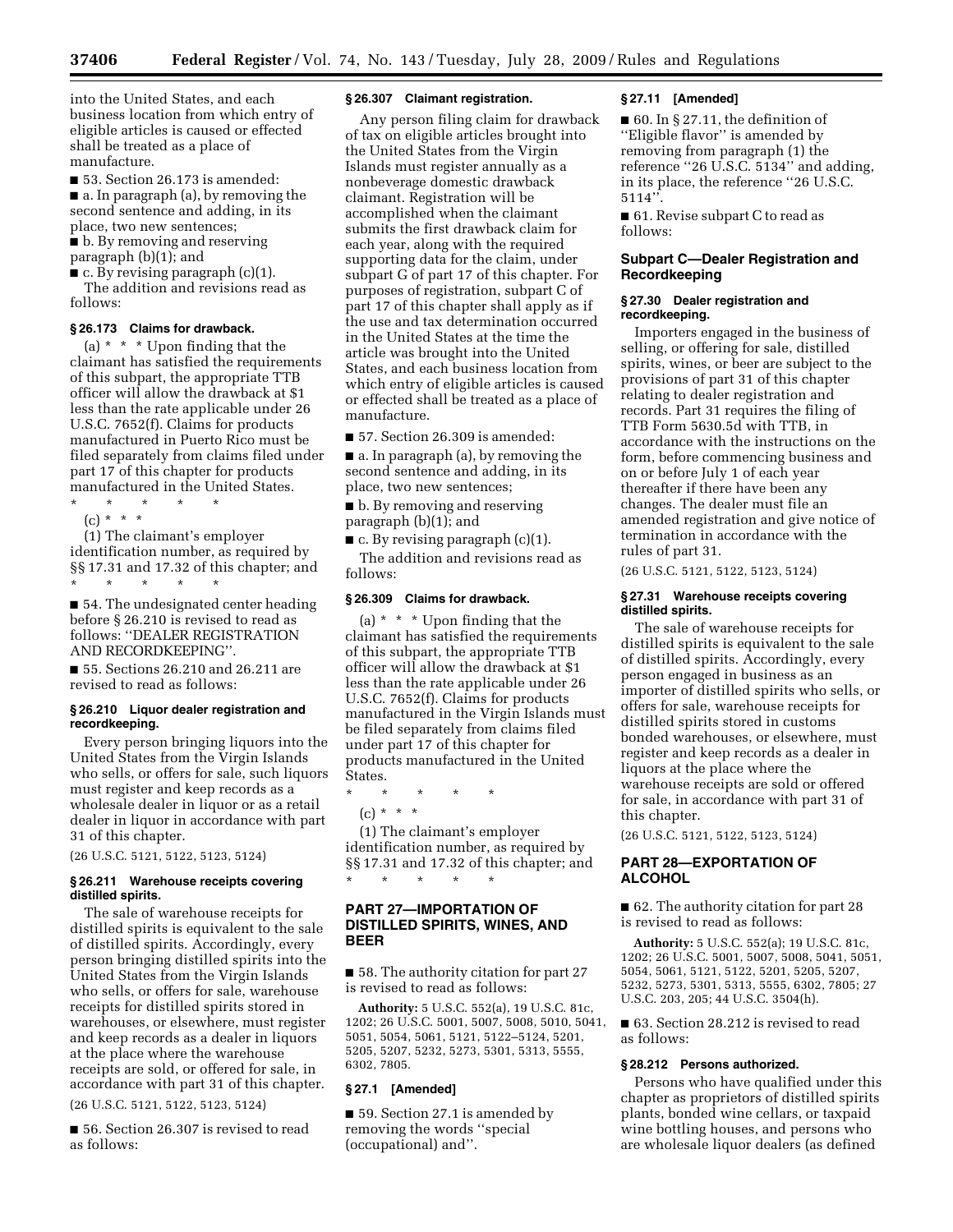in § 31.32 of this chapter) and have registered as a wholesale liquor dealer in accordance with part 31 of this chapter, are authorized to remove wines under the provisions of this subpart.

(26 U.S.C. 5062)

■ 64. Part 31 is revised to read as follows:

## **PART 31—ALCOHOL BEVERAGE DEALERS**

Sec.

31.0 Scope.

## **Subpart A—General Provisions**

- 31.1 Definitions.
- 31.2 Territorial extent.
- 31.3 Basic permit requirements.
- 31.4 Relation to State and municipal law.

## **Subpart B—Administrative Provisions**

- 31.11 Forms prescribed.
- 31.12 Right of entry and examination.
- 31.13 Delegations of the Administrator.
- 31.14 Penalties.
- 31.15 Disclosure of information.

## **Subpart C—Activities Subject to This Part**

- 31.21 Basis of regulation.
- 31.22 Selling or offering for sale.

## **Dealers Classified**

- 31.31 Retail dealer in liquors.<br>31.32 Wholesale dealer in liqu
- Wholesale dealer in liquors.
- 31.33 Retail dealer in beer.
- 31.34 Wholesale dealer in beer.
- 31.35 Limited retail dealer; persons eligible.
- 31.36 Sales of 20 wine gallons (75.7 liters) or more.

## **Certain Organizations, Agencies, and Persons**

- 31.41 Clubs or similar organizations.
- 31.42 Restaurants serving liquors with meals.
- 31.43 States, political subdivisions thereof, or the District of Columbia.
- 31.44 Sales of denatured spirits or articles.
- 31.45 Sales of alcoholic compounds, preparations, or mixtures containing distilled spirits, wines, or beer.
- 31.46 Sales by agencies and instrumentalities of the United States.
- 31.47 Warehouse receipts covering spirits.
- 31.48 Alcohol beverage producers,
- processors, and bonded warehousemen.

#### **Subpart D—Exemptions and Exceptions**

## **Persons Exempt From Registration and/or Recordkeeping**

- 31.51 Wholesale dealers making retail sales.
- 31.52 Wholesale dealers in liquors consummating sales of wines or beer at premises of other dealers.
- 31.53 Wholesale dealers in beer consummating sales at premises of other dealers.
- 31.54 Hospitals.
- 31.55 Limited retail dealers.

#### **Persons Who Are Not Dealers in Liquors or Beer**

- 31.61 Single sale of liquors or warehouse receipts.
- 31.62 Persons making casual sales.<br>31.63 Agents, auctioneers, brokers.
- Agents, auctioneers, brokers, etc., acting on behalf of others.
- 31.64 Apothecaries or druggists selling medicines and tinctures.
- 31.65 Persons selling products unfit for beverage use.
- 31.66 Retail dealer selling entire stock in liquidation.
- 31.67 Persons returning liquors for credit, refund, or exchange.

#### **Subpart E—Places Subject to Registration**

- 31.71 Registration required for each place of business.
- 31.72 Place of sale.<br>31.73 Place of offer
- Place of offering for sale.
- 31.74 Places of storage; deliveries therefrom.
- 31.75 Dealer in beer and dealer in liquors at the same location.

## **Sales in Two or More Areas on the Same Premises**

- 31.81 General.
- 31.82 Hotels.
- 31.83 Ball park, race track, etc.; sales throughout the premises.

#### **Sales in Multiple Locations**

- 31.91 Passenger trains, aircraft, and vessels.
- 31.92 Carriers not engaged in passenger service.
- 31.93 Supply boats or vessels.
- 31.94 Retail dealers ''At Large.''
- 31.95 Caterers.
- 31.96 Peddling.

#### **Subpart F—Partnerships**

- 31.101 Registration of partners.
- 31.102 Addition of partners or incorporation of partnership.
- 31.103 Formation of a partnership by two dealers.
- 31.104 Withdrawal of one or more partners.

## **Subpart G—Registration Form, TTB F 5630.5d**

- 31.111 Date registration form is due.<br>31.112 Registration of multiple locat
- 31.112 Registration of multiple locations.<br>31.113 Place for filing registration form.
- 31.113 Place for filing registration form.
- Completion of registration form.
- 31.115 Employer identification number.
- 31.116 Execution of registration form.

## **Subpart H—Changes in Registration Information**

#### **Changes Requiring Registration as a New Business**

- 31.121 Sale of business.
- 31.122 Incorporation of business.<br>31.123 New corporation.
- New corporation.
- 31.124 Stockholder continuing business of corporation.
- 31.125 Cross references.

## **Other Changes**

- 31.131 Change of address.
- 31.132 Change in name or style of business.
- Change in management.
- 31.134 Increase in capital stock of a corporation.
- 31.135 Change in ownership of capital stock.
- 31.136 Change in membership of unincorporated club.
- 31.137 Withdrawal of partner(s).
- 31.138 Discontinuance of business.

## **Subpart I—Restrictions Relating to Purchases of Distilled Spirits**

**Subpart J—Records and Reports Wholesale Dealers' Records and Reports**  31.151 General requirements as to distilled

District of Columbia. 31.154 Records to be kept by alcohol beverage producers, processors, and

bonded warehousemen. 31.155 Records of receipt. 31.156 Records of disposition.

31.160 Monthly summary report. 31.161 Conversion between metric and

31.162 Discontinuance of business. 31.163 Requirements when a wholesale dealer in liquors maintains a retail

**Filing of Wholesale Dealer's Records and** 

31.181 Requirements for retail dealers.

31.192 Photographic copies of records. **Subpart K—Reuse and Possession of Used** 

31.202 Possession of refilled liquor bottles. 31.203 Possession of used liquor bottles.<br>31.204 Mixed cocktails. Mixed cocktails. **Subpart L—Packaging of Alcohol for** 

**Subpart M—Distilled Spirits for Export With** 

31.231 Destruction of marks and brands on

31.234 Liability for special (occupational)

Mixing cocktails in advance of sale.

31.201 Refilling of liquor bottles.

31.211 Requirements and procedure.

spirits.

of records.

U.S. units.

department.

31.171 Method of filing. 31.172 Place of filing. **Retail Dealer's Records** 

**Retention of Records and Files**  31.191 Period of retention.

**Reports** 

**Liquor Bottles** 

**Industrial Uses** 

31.212 Labeling.

**Benefit of Drawback**  31.221 General.

31.223 Records and reports. **Subpart N—Miscellaneous** 

wine containers. 31.232 Wine bottling.

tax.

31.141 Unlawful purchases of distilled spirits.

31.152 Requirements as to wines and beer. 31.153 Records to be kept by States, political subdivisions of States, or the

Canceled or corrected records. 31.158 Previously prescribed or approved records of receipt and disposition. 31.159 Variations in format or preparation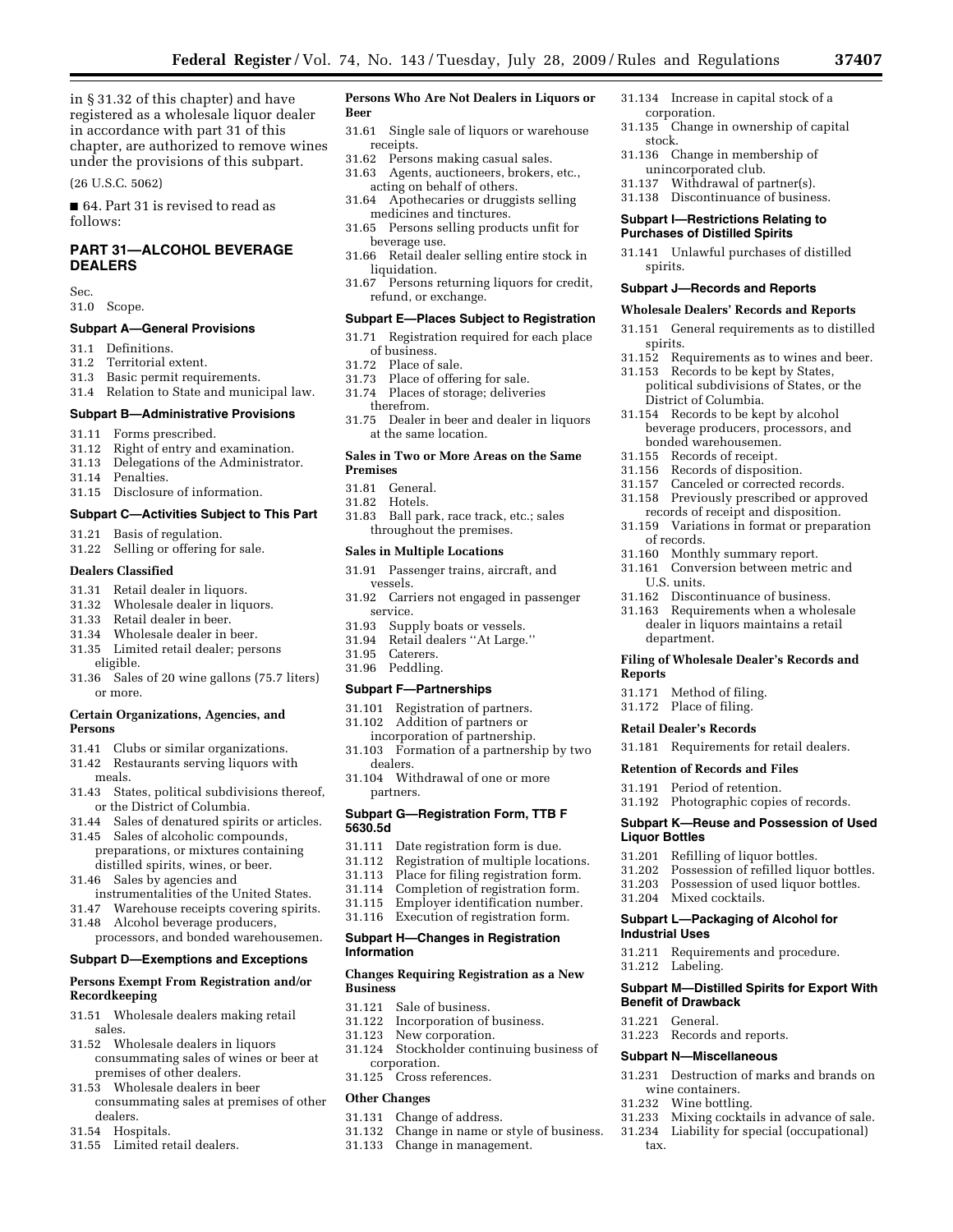**Authority:** 26 U.S.C. 5001, 5002, 5121, 5122–5124, 5131, 5132, 5206, 5207, 5273, 5301, 5352, 5555, 5603, 5613, 5681, 5687, 6061, 6065, 6071, 6091, 6103, 6109, 6723, 6724, 7805.

#### **§ 31.0 Scope.**

This part contains the requirements relating to the registration of wholesale and retail dealers in liquors and in beer and to the operations of such dealers, including recordkeeping requirements, prescribed under title 26 of the United States Code. This part also contains provisions relating to entry of dealers' premises and inspection of their records by TTB officers.

## **Subpart A—General Provisions**

## **§ 31.1 Definitions.**

As used in this part, the following terms shall have the meanings indicated unless either the context in which they are used requires a different meaning, or a different definition is prescribed for a particular subpart, section, or portion of this part:

*Administrator.* The Administrator, Alcohol and Tobacco Tax and Trade Bureau, Department of the Treasury, Washington, DC.

*Appropriate TTB officer.* An officer or employee of the Alcohol and Tobacco Tax and Trade Bureau (TTB) authorized to perform any functions relating to the administration or enforcement of this part by TTB Order 1135.31, Delegation of the Administrator's Authorities in 27 CFR Part 31, Alcohol Beverage Dealers.

*Beer.* Beer, ale, porter, stout, and other similar fermented beverages (including sake or similar products) of any name or description containing one-half of 1 percent or more of alcohol by volume, brewed or produced from malt, wholly or in part, or from any substitute therefor.

*Beverage use* or *use for beverage purposes.* Use as an alcohol beverage.

*Bonded wine cellar.* An establishment qualified under this chapter for the production, blending, cellar treatment, storage, bottling, and packaging or repackaging of untaxpaid wine.

*Brewery.* An establishment qualified under this chapter for the production of beer.

*CFR.* The Code of Federal Regulations.

*Dealer.* Any person who sells, or offers for sale, any distilled spirits, wines, or beer.

*Denatured spirits* or *denatured alcohol.* Spirits to which denaturants have been added as prescribed under this chapter.

*Distilled spirits* or *spirits.* That substance known as ethyl alcohol, ethanol, or spirits of wine in any form, including all dilutions and mixtures thereof, from whatever source or by whatever process produced.

*Distilled spirits plant.* An establishment qualified under part 19 of this chapter for the production, storage, or processing of distilled spirits.

*Gallon* or *wine gallon.* A United States gallon of liquid measure equivalent to the volume of 231 cubic inches.

*Liquor bottle.* A bottle made of glass or earthenware, or of other suitable material approved by the Food and Drug Administration, which has been designed or is intended for use as a container for distilled spirits for sale for beverage purposes and which has been determined by the appropriate TTB officer to adequately protect the revenue.

*Liquors.* Distilled spirits, wines, or beer.

*Liter.* A metric unit of capacity equal to 1,000 cubic centimeters of alcoholic beverage, and equivalent to 33.814 fluid ounces.

*Person.* An individual, trust, estate, partnership, association or other unincorporated organization, fiduciary, company, or corporation, the District of Columbia, or a State or a political subdivision thereof (including a city, county, or other municipality).

*Place* or *place of business.* The entire office, plant, or area of the business in any one location under the same proprietorship; and passageways, streets, highways, rail crossings, waterways, or partitions dividing the premises shall not be deemed a separation for the purposes of this part, if the various divisions are otherwise contiguous.

*Reclaim.* To grind up a liquor bottle or container and use the ground up material to make products other than liquor bottles or containers.

*Recycle.* To grind up a liquor bottle or container and use the ground up material to make new liquor bottles or containers.

*Sale at retail* or *retail sale.* Sale of liquors to a person other than a dealer.

*Sale at wholesale* or *wholesale sale.*  Sale of liquors to a dealer.

*This chapter.* Chapter I of title 27 of the Code of Federal Regulations.

*U.S.C.* The United States Code.

*Wine.* When used without qualification, the term includes every kind (class and type) of product produced on bonded wine premises from grapes, other fruit (including berries), or other suitable agricultural products and containing not more than 24 percent of alcohol by volume. The term includes all imitation, other than standard, or artificial wine and compounds sold as wine. A wine

product containing less than one-half of one percent alcohol by volume is not taxable as wine when removed from the bonded wine premises. (26 U.S.C. 5002, 5041, 5052, 7805)

#### **§ 31.2 Territorial extent.**

The provisions of this part shall be applicable in the several States of the United States and the District of Columbia.

#### **§ 31.3 Basic permit requirements.**

Every person, except an agency of a State or political subdivision thereof, who intends to engage in the business of purchasing distilled spirits, wines, or beer for sale to other dealers for nonindustrial use, or to engage in the business of importing distilled spirits, wines, or beer for nonindustrial use, is required under part 1 of this chapter to obtain a basic permit authorizing such person to engage in such business.

#### **§ 31.4 Relation to State and municipal law.**

Compliance with the requirements of this part shall not be held to exempt any person from any penalty or punishment provided by the laws of any State for carrying on any trade or business within such State, or in any manner to authorize the commencement or continuance of such trade or business contrary to the laws of such State or in places prohibited by municipal law; nor shall such compliance be held to prohibit any State from placing a duty or tax on the same trade or business, for State or other purposes.

#### **Subpart B—Administrative Provisions**

## **§ 31.11 Forms prescribed.**

(a) The appropriate TTB officer is authorized to prescribe all forms required by this part. All of the information called for in each form shall be furnished as indicated by the headings on the form and the instructions on or pertaining to the form. In addition, information called for in each form shall be furnished as required by this part.

(b) Forms prescribed by this part are available for printing through the TTB Web site (*http://www.ttb.gov*) or by mailing a request to the Alcohol and Tobacco Tax and Trade Bureau, National Revenue Center, 550 Main Street, Suite 8002, Cincinnati, OH 45202.

(5 U.S.C. 552(a))

## **§ 31.12 Right of entry and examination.**

Any appropriate TTB officer may enter during business hours the premises (including places of storage) of any dealer for the purpose of inspecting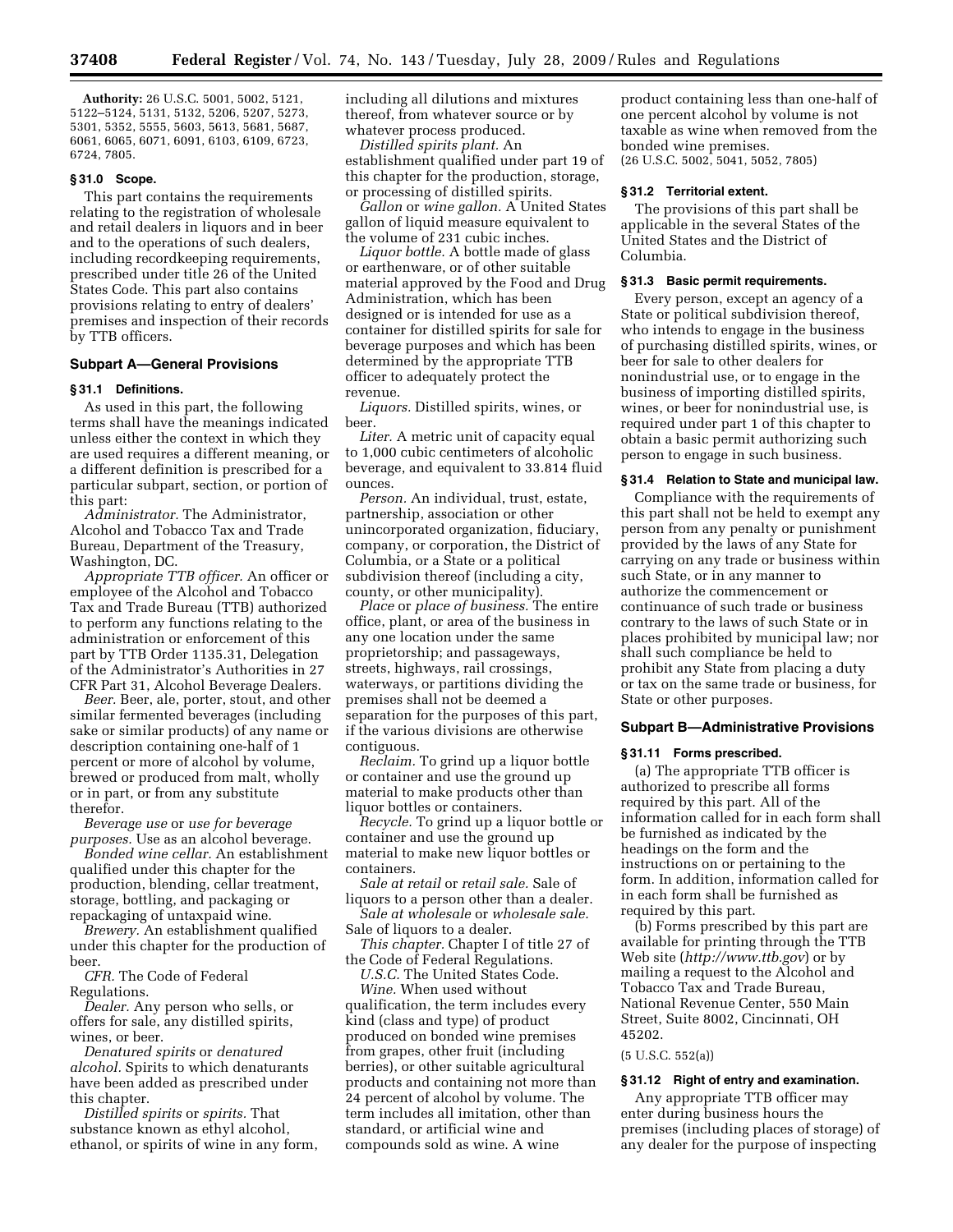or examining any records or other documents required to be kept by such dealer under this part and any distilled spirits, wines, or beer kept or stored by such dealer on such premises.

#### (26 U.S.C. 5123)

#### **§ 31.13 Delegations of the Administrator.**

The regulatory authorities of the Administrator contained in this part are delegated to appropriate TTB officers. These TTB officers are specified in TTB Order 1135.31, Delegation of the Administrator's Authorities in 27 CFR Part 31, Alcohol Beverage Dealers. You may obtain a copy of this order by accessing the TTB Web site (*http:// www.ttb.gov*) or by mailing a request to the Alcohol and Tobacco Tax and Trade Bureau, National Revenue Center, 550 Main Street, Room 1516, Cincinnati, OH 45202.

#### **§ 31.14 Penalties.**

(a) *Criminal penalties.* Criminal penalties for failure to comply with the requirements of this part are imposed by 26 U.S.C. 5603 and 5687. A failure to register as required by this part may result in a penalty under 26 U.S.C. 5603(b).

(b) *Administrative penalty.* An administrative penalty for failure to supply the required identifying number (employer identification number) in a dealer's registration is imposed by 26 U.S.C. 6723. The penalty is \$50 for each such failure, but not more than \$100,000 for all such failures during a calendar year. A failure to submit a registration includes a failure to include the identifying number on the registration.

(c) *Reasonable cause.* The administrative penalty described in paragraph (b) of this section is not imposed when it is shown that the failure was due to reasonable cause and not due to willful neglect. A dealer who believes that the circumstances that led to the failure were reasonable and who desires to have the penalty waived shall submit a written statement, under the penalty of perjury, affirmatively showing all of the circumstances alleged as reasonable causes for the failure. If the appropriate TTB officer determines that the failure was due to a reasonable cause and not to willful neglect, the penalty will not be assessed. If the dealer exercised ordinary business care and prudence but was nevertheless unable to comply with the requirement, then the failure was due to reasonable cause. Mere ignorance of the law will not be considered a reasonable cause.

(26 U.S.C. 5603, 5687, 6109, 6723, 6724)

#### **§ 31.15 Disclosure of information.**

Alcohol dealer registration forms are ''information returns'' as that term is used in 26 U.S.C. 6103 and, as such, are not subject to disclosure except as provided in that law. (26 U.S.C. 6103)

## **Subpart C—Activities Subject to This Part**

#### **§ 31.21 Basis of regulation.**

Persons engaging in or carrying on the business or occupation of selling or offering for sale alcoholic liquors fit for use as a beverage, or any alcoholic liquors sold for use as a beverage, are subject to the provisions of this part. The classes of liquor dealer business and the conditions under which the provisions of this part apply to them are specified in §§ 31.31 through 31.34.

#### **§ 31.22 Selling or offering for sale.**

Whether the activities of any person constitute engaging in the business of selling or offering for sale is to be determined by the facts in each case. Any manner of selling or offering for sale, even though to a restricted class of persons or without a view to profit, is within the scope of this part.

#### **Dealers Classified**

#### **§ 31.31 Retail dealer in liquors.**

(a) *General.* Except as otherwise provided in paragraph (b) of this section, every person who sells or offers for sale distilled spirits, wines, or beer to any person other than a dealer is a retail dealer in liquors for purposes of this part. Every retail dealer in liquors must comply with the registration and other requirements of this part, unless the dealer is covered by an applicable exemption under subpart D of this part.

(b) *Persons not deemed to be retail dealers in liquors.* The following persons are not retail dealers in liquors within the meaning of this part:

(1) A retail dealer in beer as described in § 31.33(a),

(2) A limited retail dealer as described in § 31.35, or

(3) A person who sells or offers for sale distilled spirits, wines, or beer only as provided in § 31.61 through § 31.64 or § 31.65(a).

## (26 U.S.C. 5122)

#### **§ 31.32 Wholesale dealer in liquors.**

(a) *General.* Except as otherwise provided in paragraph (b) of this section, every person who sells or offers for sale distilled spirits, wines, or beer to another dealer is a wholesale dealer in liquors for purposes of this part. Every wholesale dealer in liquors must comply with the registration and other

requirements of this part, unless the dealer is covered by an applicable exemption under subpart D of this part.

(b) *Persons not deemed to be wholesale dealers in liquors.* The following persons are not wholesale dealers in liquors within the meaning of this part:

(1) A wholesale dealer in beer as described in § 31.34(a);

(2) A person who sells or offers for sale distilled spirits, wines, or beer only as provided in §§ 31.61 through 31.64, § 31.65(a), or § 31.66; or

(3) A person returning liquors for credit, refund, or exchange as provided in § 31.67.

## (26 U.S.C. 5121)

#### **§ 31.33 Retail dealer in beer.**

(a) *General.* Except as otherwise provided in paragraph (b) of this section, every person who sells or offers for sale beer, but not distilled spirits or wines, to any person other than a dealer is a retail dealer in beer for purposes of this part. Every retail dealer in beer must comply with the registration and other requirements of this part, unless the dealer is covered by an applicable exemption under subpart D of this part.

(b) *Persons not deemed to be retail dealers in beer.* The following persons are not retail dealers in beer within the meaning of this part:

(1) A limited retail dealer as described in § 31.35, or

(2) A person who does not sell or offer for sale distilled spirits or wines and sells beer or offers beer for sale only as provided in § 31.61 through § 31.63 or § 31.65(a).

## (26 U.S.C. 5122)

#### **§ 31.34 Wholesale dealer in beer.**

(a) *General.* Except as otherwise provided in paragraph (b) of this section, every person who sells or offers for sale beer, but not distilled spirits or wines, to another dealer is a wholesale dealer in beer for purposes of this part. Every wholesale dealer in beer must comply with the registration and other requirements of this part, unless the dealer is covered by an applicable exemption under subpart D of this part.

(b) *Persons not deemed to be wholesale dealers in beer.* The following persons are not wholesale dealers in beer within the meaning of this part:

(1) A person who does not sell or offer for sale distilled spirits or wines and sells beer or offers beer for sale only as provided in §§ 31.61 through 31.63, § 31.65(a), § 31.66, or § 31.67; or

(2) A person returning beer for credit, refund or exchange as provided in § 31.56.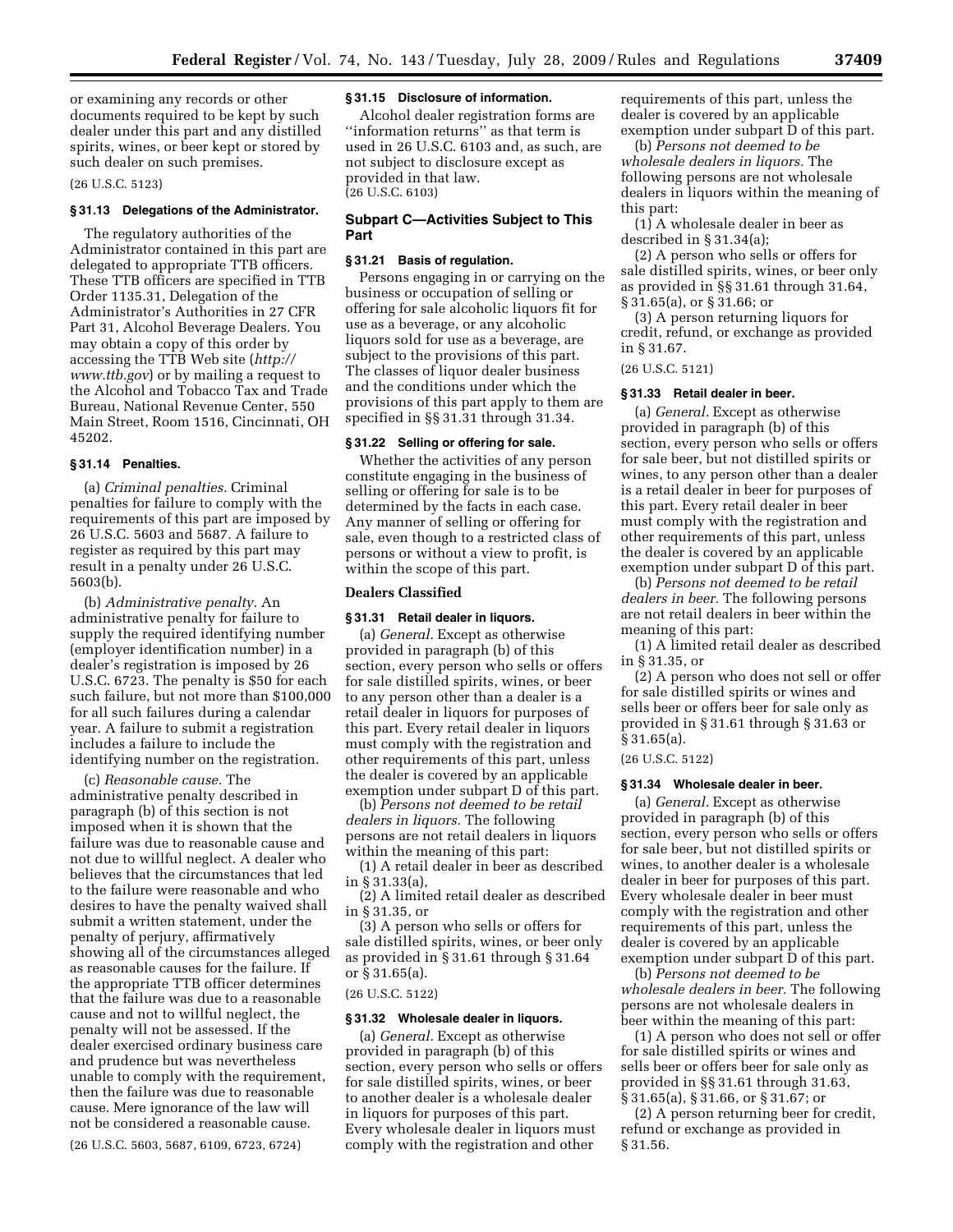#### (26 U.S.C. 5121)

## **§ 31.35 Limited retail dealer; persons eligible.**

Any person selling distilled spirits, beer, or wine, or any combination thereof, to members, guests, or patrons of bona fide fairs, reunions, picnics, carnivals, or similar outings, and any fraternal, civic, church, labor, charitable, benevolent, or exservicemen's organization selling distilled spirits, beer, or wine, or any combination thereof, on the occasion of any kind of entertainment, dance, picnic, bazaar, or festival held by it, is a ''limited retail dealer'' if the person or organization is not otherwise engaged in business as a dealer.

(26 U.S.C. 5122)

## **§ 31.36 Sales of 20 wine gallons (75.7 liters) or more.**

Any person who sells or offers for sale distilled spirits, wines, or beer, in quantities of 20 wine gallons (75.7 liters) or more, to the same person at the same time, shall be presumed and held to be a wholesale dealer in liquors or a wholesale dealer in beer, as the case may be, unless the seller shows by satisfactory evidence that the sale, or offer for sale, was made to a person other than a dealer.

(26 U.S.C. 5121)

## **Certain Organizations, Agencies, and Persons**

## **§ 31.41 Clubs or similar organizations.**

(a) Subject to paragraph (b) of this section, a club or similar organization is a dealer for purposes of this part if the club or organization:

(1) Furnishes liquors to members under conditions constituting a sale (including the acceptance of orders therefor, furnishing the liquors ordered and collecting the price thereof); or

(2) Conducts a bar for the sale of liquors on the occasion of an outing, picnic, or other entertainment, unless the club is a ''limited retail dealer'' described in § 31.35. The registration of the proprietor of the premises where the bar is located will not relieve the club or organization from its own obligation to register; or

(3) Purchases liquors for members without prior agreement concerning payment therefor and such organization subsequently recoups those costs.

(b) Compliance with the registration and other requirements of this part is not required if money is collected in advance from members for the purchase of liquors, or if money is advanced for the purchase of liquors pursuant to an agreement with the members for reimbursement.

(26 U.S.C. 5122)

#### **§ 31.42 Restaurants serving liquors with meals.**

Proprietors of restaurants and other persons who serve liquors with meals to paying customers, even if no separate or specific charge for the liquors is made, are dealers subject to the provisions of this part.

(26 U.S.C. 5122)

## **§ 31.43 States, political subdivisions of States, or the District of Columbia.**

A State, a political subdivision of a State, or the District of Columbia, that engages in the business of selling, or offering for sale, distilled spirits, wines, or beer is not exempt from the requirements of this part. However, no such governmental entity shall be required to register more than once as a retail dealer in liquors regardless of the number of locations at which the entity carries on business as a retail dealer in liquors. Any such governmental entity that has properly registered as a wholesale dealer at its principal office, and that has properly registered once as a retail dealer in liquors or beer, is not required to register again at its retail stores by reason of the sale of distilled spirits, wines, or beer at any of those locations to dealers qualified to do business as a dealer within the jurisdiction of that governmental entity.

#### (26 U.S.C. 5121)

#### **§ 31.44 Sales of denatured spirits or articles.**

It is illegal to sell denatured spirits, or any article containing denatured spirits, for beverage purposes. Any person who sells denatured spirits, or any substance or preparation made with or containing denatured spirits, for use, or for sale for use, for beverage purposes, or who sells any such products under circumstances in which it might reasonably appear that it is the intention of the purchaser to procure the same for sale or use for beverage purposes, is subject to the registration and other requirements of this part.

(26 U.S.C. 5273)

#### **§ 31.45 Sales of alcoholic compounds, preparations, or mixtures containing distilled spirits, wines, or beer.**

(a) *General.* Compliance with the provisions of this part is required with respect to the sale, or offering for sale, of alcoholic compounds, preparations, or mixtures containing distilled spirits, wines, or beer, unless those compounds, preparations, or mixtures are unfit for use for beverage purposes and are sold solely for use for nonbeverage purposes.

(b) *Products unfit for beverage use.*  Products described in § 19.58 of this chapter, for which manufacturers are exempt from qualification requirements, shall be deemed to be unfit for beverage purposes for the purposes of this part.

## **§ 31.46 Sales by agencies and instrumentalities of the United States.**

Unless specifically exempt by statute, any agency or instrumentality of the United States, including post exchanges, ship's stores, ship's service stores, and commissaries, or any canteen, club, mess, or similar organization operated under regulations of any such agency or instrumentality, that sells, or offers for sale, distilled spirits, wines, or beer must comply with the registration and other requirements of this part as a dealer in liquors or a dealer in beer, as the case may be.

(26 U.S.C. 5121, 5122)

## **§ 31.47 Warehouse receipts covering spirits.**

The sale of warehouse receipts for distilled spirits is equivalent to the sale of distilled spirits. Accordingly, every person who sells, or offers for sale, warehouse receipts for distilled spirits held or stored in a distilled spirits plant, customs bonded warehouse, or elsewhere, is required to register and keep records as a wholesale dealer in liquors, or as a retail dealer in liquors, as the case may be, at the place where those warehouse receipts are sold, or offered for sale, unless the person is exempt from those requirements under subpart D of this part.

(26 U.S.C. 5121, 5122)

## **§ 31.48 Alcohol beverage producers, processors, and bonded warehousemen.**

Brewers and proprietors of distilled spirits plants, bonded wine cellars, bonded wine warehouses, and taxpaid wine bottling houses who make sales, whether of their own alcohol beverage products or of such products produced by others, are not exempt from registration and recordkeeping as dealers under this part. However, the registration and recordkeeping requirements applicable to such persons are prescribed in parts 19 (Distilled Spirits Plants), 24 (Wine), and 25 (Beer) of this chapter.

## **Subpart D—Exemptions and Exceptions**

## **Persons Exempt From Registration and/ or Recordkeeping**

## **§ 31.51 Wholesale dealers making retail sales.**

A wholesale dealer in liquors who sells, or offers for sale, distilled spirits,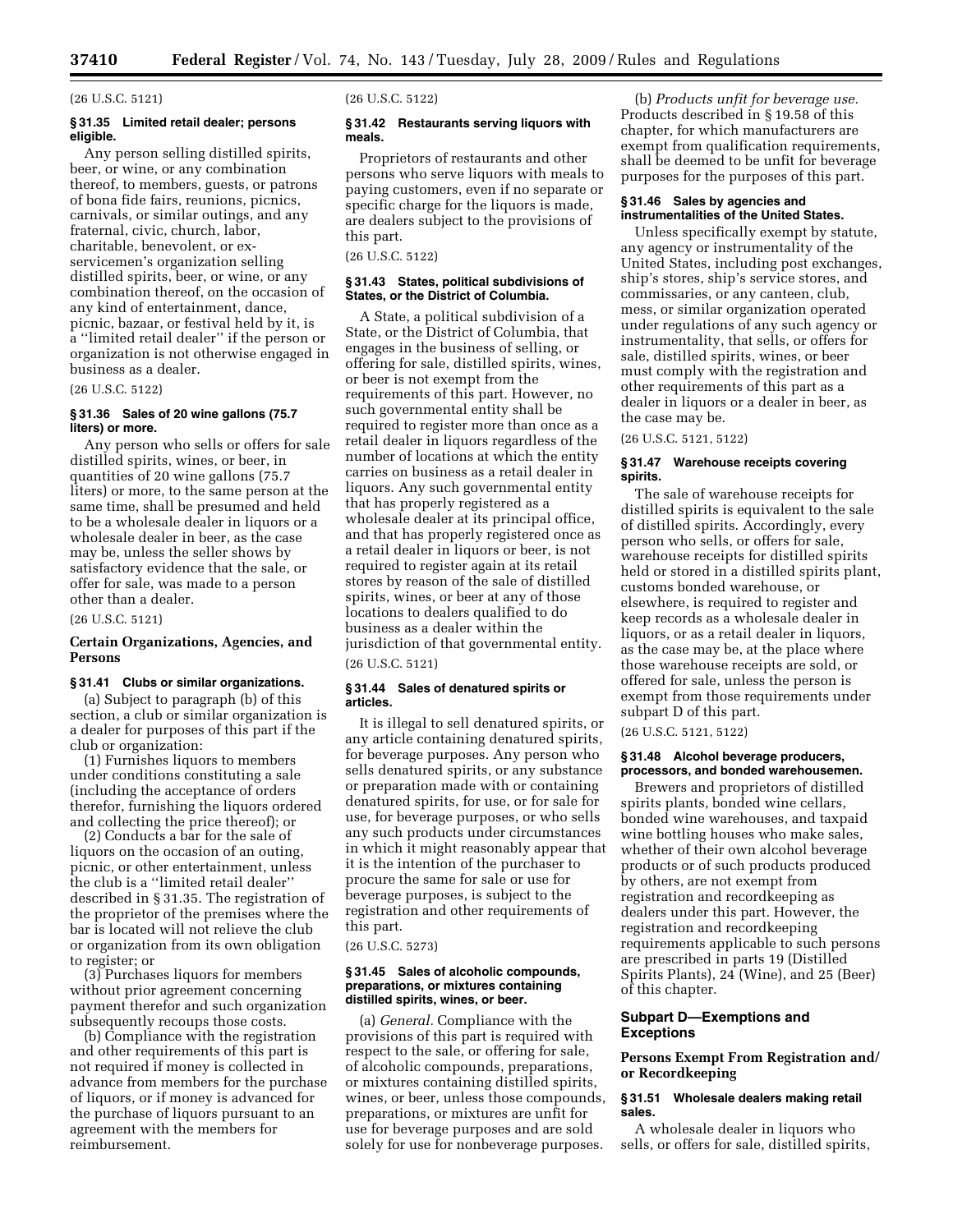wines, or beer, and a wholesale dealer in beer who sells, or offers for sale, only beer, whether to dealers or to persons other than dealers, at any place where the wholesale dealer in liquors or beer has appropriately registered under this part, is exempt from registration at that place as a retail dealer in liquors or in beer.

#### **§ 31.52 Wholesale dealers in liquors consummating sales of wines or beer at premises of other dealers.**

(a) *Sales of wines.* Any wholesale dealer in liquors (including the proprietor of a bonded wine cellar) who has registered as a wholesale dealer in liquors for the place from which that dealer conducts selling operations may consummate sales of wines to other wholesale or retail dealers in liquors, or to limited retail dealers, at the purchasers' places of business without having to register again as a wholesale dealer on account of those sales.

(b) *Sales of beer.* Any wholesale dealer in liquors who has already registered as such may also consummate sales of beer to wholesale or retail dealers in beer, to wholesale or retail dealers in liquors, or to limited retail dealers, at the purchasers' place of business without having to register again as a wholesale dealer on account of those sales.

## **§ 31.53 Wholesale dealers in beer consummating sales at premises of other dealers.**

Any dealer who has registered as a wholesale dealer in beer for the place from which that dealer conducts selling operations may consummate sales of beer (but not wines or distilled spirits) to other dealers at the purchasers' places of business without having to register again as a wholesale dealer on account of those sales.

## **§ 31.54 Hospitals.**

Hospitals and similar institutions furnishing liquors to patients are not required to register or keep records under this part, provided that no specific or additional charge is made for the liquors so furnished.

## **§ 31.55 Limited retail dealers.**

(a) *Sales by limited retail dealers.*  Limited retail dealers, as described in § 31.35, are not required to register or keep records under this part.

(b) *Sales to limited retail dealers.*  Retail dealers in liquors or beer who make sales at their registered places of business to limited retail dealers are not required under this part, solely by virtue of those sales, to register or keep records as wholesale dealers.

## **Persons Who Are Not Dealers in Liquors or Beer**

## **§ 31.61 Single sale of liquors or warehouse receipts.**

A single sale of distilled spirits, wines, or beer, or a single sale of one or more warehouse receipts for distilled spirits, unattended by circumstances showing the person making the sale to be engaged in that activity as a business, does not subject the vendor to the registration and other requirements of this part.

(26 U.S.C. 5121, 5122)

## **§ 31.62 Persons making casual sales.**

Certain persons making casual sales of liquors are not dealers for purposes of this part and therefore are not required to register, keep records, or submit a report as required of dealers under this part. These persons are:

(a) Administrators, executors, receivers, and other fiduciaries who receive liquors in their fiduciary capacities and sell them in one parcel or at public auction in parcels of not less than 20 wine gallons (75.7 liters);

(b) Creditors who receive liquors as security for, or in payment of, debts and sell them in one parcel or at a public auction in parcels of not less than 20 wine gallons (75.7 liters);

(c) Public officers or court officials who levy on liquors under order or process of any court or magistrate and sell them in one parcel or at public auction in parcels of not less than 20 wine gallons (75.7 liters); and

(d) A retiring partner, or representative of a deceased partner, who sells liquors to the incoming or remaining partner, or partners, of a partnership.

#### **§ 31.63 Agents, auctioneers, brokers, etc., acting on behalf of others.**

Certain persons may sell liquors as agents or employees of others (principals), or may receive and transmit orders therefor to a dealer, without being considered a dealer on account of those activities. Those persons, who have no property rights in the liquors sold, may make collections for their principals and receive commissions for their services, or may guarantee the payment of accounts, without being required to register or keep records under this part. In all such cases, however, the principal is required to register and keep records, as provided in this part, at each place where sales are consummated, unless the principal is exempt from those requirements under the provisions of this subpart. The persons covered by this section are:

(a) Auctioneers who merely sell liquors at auction on behalf of others;

(b) Agents or brokers who solicit orders for liquors in the name of a principal, but who neither stock nor deliver the liquors for which orders are taken;

(c) Employees who merely sell liquors on behalf of their employers; and

(d) Retail dealers in liquors or retail dealers in beer who merely receive and transmit to a wholesale dealer orders for liquors or beer to be billed, charged, and shipped to customers by such wholesale dealers.

## **§ 31.64 Apothecaries or druggists selling medicines and tinctures.**

Apothecaries and druggists who use wines or spirituous liquors for compounding medicines and in making tinctures that are unfit for use for beverage purposes are not considered to be dealers by reason of the sale of those compounds or tinctures for nonbeverage purposes.

(26 U.S.C. 5002)

#### **§ 31.65 Persons selling products unfit for beverage use.**

(a) *Vendors not deemed to be dealers.*  No person selling or offering for sale for nonbeverage purposes products qualifying as unfit for use for beverage purposes under § 19.58 of this chapter shall be deemed, solely by reason of such sales, to be a dealer.

(b) *Restrictions.* Any person who sells or offers for sale any nonbeverage products for use, or for sale for use, for beverage purposes, or who sells any of such products under circumstances in which it might reasonably appear that it is the intention of the purchaser to procure the product for sale or use for beverage purposes, must register and keep records as required under this part as a wholesale dealer in liquors, retail dealer in liquors, wholesale dealer in beer, or retail dealer in beer, as appropriate.

## **§ 31.66 Retail dealer selling entire stock in liquidation.**

No retail dealer in liquors or retail dealer in beer shall be deemed to be a wholesale dealer in liquors or a wholesale dealer in beer by virtue of selling in liquidation that dealer's entire stock of liquors in one parcel, or in parcels, each of which embraces not less than the entire stock of distilled spirits, of wines, or of beer, which parcels may contain a combination of any or all such liquors, to any other dealer. A retail dealer making such sale or sales is not required to register or to keep records or submit reports of those sales.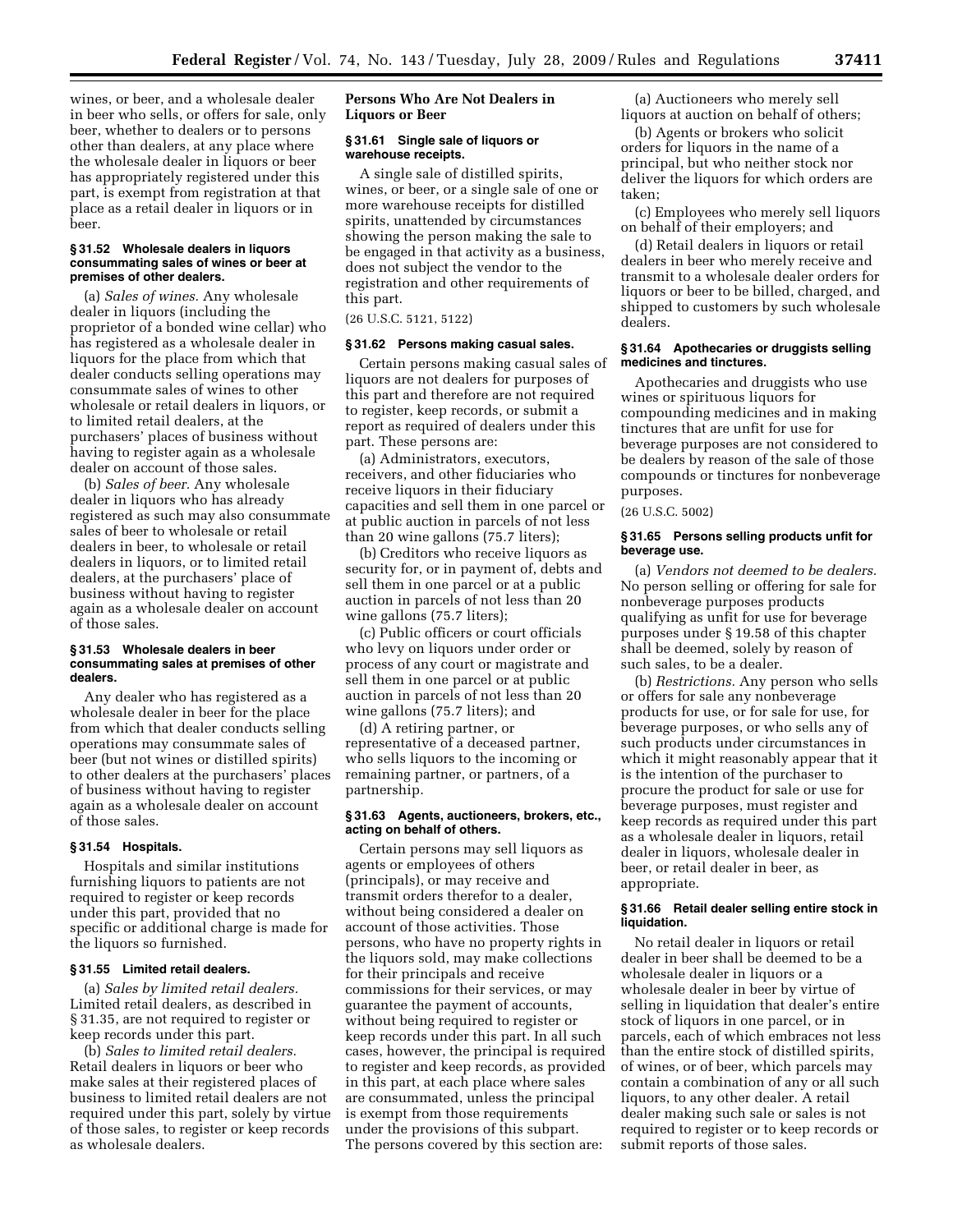#### **§ 31.67 Persons returning liquors for credit, refund, or exchange.**

No retail dealer in liquors or retail dealer in beer, or other person, shall be deemed to be a wholesale dealer in liquors or a wholesale dealer in beer by virtue of a bona fide return of distilled spirits, wines, or beer to the dealer from whom the distilled spirits, wines, or beer were purchased (or to the successor of such vendor's business or line of merchandise) for credit, refund, or exchange; and the giving of such credit, refund or exchange shall not be deemed to be a purchase within the meaning of § 31.141 of this part. Except in the case of wholesale dealers in liquors required to keep records of their transactions under §§ 31.155 and 31.156, or retail dealers required to keep records under § 31.171, persons returning liquors as provided in this section are not required to keep records or submit reports of such transactions.

(26 U.S.C. 5132)

## **Subpart E—Places Subject to Registration**

## **§ 31.71 Registration required at each place of business.**

Except as otherwise provided in § 31.43 and in subpart D of this part, registration is required under this part for each and every place where distilled spirits, wines, or beer are sold or offered for sale. No person may engage in any business for which registration is required until the place of business has been registered in accordance with this part.

## **§ 31.72 Place of sale.**

For purposes of this part, the place at which ownership of liquors is transferred, actually or constructively, is the place of sale.

#### **§ 31.73 Place of offering for sale.**

Liquors are considered to be offered for sale at the place where they are kept for sale and where a sale could take place, and at any place where sales are in fact consummated. Liquors are not considered to be offered for sale by sending an agent out to take orders, or by establishing an office for the mere purpose of taking orders, so long as in each case the orders received are transmitted to the principal for acceptance at the place where that principal has registered under this part or where the principal is exempt from registration as provided in subpart D of this part.

## **§ 31.74 Places of storage; deliveries therefrom.**

Registration is not required under this part for warehouses and similar places

that are used by dealers merely for the storage of liquors and that are not places where orders for liquors are accepted. When orders for liquors are received and duly accepted at a place that the dealer has registered under this part, the subsequent actual delivery of the liquors from a place of storage does not require registration at that place of storage. Except as otherwise provided in §§ 31.52 and 31.53, a dealer who registered a given place, and who makes actual delivery of liquors from a warehouse at another place, must register for the place where ownership of the liquors is transferred if there was no prior constructive delivery by the acceptance of an order for the liquors at the place covered by the existing registration.

## **§ 31.75 Dealer in beer and dealer in liquors at the same location.**

Any person who registers as a wholesale dealer in beer or retail dealer in beer and who thereafter begins to sell distilled spirits or wine must also register as a wholesale dealer in liquors or retail dealer in liquors before commencing the sale, or offering for sale, of distilled spirits or wine.

## (26 U.S.C. 5124)

## **Sales in Two or More Areas on the Same Premises**

## **§ 31.81 General.**

When liquors are sold by a proprietor in two or more areas within the proprietor's place of business, only one registration is required under this part. When the proprietor leases to another person or persons the privilege of selling liquors in two or more areas within the proprietor's place of business, whether the privilege is exercised separately or simultaneously with the proprietor or another concessionaire, each lessee is required to register only once.

#### **§ 31.82 Hotels.**

The proprietor of a hotel who conducts the sale of liquors throughout the hotel premises is only required to register under this part for one place. For example, different areas operated by the proprietor in the hotel, such as banquet rooms, meeting rooms, and guest rooms, collectively constitute a single place of business. When a concessionaire conducts the sale of liquors at two or more areas in a hotel, those areas are regarded as a single place of business, and the concessionaire is required to register only once.

#### **§ 31.83 Ball park, race track, etc.; sales throughout the premises.**

The proprietor of a ball park, race track, stadium, pavilion, or other similar enclosure constituting one premises, who engages in the business of selling liquors throughout that enclosure, including sales from baskets or containers by employees on the proprietor's behalf, is required to register only once for the entire enclosure. Each concessionaire having the same privilege throughout the enclosure, whether the privilege is exercised separately or simultaneously with the proprietor or another concessionaire, is required to register only once for the entire enclosure.

#### **Sales in Multiple Locations**

#### **§ 31.91 Passenger trains, aircraft, and vessels.**

Persons who carry on the business of a retail dealer in liquors or of a retail dealer in beer on trains, aircraft, boats, or other conveyances engaged in the business of carrying passengers may conduct that business throughout the passenger carrying train, aircraft, boat, or other vessel, after filing only one registration under this part. Such persons must specify on the registration form the number of passenger carriers for which registration is being completed.

#### **§ 31.92 Carriers not engaged in passenger service.**

Except as otherwise provided in § 31.93, the retailing of liquors on any train, aircraft, boat, or other conveyance that is not engaged in the business of carrying passengers is prohibited.

#### **§ 31.93 Supply boats or vessels.**

Persons may carry on the business of a retail dealer in liquor or of a retail dealer in beer on supply boats or vessels operated by them when those persons operate from a fixed address in a port or harbor and supply exclusively boats or other vessels, or persons thereon, at that port or harbor. Such persons must specify, on an attachment to the registration form, the following: that the business will consist of supplying exclusively boats, vessels, or persons thereon; the name of the port or harbor at which the business is to be carried on; and the fixed address from which operations are to be conducted. When such sales are to be made from two or more supply boats or vessels, the dealer must also specify on the attachment the number of supply boats or vessels for which registration is being made. If the dealer operates from two or more fixed addresses, the dealer must prepare one registration form covering all of those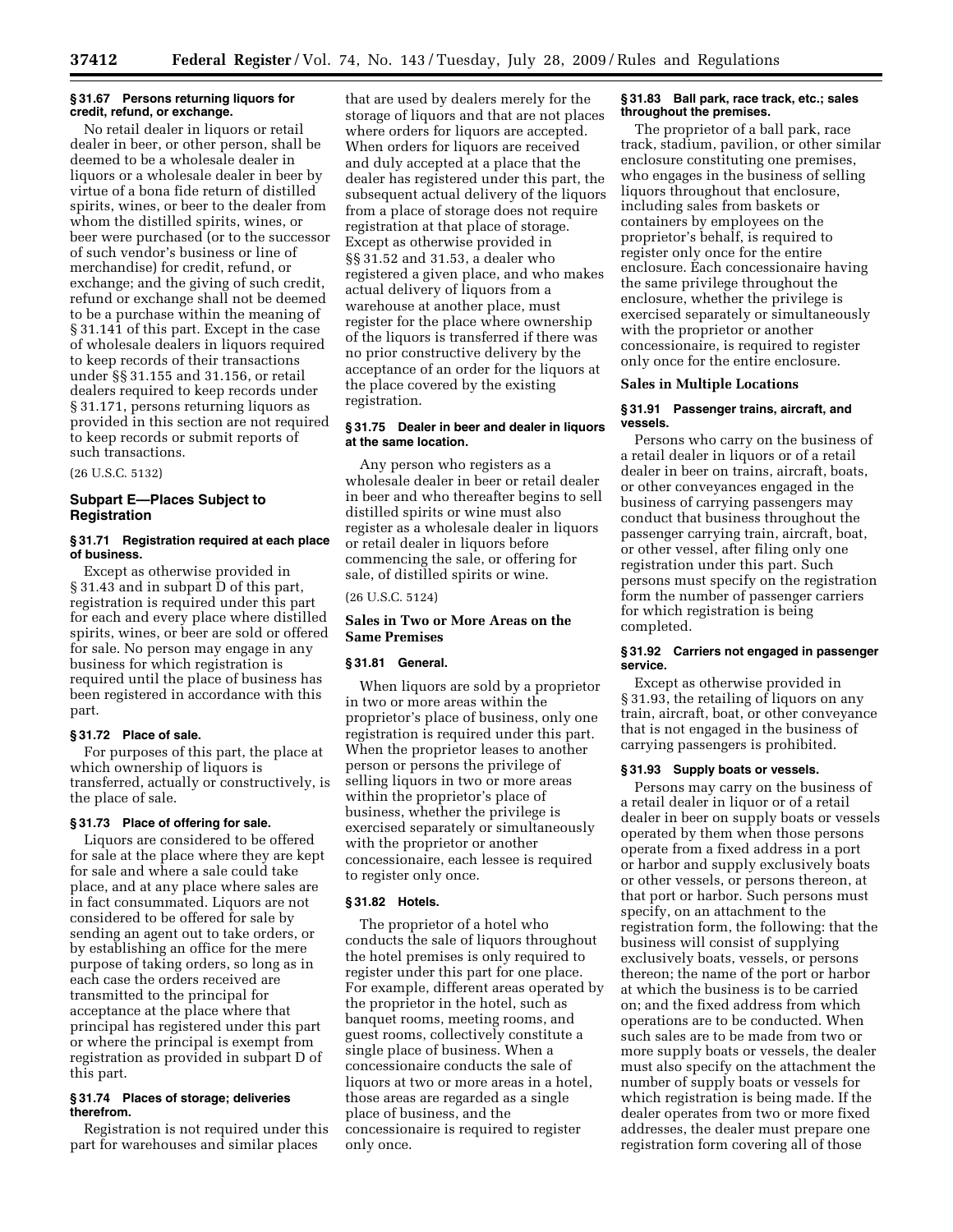addresses and must include on the attachment to the registration form the number of supply boats or vessels operating from each address.

## **§ 31.94 Retail dealers ''At Large.''**

A retail dealer in liquors or a retail dealer in beer whose business requires the dealer to travel from place to place, such as a dealer who sells at carnivals or circuses, must register ''At Large'' covering the dealer's activities throughout the United States by filing only one registration. A dealer submitting such a registration must state on the registration form, or on an attachment thereto, the nature of the dealer's business and the reason the dealer requires registration ''At Large.''

## **§ 31.95 Caterers.**

(a) *General.* When a contract to furnish liquors is made by a caterer at a place of business for which the caterer has registered under this part, no additional registration is required by virtue of the serving of the liquors at a different location.

(b) *Additional registration.* When the contract of a caterer provides for the sale of liquors by the drink at a place, or simultaneously at different places, other than the place of business for which the caterer has registered under this part, a separate registration is required for each such place if the caterer does not keep the records specified in paragraph (c) of this section.

(c) *Records.* Caterers must maintain sufficient commercial records to identify all locations where activities subject to registration occur. These commercial records must indicate the names and addresses of locations where alcoholic beverages have been sold or offered for sale and the dates and times that those activities occurred. These commercial records must be available to an appropriate TTB officer upon request.

(26 U.S.C. 5121, 5122)

## **§ 31.96 Peddling.**

No person shall peddle distilled spirits, wines, or beer, except in the circumstances described in §§ 31.52, 31.53, and 31.93. Persons peddling liquors to whom §§ 31.52, 31.53, and 31.93 do not apply are required to register at each place where sales are consummated.

#### **Subpart F—Partnerships**

## **§ 31.101 Registration of partners.**

Any number of persons carrying on one business in partnership at any one place must register only once for that business.

#### **§ 31.102 Addition of partners or incorporation of partnership.**

Where a number of persons who have filed a registration under this part as partners admit one or more new members to the partnership or form a corporation (a separate legal entity) to take over the business, the new partnership or corporation must register as a new dealer before commencing business.

(26 U.S.C. 5121, 5122, 5124)

## **§ 31.103 Formation of a partnership by two dealers.**

Where two persons form a partnership after each has registered for a business carried on by himself, the partnership must register as a new dealer to cover the business conducted by the partnership.

(26 U.S.C. 5121, 5122, 5124)

#### **§ 31.104 Withdrawal of one or more partners.**

When one or more partners withdraw from a partnership that has registered under this part, the remaining partner, or partners, must register the change in control by filing an amended registration form on or before the following July 1.

## **Subpart G—Registration Form, TTB F 5630.5d**

#### **§ 31.111 Date registration form is due.**

(a) *General.* Dealers must register by filing the registration form, TTB Form 5630.5d, before engaging in business and on or before July 1 of each year thereafter. However, as long as none of the information specified on the form has changed since the previous registration form was filed, no additional registration is required. If the registration form is received in the mail and the U.S. postmark on the cover shows that it was deposited in the mail in the United States within the time prescribed for filing in an envelope or other appropriate wrapper that was properly addressed with postage prepaid, the form will be considered as timely filed. If the postmark is not legible, the sender has the burden of proving the date when the postmark was made. When registered mail is used, the date of postal registration will be accepted as the postmark date.

(b) *Transition rule.* Dealers already engaged in business prior to July 1, 2008, must register as an ''existing business'' unless they had registered, in accordance with regulations in effect at the time of registration, on or after January 1, 2007. This one-time registration is due on or before July 1, 2009.

(26 U.S.C. 6071)

## **§ 31.112 Registration of multiple locations.**

A dealer required to register at two or more locations shall file one registration form, prepared as provided in § 31.114(c), to cover all such locations.

## **§ 31.113 Place for filing registration form.**

The registration form, TTB Form 5630.5d, must be filed with TTB in accordance with the instructions on the form.

## **§ 31.114 Completion of registration form.**

(a) *General.* Dealers must register by filing the registration form, TTB Form 5630.5d, Alcohol Dealer Registration. The registration form must be filed with TTB in accordance with this subpart and the instructions on the form.

(b) *Preparation of TTB Form 5630.5d.*  All of the information called for on TTB Form 5630.5d must be provided. This information includes the following:

(1) The true name of the dealer.

(2) The trade name(s) (if any) of the business(es) subject to the registration requirement.

(3) The employer identification number (see § 31.115).

(4) The mailing address of the dealer's principal place of business (or principal office, in the case of a corporate dealer).

(5) The exact location of each place of business, by name and number of building or street, or if these do not exist, by some specific description in addition to the post office address.

(6) The business telephone number of each place of business.

(7) The class(es) of dealer in which the dealer operates a business.

(8) Ownership and control information. This consists of the name, position, and residence address of every owner of the business and of every person having power to control its management and policies with respect to the activity subject to registration. ''Owner of the business'' includes every partner, if the dealer is a partnership, and every person owning 10 percent or more of its stock, if the dealer is a corporation. However, the ownership and control information required by this paragraph need not be stated if the same information has been previously provided to TTB and that previously provided information is still current.

(c) *Multiple locations and/or classes of dealers.* A dealer required to register at more than one location or for more than one class of dealers must—

(1) File one registration form, TTB Form 5630.5d, to cover all locations and classes of dealers; and

(2) Prepare, on the form, or on an attachment identified with the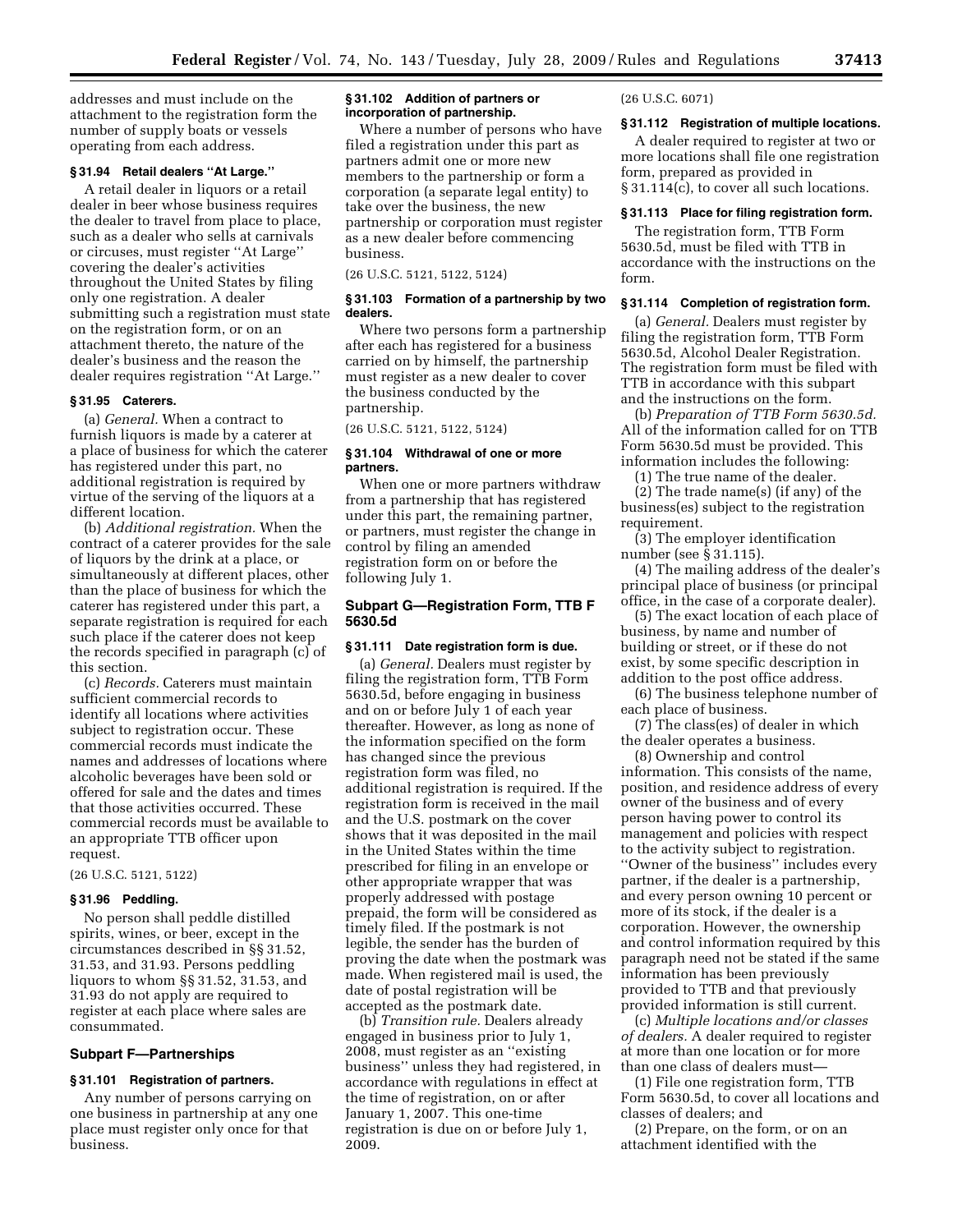taxpayer's name, mailing address (as shown on TTB Form 5630.5d), and employer identification number, a list showing, by States, the trade name, address, telephone number, and dealer class of each location for which registration is being made. The original of the list must be filed with TTB on or with the registration form, and a copy must be retained at the dealer's principal place of business (or principal office, in the case of a corporate dealer) for the period specified in § 31.191.

#### (26 U.S.C. 7805)

## **§ 31.115 Employer identification number.**

(a) *Requirement.* The employer identification number (as defined in 26 CFR 301.7701–12) of a dealer who has been assigned such a number must be shown on each registration form filed under this part. A dealer who does not have such a number must apply for one as provided in paragraph (b) of this section and enter ''number applied for'' in the space for the number on the registration form; then, upon receipt of the number from the Internal Revenue Service, the dealer must provide it to TTB by separate correspondence. Failure of a dealer to include the employer identification number may result in the imposition of the penalty specified in § 31.14(b).

(b) *Application for employer identification number.* Each dealer who files a registration form and who has not already been assigned an employer identification number must file Internal Revenue Service (IRS) Form SS–4 to apply for one. The dealer shall apply for and be assigned only one employer identification number, regardless of the number of places of business for which the dealer is required to file a registration form under this part. The employer identification number shall be applied for no later than 7 days after the filing of the taxpayer's first registration form. IRS Form SS–4 may be obtained from the director of an IRS service center, from any IRS district director, from *http://www.irs.gov/,* or from TTB's National Revenue Center.

## (26 U.S.C. 6109)

#### **§ 31.116 Execution of registration form.**

The registration of an individual proprietor shall be signed by the proprietor, the registration of a partnership shall be signed by a member of the firm, and the registration of a corporation shall be signed by a duly authorized officer thereof; however, any individual, partnership, or corporation that is a proprietor may appoint an agent to sign on the proprietor's behalf. The person signing the registration form

must identify his or her signing capacity as ''individual owner,'' ''member of firm," "agent," or "attorney-in-fact," as appropriate, or, in the case of a corporation, by the title of the signing officer. A receiver, trustee, assignee, executor, administrator, or other legal representative who continues the business of a dealer by reason of death, insolvency, or other circumstance must indicate the fiduciary capacity in which he or she acts. Registration forms signed by persons as agents or attorneys-in-fact will not be accepted unless, in each instance, the principal named on the form has executed a power of attorney authorizing that person to sign and that power of attorney is filed with the TTB officer with whom the TTB Form 5630.5d is required to be filed. Form 5630.5d must be verified by a written declaration that it has been executed under the penalties of perjury.

(26 U.S.C. 6061, 6065)

## **Subpart H—Changes in Registration Information**

## **Changes Requiring Registration as a New Business**

## **§ 31.121 Sale of business.**

Under this part, registration is personal to the one who registered and is not transferable from one dealer to another. Where a change occurs in the proprietorship of a business for which registration has been completed, the successor must register as a new business.

#### (26 U.S.C. 5124)

#### **§ 31.122 Incorporation of business.**

Where an individual or a firm engaged in business requiring registration under this part forms a corporation to take over and conduct the business, the corporation, as a separate legal entity, must register in its own name as a new business.

(26 U.S.C. 5124)

#### **§ 31.123 New corporation.**

Where a new corporation is formed to take over and conduct the business of one or more corporations that have registered under this part, the new corporation must register in its own name as a new business.

#### (26 U.S.C. 5124)

#### **§ 31.124 Stockholder continuing business of corporation.**

A registration completed by a corporation as a dealer in liquors, or as a dealer in beer, cannot cover the same business carried on by one or more of its stockholders after dissolution of the corporation. The stockholder(s) must register as a new business. (26 U.S.C. 5124)

**§ 31.125 Cross references.** 

See also §§ 31.75, 31.102, and 31.103 for other situations requiring registration as a new dealer.

## **Other Changes**

## **§ 31.131 Change of address.**

(a) *General.* A dealer who removes the business to a place other than that for which the dealer is registered must register the change with TTB by filing an amended registration form, TTB Form 5630.5d, on or before the next July 1 following the change.

(b) *Caterers.* A caterer who sells liquor by the drink at locations other than his or her principal place of business shall not be required to provide the change of location registration prescribed in paragraph (a) of this section for those catering activities, provided that the caterer maintains the records required by § 31.95(c). For a permanent change in location of the principal place of business, the caterer must file an amended registration form in accordance with paragraph (a) of this section.

#### **§ 31.132 Change in name or style of business.**

A dealer who has registered for a business at a given location must complete an amended registration, and submit it on or before the next July 1, to report a change in the name or style (trade name) under which the dealer conducts that business.

## **§ 31.133 Change in management.**

A change in management that involves no change in ownership of the business requires an amended registration only if the change involves a person who is responsible for controlling the management policies or buying or selling practices of the business pertaining to alcohol beverages. The amended registration must be submitted on TTB Form 5630.5d on or before the next July 1 following the change.

## (26 U.S.C. 5124)

#### **§ 31.134 Increase in capital stock of a corporation.**

An amended registration is not required by reason of an increase in the capital stock of a corporation so long as a new corporation is not created under the laws of the State of incorporation and provided that the change does not alter the list of stockholders owning 10 percent or more of the capital stock.

(26 U.S.C. 5121, 5122, 5124)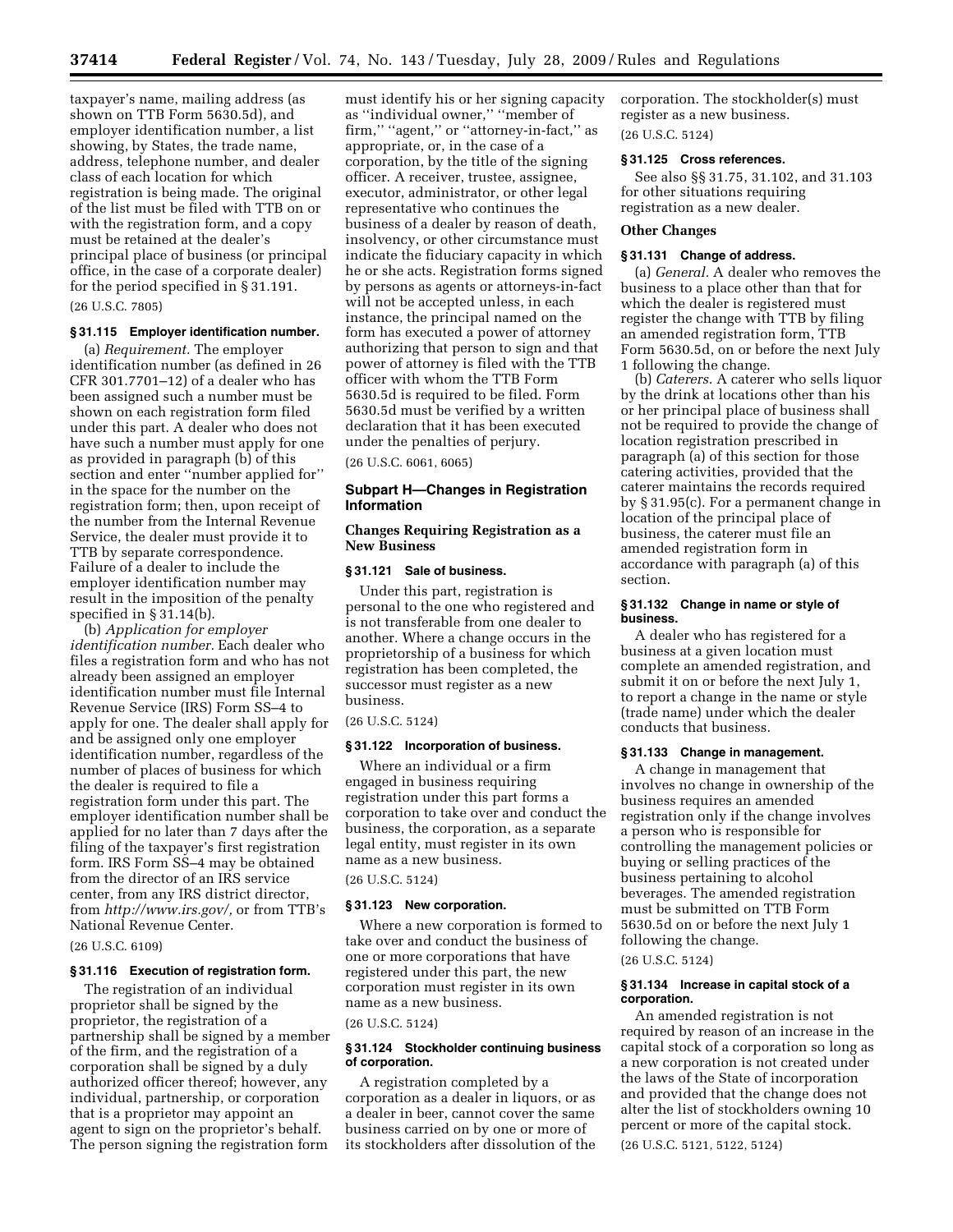#### **§ 31.135 Change in ownership of capital stock.**

Registration as a new business is not required merely by reason of the sale or transfer of all or a controlling interest in the capital stock of a corporation. However, an amended registration is required if the sale or transfer alters the list of stockholders owning 10 percent or more of the capital stock. The amended registration must be filed on or before the next July 1 following the sale or transfer.

#### **§ 31.136 Change in membership of unincorporated club.**

Registration of an unincorporated club is not required by reason of changes in membership, when those changes do not result in the dissolution of the club and the formation of a new club, unless the changes involve a person with the power to control the management policies or buying or selling practices pertaining to alcohol. In the latter case, the filing of an amended registration is required on or before the next July 1.

## **§ 31.137 Withdrawal of partner(s).**

Withdrawal of partner(s) requires an amended registration. See § 31.104.

#### **§ 31.138 Discontinuance of business.**

A dealer going out of business must register that event within 30 days by filing a registration form, TTB Form 5630.5d, in accordance with instructions on the form.

## **Subpart I—Restrictions Relating to Purchases of Distilled Spirits**

## **§ 31.141 Unlawful purchases of distilled spirits.**

(a) *General.* It is unlawful for any dealer to purchase distilled spirits for resale from any person other than:

(1) A wholesale dealer (including a State, a political subdivision of a State, the District of Columbia, and a distilled spirits plant) who is required to keep records under §§ 31.151 through 31.163 pertaining to the place where the distilled spirits are purchased;

(2) A retail liquor store operated by a State, a political subdivision of a State, or the District of Columbia; or

(3) A person not required to register as a wholesale liquor dealer, as provided in §§ 31.62, 31.63, 31.66, and 31.67.

(b) *Special provision for limited retail dealers.* A limited retail dealer may purchase distilled spirits from a retail dealer in liquors for resale. (26 U.S.C. 5132)

## **Subpart J—Records and Reports**

**Wholesale Dealers' Records and Reports** 

## **§ 31.151 General requirements as to distilled spirits.**

Except as otherwise provided in §§ 31.153 and 31.154, every wholesale dealer in liquors must keep daily records of the physical receipt and disposition of distilled spirits in accordance with §§ 31.155 and 31.156. When required in writing by the appropriate TTB officer, a wholesale dealer in liquors must also prepare and file a monthly summary report totaling the daily receipts and disposition of distilled spirits in accordance with § 31.160.

#### (26 U.S.C. 5121)

## **§ 31.152 Requirements as to wines and beer.**

Every wholesale dealer in liquors who receives wines, or wines and beer, and every wholesale dealer in beer must keep at the dealer's place of business a complete record showing the quantities of wine and beer received, from whom the wine and beer were received, and the dates of receipt. This record, which must be kept for a period of not less than three years as prescribed in § 31.191, shall consist of all purchase invoices or bills covering wines and beer received or, at the option of the dealer, a book record containing all of the required information. Wholesale dealers are not required to prepare or submit reports to the appropriate TTB officer of transactions relating to wines and beer.

(Approved by the Office of Management and Budget under control number 1513–0065) (26 U.S.C. 5121)

#### **§ 31.153 Records to be kept by States, political subdivisions of States, or the District of Columbia.**

The provisions of this subpart regarding the maintenance of records and the submission of reports shall not apply to States, political subdivisions of States, or the District of Columbia, or to any liquor stores operated by such entities that maintain, and make available for inspection by appropriate TTB officers, records that will enable TTB to verify receipts of wines and beer and to trace readily all distilled spirits received and disposed of by those entities. However, States, political subdivisions of States, and the District of Columbia, and liquor stores operated by such entities, must, on request of the appropriate TTB officer, furnish such transcripts, summaries, and copies of records with respect to distilled spirits as that TTB officer may require.

## (26 U.S.C. 5121)

## **§ 31.154 Records to be kept by alcohol beverage producers, processors, and bonded warehousemen.**

Wholesale liquor dealer operations conducted by brewers and by proprietors of distilled spirits plants, bonded wine cellars, bonded wine warehouses, and taxpaid wine bottling houses must be recorded and reported in accordance with the applicable provisions of parts 19, 24, and 25 of this chapter. To the extent that the same transactions are required to be recorded or reported by this part and by part 19, 24, or 25, the records and reports required by those parts will satisfy the requirements of this part.

(26 U.S.C. 5207, 5367, 5415)

## **§ 31.155 Records of receipt.**

(a) *Information required.* Every wholesale dealer in liquors must maintain a daily record of the physical receipt of each individual lot or shipment of distilled spirits. This record must show, at a minimum, the following:

(1) Name and address of consignor; (2) Date of receipt, including date of inventory for recorded gains;

(3) Brand name;

(4) Name of producer or bottler. However, this may be omitted if the dealer keeps available for inspection a separate list or record identifying the producer or bottler with the brand name;

(5) Kind of spirits. However, this may be omitted if the dealer keeps available for inspection a separate list or record identifying ''kind'' with the brand name;

(6) Quantity actually received, showing number of packages, if any, and number of cases by size of bottle, and explaining any difference from the quantity shown on the commercial papers covering the shipment; and

(7) Package identification numbers of containers of alcohol received for repackaging for industrial use pursuant to subpart L of this part.

(b) *Form of record.* The record required by paragraph (a) of this section must be a part of the accounting system and must consist of consignors' invoices (or, if those invoices are not available on the day the shipment is received, memorandum receiving records prepared on the day of receipt of the distilled spirits, including records of inventory for recorded gains) and credit memorandums covering distilled spirits returned to the dealer.

(Approved by the Office of Management and Budget under control number 1513–0065) (26 U.S.C. 5121)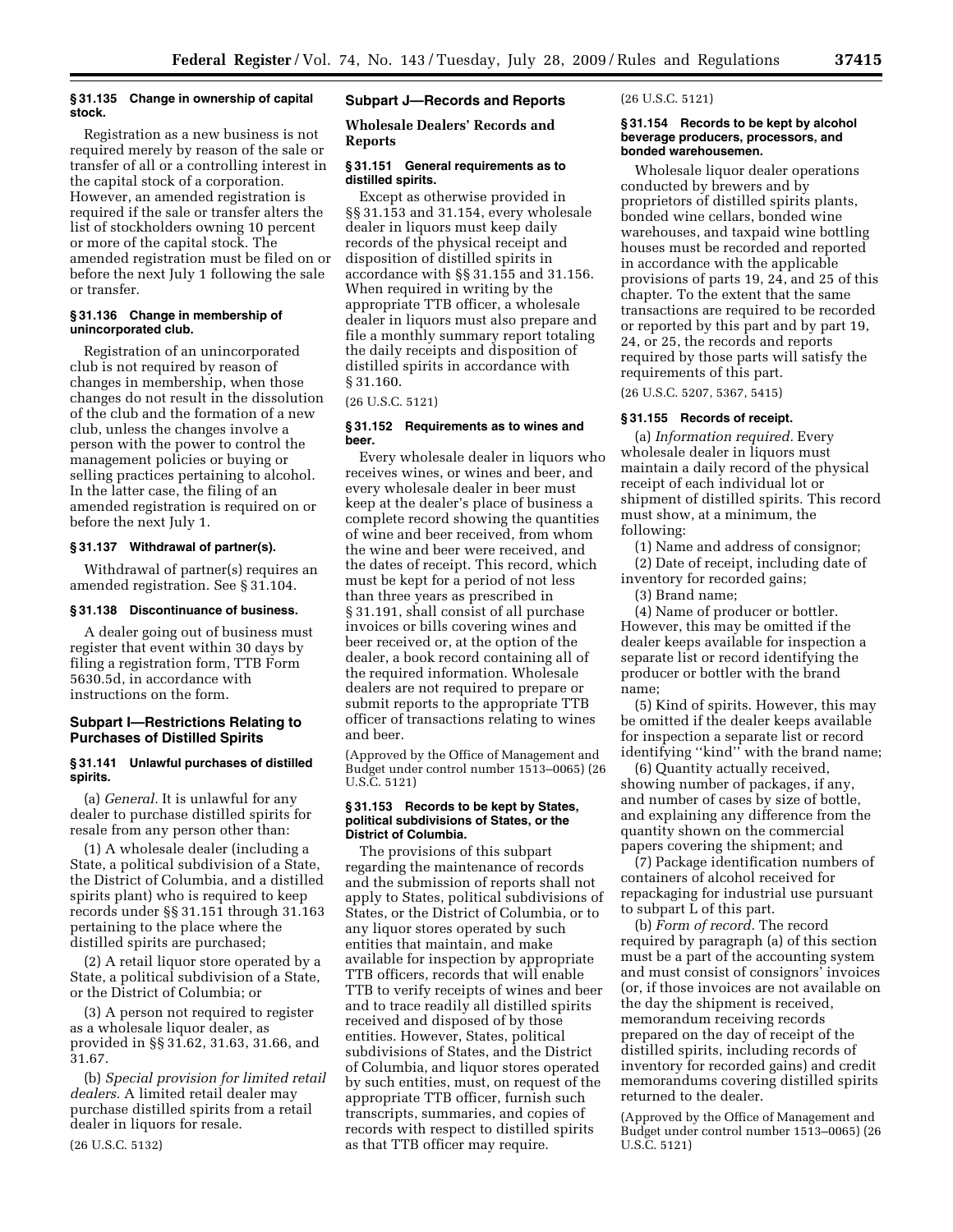#### **§ 31.156 Records of disposition.**

(a) *Information required.* Every wholesale dealer in liquors must prepare a daily record of the physical disposition of each individual lot of distilled spirits. This record must show, at a minimum, the following:

(1) Name and address of consignee;

(2) Date of disposition, including date of discovery in the case of casualty, theft or recorded inventory losses;

(3) Brand name;

(4) Kind of spirits. However, this may be omitted if the dealer keeps available for inspection a separate list or record identifying ''kind'' with the brand name;

(5) Number of packages, if any, and number of cases by size of bottle; and

(6) Package identification numbers of containers of alcohol repackaged for industrial use pursuant to subpart L of this part.

(b) *Form of record.* The record required by paragraph (a) of this section must be part of the accounting system and must consist of wholesale dealer's invoices (or, if those invoices are not available at the time the spirits are removed, memorandum shipping records prepared at the time of removal of the distilled spirits, including date of discovery in the case of casualty, theft or recorded inventory losses).

(Approved by the Office of Management and Budget under control number 1513–0065) (26 U.S.C. 5121)

## **§ 31.157 Canceled or corrected records.**

Entries on the records of receipt and disposition prescribed by §§ 31.155 and 31.156 must not be erased or obliterated. Correction or deletion of any entry must be accomplished by drawing a line through the entry and inserting an appropriate correction or explanation. If a wholesale dealer in liquors voids an invoice for any reason, the file copy prescribed in § 31.181 must be marked ''Cancelled'' and must be filed as provided in that section; any remaining copy of the voided invoice must be destroyed or similarly cancelled and filed. If a new invoice is prepared, its serial number must be cross referenced on any retained copies of the cancelled invoice.

#### (26 U.S.C. 5121)

#### **§ 31.158 Previously prescribed or approved records of receipt and disposition.**

A wholesale dealer in liquors may continue to use records of receipt and disposition in a format previously prescribed or approved. Those records must show the information required by paragraph (a) of § 31.155 or paragraph (a) of § 31.156, as applicable. The records must be preprinted with the

name and address of the wholesale dealer. Each sheet or page must bear a preprinted serial number, or page serial numbers may be affixed in unbroken sequence during the preparation or processing of the records. A serial number must not be duplicated within a period of 6 months.

#### (26 U.S.C. 5121)

#### **§ 31.159 Variations in format or preparation of records.**

(a) *Authorization.* The appropriate TTB officer may approve variations in the type and format of records of receipt and disposition required under §§ 31.155 and 31.156, or in the methods of preparing those records, when it is shown that variations from the requirements are necessary in order to use data processing equipment, other business machines, or existing accounting systems, and provided that the variation will not unduly hinder the effective administration of this part, jeopardize the revenue, or be contrary to any provision of law. A dealer who wishes to employ such a variation must submit a written application to the appropriate TTB officer. The application must describe the proposed variation and set forth the need for it. Variations in type and format of records or methods of preparation must not be employed until approval is received from the appropriate TTB officer.

(b) *Requirements.* Any information required by this part to be kept or filed is subject to the provisions of law and this part relating to required records and reports, regardless of the form or manner in which kept or filed.

(Approved by the Office of Management and Budget under control number 1513–0067)

#### **§ 31.160 Monthly summary report.**

(a) *Requirement.* Every wholesale dealer in liquors must, when required, submit monthly to the appropriate TTB officer a summary report of the total quantities of all distilled spirits received and disposed of daily during the month (including the date of discovery for theft, casualty and inventory losses and inventory gains). This report must be posted by the wholesaler on a daily basis. If there were no receipts or disposals of distilled spirits during the month, the report must be marked ''No Transactions During Month.'' This report must be filed not later than the 15th day of the month following the report period, with a copy retained by the dealer. The appropriate TTB officer may authorize a dealer, upon request, to post the report less frequently until otherwise notified; the appropriate TTB officer's authorization will specify the intervals at which the posting will be

accomplished, but not less frequently than monthly.

(b) *Form of report.* When required under paragraph (a) of this section, the monthly summary report may be prepared in a format that is adapted to the dealer's accounting and recordkeeping systems. In addition to any other information shown therein, the report must include:

(1) Daily totals of all bottled spirits received and disposed of, recorded by wine gallons or liters;

(2) Daily totals of all bulk spirits in packages received and disposed of, recorded by proof gallons; and

(3) Entries showing, by date, each disposition caused by an inventory, casualty, or theft loss and each receipt caused by a recorded gain in inventory.

(c) *Declaration.* When required to be filed, the monthly summary report must bear the following declaration signed by the dealer or an authorized agent:

I declare under the penalties of perjury that I have examined this report and, to the best of my knowledge and belief, it is true, correct, and complete and is supported by true, correct, and complete records which are available for inspection.

(d) *Other records.* Even if the monthly summary report is not required by the appropriate TTB officer, every wholesale dealer in distilled spirits must maintain and make available for review by appropriate TTB officers:

(1) Records of receipt required by § 31.155;

(2) Records of disposition, required by § 31.156; and

(3) Any other supporting information or documents regarding the receipt and disposition of distilled spirits that have a direct role in determining the completeness and accuracy of the receipt and disposition records.

(Approved by the Office of Management and Budget under control number 1513–0065) (26 U.S.C. 5121)

## **§ 31.161 Conversion between metric and U.S. units.**

When liters are converted to wine gallons, the quantity in liters must be multiplied by 0.264172 to determine the equivalent quantity in wine gallons. Once converted to wine gallons, the proof gallons of spirits in cases must be determined as provided in § 30.52 of this chapter. Cases containing the same quantity of spirits of the same proof in metric bottles may be converted to U.S. units by multiplying the liters in one case by the number of cases to be converted, as follows:

(a) If the conversion from liters to U.S. units is made before multiplying by the number of cases, the quantity in U.S.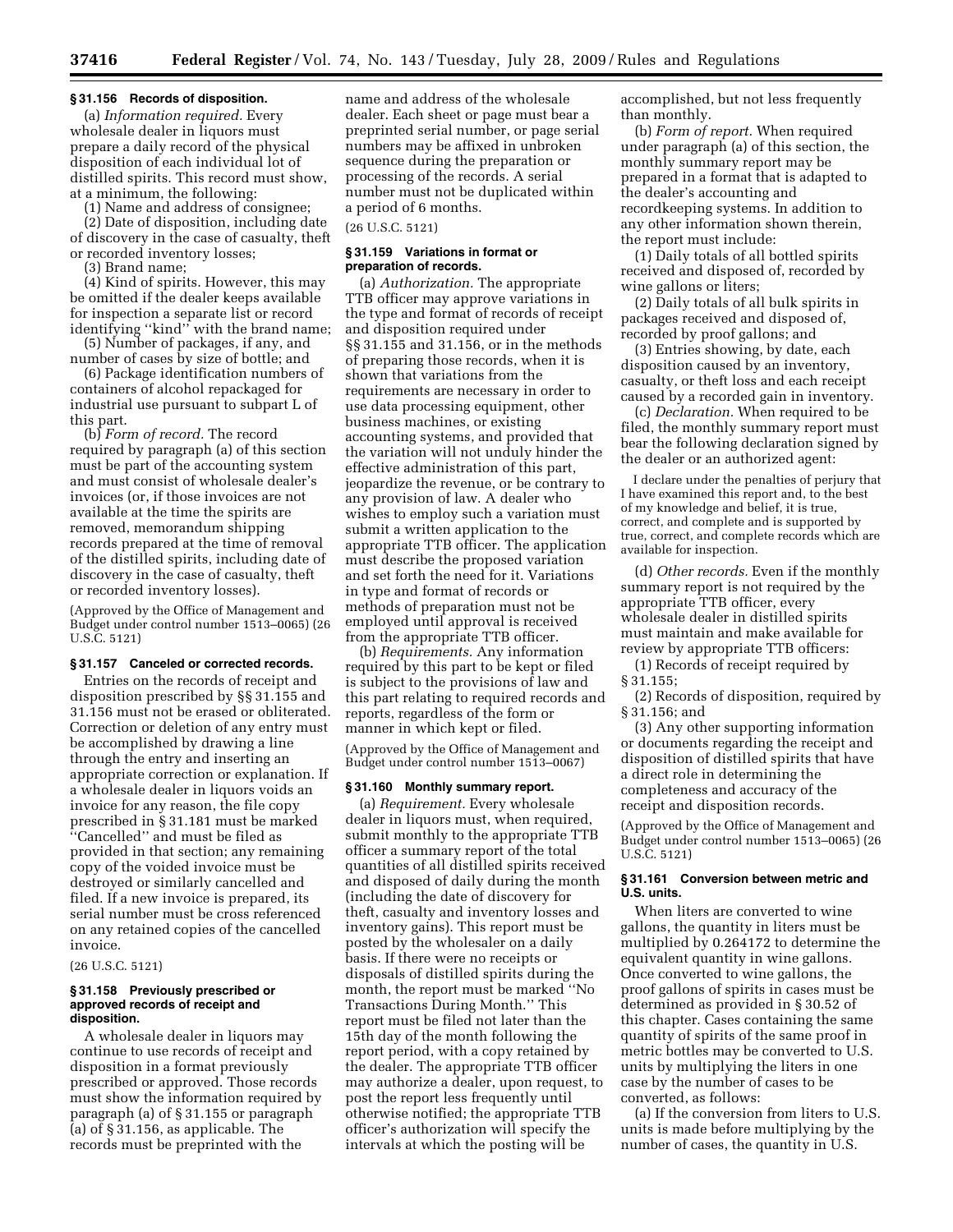units must be rounded to the sixth decimal; and

(b) If the conversion is made after multiplying by the number of cases, the quantity in U.S. units must be rounded to the nearest hundredth.

(26 U.S.C. 7805; 27 U.S.C. 205)

#### **§ 31.162 Discontinuance of business.**

When a wholesale dealer in liquors who is required, under § 31.160, to file a monthly summary report discontinues business, a monthly summary report marked ''Final'' must be filed covering transactions through the date of discontinuance.

(26 U.S.C. 5121)

## **§ 31.163 Requirements when a wholesale dealer in liquors maintains a retail department.**

(a) *Constructive receipt and sale.*  When a wholesale dealer in liquors maintains a separate department on the premises for the retailing of distilled spirits, and the retail sales of distilled spirits normally represent 90 percent or more of the volume of distilled spirits sold, the dealer may ''constructively'' receive all distilled spirits in the retail department. Sales involving a wholesale transaction may be ''constructively'' sold through the wholesale department.

(1) *Receipts.* In lieu of maintaining and preparing the records required by § 31.155, a wholesale dealer may constructively receive all distilled spirits in its retail department. In this case, the receiving document will serve as a receipt for (through) the wholesale department and a disposition (transfer) to the retail department. The receiving document must be maintained by the retail department in accordance with § 31.171.

(2) *Dispositions.* In lieu of maintaining and preparing the records required by § 31.156, a wholesale dealer may constructively sell distilled spirits from its retail department to other dealers. The sales invoice or bill must be filed in the wholesaler's disposition records and will serve as a record of receipt from the retail department and a record of disposition to another dealer.

(b) *Receipt and disposition records.*  Except as provided in paragraph (a) of this section, a wholesale dealer must prepare and maintain the required records of receipt and disposition as prescribed in §§ 31.155 and 31.156. Transfers between the wholesale and retail departments will be treated in the same manner as any other transaction involving the wholesale department.

(c) *Monthly summary report.* When required by § 31.160, a wholesale dealer must prepare and file the monthly summary report of actual or

constructive receipts and dispositions of all distilled spirits.

(d) *Physical separation.* Wholesale and retail departments need not be physically separated.

(26 U.S.C. 5121)

## **Filing of Wholesale Dealers' Records and Reports**

## **§ 31.171 Method of filing.**

A wholesale dealer may file the records of receipt and disposition required by §§ 31.155 and 31.156 in accordance with the wholesaler's regular accounting and recordkeeping systems. The required records must include the dealer's own file copies of the receiving or shipping invoices and must be filed according to the following rules:

(a) Wholesale dealers may file records of receipt and disposition in accordance with their own filing system as long as the records are filed by transaction or reporting date and the filing system systematically and accurately accounts for all receipts and dispositions of distilled spirits.

(b) The required records of receipt and disposition must be filed not later than one business day following the date the transaction occurred.

(c) Supporting documents for receipts and dispositions, such as delivery receipts and bills of lading, also may be filed in accordance with the wholesaler's regular accounting and recordkeeping practices.

(26 U.S.C. 5121, 5122, 5123)

#### **§ 31.172 Place of filing.**

Records of receipt and disposition and monthly summary reports required by §§ 31.155, 31.156, and 31.160 must be maintained at the dealer's place of business. The appropriate TTB officer may, upon request, authorize maintenance of files, or an individual file, at another business location under the control of the same wholesale dealer, when it is determined that such maintenance will not cause undue inconvenience to TTB officers desiring to examine those files.

#### (26 U.S.C. 5123)

#### **Retail Dealer's Records**

#### **§ 31.181 Requirements for retail dealers.**

(a) *Records of receipt.* All retail dealers must keep at their place of business complete records showing the quantities of all distilled spirits, wines, and beer received, from whom the distilled spirits, wines, and beer were received, and the dates of receipt. However, the appropriate TTB officer may, upon request, authorize the

maintenance of records at another business premises also under the control of the same retail dealer when it is determined that such maintenance will not cause undue inconvenience to TTB officers desiring to examine those records. Records of receipts shall consist of all purchase invoices or bills covering distilled spirits, wines, and beer received, or, at the option of the retail dealer, a book record containing all of the required information.

(b) *Records of sales of 20 wine gallons (75.7 liters) or more.* Every retail dealer who makes sales of distilled spirits, of wines, or of beer in quantities of 20 wine gallons (75.7 liters) or more to the same person at the same time must prepare and keep a record of each sale. The record must show the date of sale, the name and address of the purchaser, the kind and quantity of each kind of liquors sold, and the serial numbers of all full cases of distilled spirits included in the sale. Each entry on that record must be supported by a corresponding delivery receipt (which may be executed on a copy of the sales slip) signed by the purchaser or the purchaser's agent.

(Approved by the Office of Management and Budget under control number 1513–0066) (26 U.S.C. 5122, 5123)

## **Retention of Records and Files**

## **§ 31.191 Period of retention.**

All records and files, all documents or copies of documents supporting these records and files, and all file copies of reports, submitted as required by this part, must be retained by the person required to have them, for a period of not less than three years and, during the retention period, must be available, during business hours, for inspection and copying by the appropriate TTB officers. In addition, the appropriate TTB officer may require retention of the documents and other records for an additional period of not more than three years if it is determined that such additional retention is necessary.

#### (26 U.S.C. 5123)

#### **§ 31.192 Photographic copies of records.**

(a) *General.* Dealers may record, copy, or reproduce records required by this part. Dealers may use any process that accurately reproduces the original record and that forms a durable medium for preserving the original record.

(b) *Copies of records treated as original records.* Whenever records are reproduced under this section, the reproduced records must be preserved in conveniently accessible files, and provision must be made for examining, viewing, and using the reproduced record in the same manner as if it were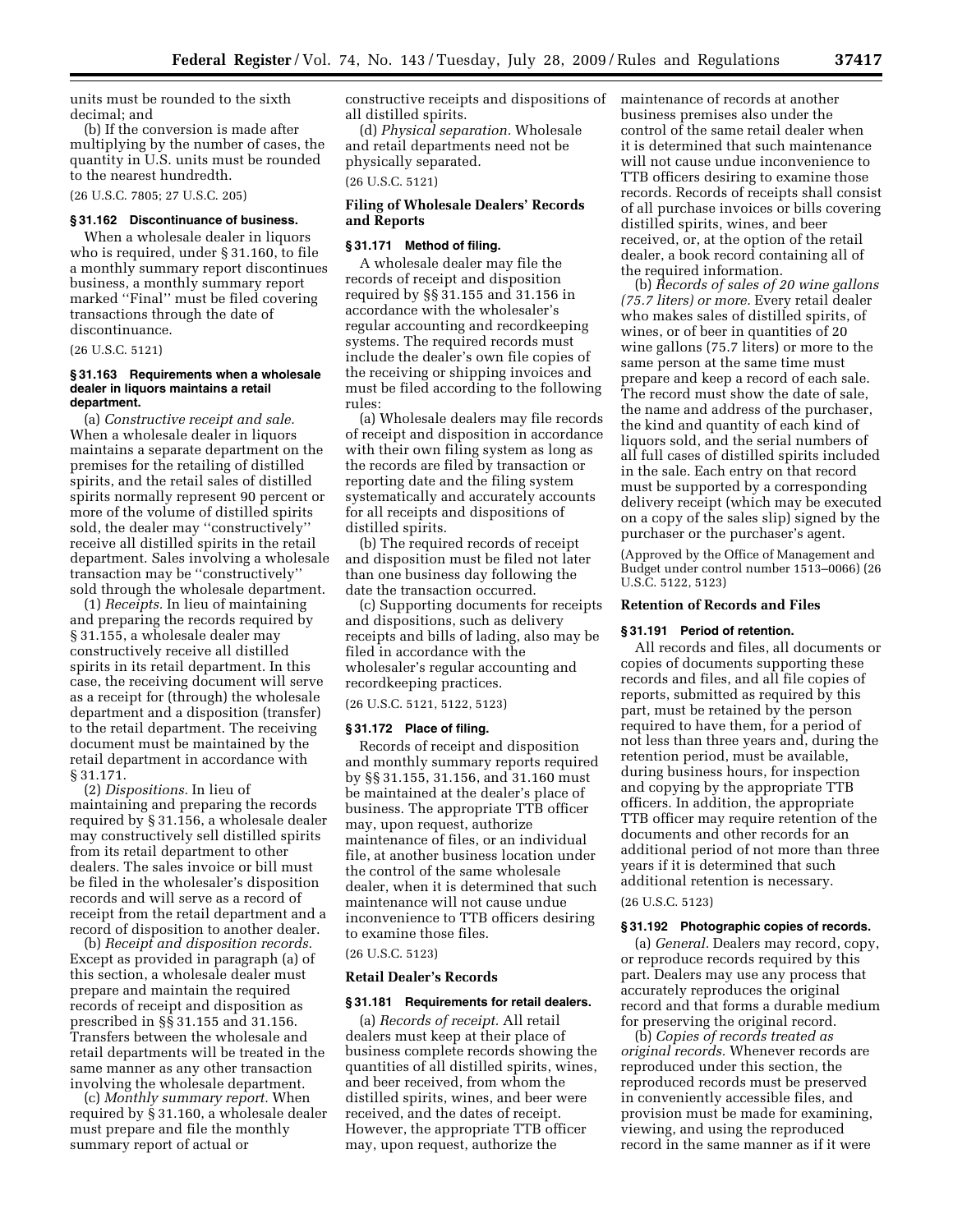the original record. A reproduced record will be treated and considered for all purposes as though it were the original record. All provisions of law and regulations applicable to the original record are applicable to the reproduced record. As used in this section, ''original record'' means the record required by this part to be maintained or preserved by a dealer, even though it may be an executed duplicate or other copy of the document.

(26 U.S.C. 5555)

## **Subpart K—Reuse and Possession of Used Liquor Bottles**

#### **§ 31.201 Refilling of liquor bottles.**

No person who sells, or offers for sale, distilled spirits, or agent or employee of such person, shall:

(a) Place in any liquor bottle any distilled spirits whatsoever other than those contained in that bottle at the time of closing under the provisions of 26 U.S.C. chapter 51; or

(b) By the addition of any substance whatsoever to any liquor bottle, in any manner alter or increase any portion of the original contents contained in that bottle at the time of closing under the provisions of 26 U.S.C. chapter 51.

(26 U.S.C. 5301)

## **§ 31.202 Possession of refilled liquor bottles.**

No person who sells, or offers for sale, distilled spirits, or agent or employee of such person, shall:

(a) Possess any liquor bottle in which any distilled spirits have been placed in violation of the provisions of § 31.201; or

(b) Possess any liquor bottle, any portion of the contents of which has been altered or increased in violation of the provisions of § 31.201.

(26 U.S.C. 5301)

#### **§ 31.203 Possession of used liquor bottles.**

The possession of used liquor bottles by any person other than the person who empties the contents thereof is prohibited except in the following circumstances:

(a) The owner or occupant of any premises on which the used bottles have been lawfully emptied may assemble the bottles on such premises—

(1) For delivery to a bottler or importer on specific request of that bottler or importer;

(2) For destruction, either on the premises on which the bottles are emptied or elsewhere, including disposition for purposes that will result in the bottles being rendered unusable as bottles; or

(3) In the case of unusual or distinctive bottles, for disposition or sale as collectors' items or for other purposes not involving the packaging of any product for sale;

(b) Any person may possess, offer for sale, or sell unusual or distinctive bottles for purposes not involving the packaging of any product for sale; and

(c) Any person may assemble used liquor bottles for the purpose of recycling or reclaiming the glass or other approved liquor bottle material. (26 U.S.C. 5301)

## **§ 31.204 Mixed cocktails.**

A retail liquor dealer who mixes cocktails or compounds any alcoholic liquors in advance of sale, as provided in § 31.233, may not use liquor bottles in which distilled spirits have been previously packaged for the storage of the mixture or compound pending that sale.

(26 U.S.C. 5301)

## **Subpart L—Packaging of Alcohol for Industrial Uses**

#### **§ 31.211 Requirements and procedure.**

Upon compliance with the provisions of part 19 of this chapter applicable to persons repackaging distilled spirits, and subject to the requirements of paragraphs (a) through (c) of this section, a dealer engaged in the business of supplying distilled spirits for industrial use may obtain bulk alcohol on which the tax has been paid or determined and repackage the alcohol for sale for industrial use in containers of a capacity in excess of 1 wine gallon and not more than 5 wine gallons.

(a) *Qualification procedure.* An application for registration, TTB Form 5110.41, and an application for an operating permit, TTB Form 5110.25, modified in accordance with instructions of the appropriate TTB officer, must be executed and filed with the appropriate TTB officer. No alcohol shall be repackaged until the approved application for registration and the approved operating permit are received.

(b) *Operations.* Repackaging operations must be conducted in accordance with the bottling and packaging requirements of part 19 of this chapter. Packaging and labeling operations may be carried on without supervision of a TTB officer unless the appropriate TTB officer requires supervision.

(c) *Records.* The dealer must keep daily records showing the bulk alcohol received, dumped for packaging, packaged, and disposed of, including the name and address of each consignor and consignee. The dealer must prepare a monthly report on TTB Form 5110.28 of bulk alcohol received, packaged, and disposed of. Reports on Form 5110.28 must be submitted to the appropriate TTB officer not later than the 15th day of the month following the period covered by the report. Records, documents, or copies of documents supporting the records, and copies of reports submitted to the appropriate TTB officer, must be filed and retained as prescribed in §§ 31.172 and 31.191. (26 U.S.C. 5131, 5206)

#### **§ 31.212 Labeling.**

Every dealer packaging alcohol for industrial use must affix to each package filled a label bearing in conspicuous print the words ''Alcohol'' and ''For Industrial Use,'' the proof of the alcohol, the capacity of the container, and the packaging dealer's name and address. The dealer may incorporate in the label other appropriate statements; however, such statements must not obscure or contradict the data required by this section to be shown on such labels.

(26 U.S.C. 5131, 5206)

## **Subpart M—Distilled Spirits for Export with Benefit of Drawback**

#### **§ 31.221 General.**

A State, a political subdivision of a State, or a person holding a wholesale liquor dealer's basic permit issued under part 1 of this chapter may export bottled taxpaid distilled spirits with benefit of drawback as provided in § 28.171 of this chapter. The marking of cases, the preparation of notice of shipment on TTB Form 5110.30, the removal and exportation of the distilled spirits, and the filing of claims by the processor of the spirits must be in accordance with the applicable provisions of parts 19 and 28 of this chapter.

## **§ 31.223 Records and reports.**

The provisions of subpart J of this part regarding records and reports relating to liquors for domestic use also apply to export transactions permitted under this subpart.

#### **Subpart N—Miscellaneous**

#### **§ 31.231 Destruction of marks and brands on wine containers.**

A dealer who empties any cask, barrel, keg, or other bulk container of wine must scrape or obliterate from the empty container all marks, brands, tags, or labels placed thereon under the provisions of part 24 of this chapter as evidence of the payment or determination of the tax on the wine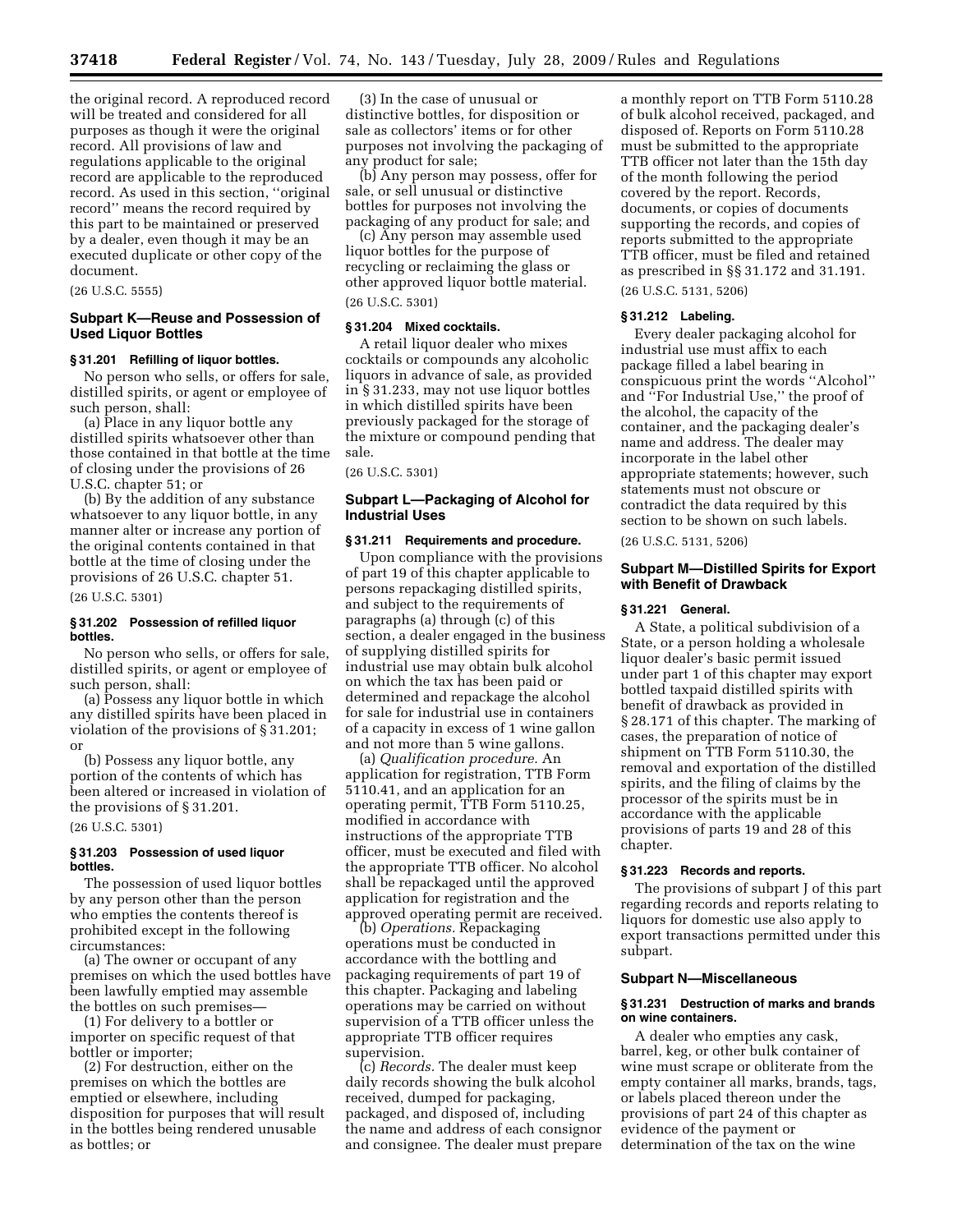removed in the container from the bonded wine cellar.

## **§ 31.232 Wine bottling.**

Each person desiring to bottle, package, or repackage taxpaid wines must, before carrying on those operations, apply and receive permission from the appropriate TTB officer in accordance with part 24 of this chapter. The decanting of wine by caterers or other retail dealers for table or room service, banquets, and similar purposes shall not be considered as ''bottling,'' if the decanters are not furnished for the purpose of carrying wine away from the area where served. (26 U.S.C. 5352)

## **§ 31.233 Mixing cocktails in advance of sale.**

A retail liquor dealer shall not mix cocktails, or compound any alcoholic liquors in advance of sale, except for the purpose of filling, for immediate consumption on the premises, orders received, or expected to be immediately received, at the bar. See § 31.204 for additional mixed cocktail rules.

(26 U.S.C. 5002)

## **§ 31.234 Liability for special (occupational) tax.**

The special (occupational) tax on alcohol beverage dealers was suspended for the period July 1, 2005, through June 30, 2008, and was repealed effective July 1, 2008. Dealers who were engaged in business prior to the suspension period remain liable for payment of the special (occupational) tax in accordance with the laws and regulations in effect at that time. The tax return to be used for payment of any past-due special (occupational) tax is TTB Form 5630.5a.

(Section 11125, Pub. L. 109–59, 119 Stat. 1953)

## **PART 40—MANUFACTURE OF TOBACCO PRODUCTS AND CIGARETTE PAPERS AND TUBES**

■ 65. The authority citation for part 40 is revised to read as follows:

**Authority:** 26 U.S.C. 448, 5701, 5703– 5705, 5711–5713, 5721–5723, 5731–5734, 5741, 5751, 5753, 5761–5763, 6061, 6065, 6109, 6151, 6301, 6302, 6311, 6313, 6402, 6404, 6423, 6676, 6806, 7011, 7212, 7325, 7342, 7502, 7503, 7606, 7805; 31 U.S.C. 9301, 9303, 9304, 9306.

■ 66. Section 40.11 is amended by adding, in alphabetical order, a definition of ''special tax'' to read as follows:

## **§ 40.11 Meaning of terms.**

\* \* \* \* \* *Special tax.* The special (occupational) tax on manufacturers of tobacco products, manufacturers of cigarette papers and tubes, and export warehouse proprietors, imposed by 26 U.S.C. 5731.

\* \* \* \* \*

■ 67. Section 40.31 is amended by removing and reserving paragraph (b) and by adding new paragraph (d) and revising the informational reference at the end of the section to read as follows:

## **§ 40.31 Liability for special tax.**

\* \* \* \* \* (d) *Payment of tax.* Special tax must be paid by return. The prescribed return is TTB Form 5630.5t, Special Tax Registration and Return—Tobacco. Special tax returns, with payment of tax, must be filed with TTB in accordance with the instructions on the form and the requirements of subpart D of part 46 of this chapter.

(26 U.S.C. 5731, 5733)

■ 68. Section 40.33 is revised to read as follows:

## **§ 40.33 Cross reference.**

For additional rules pertaining to liability for special tax, filing special tax returns, issuance and examination of special (occupational) tax stamps, and notification of changes to special tax stamps, see subpart D of part 46 of this chapter.

## **§§ 40.34, 40.35, and 40.36 [Removed and reserved]**

■ 69. Sections 40.34, 40.35, and 40.36 are removed and reserved.

■ 70. Section 40.371 is amended by adding a new paragraph (c) and revising the informational reference at the end of the section to read as follows:

#### **§ 40.371 Liability for special tax.**  \* \* \* \* \*

(c) *Payment of tax.* Special tax must be paid by return. The prescribed return is TTB Form 5630.5t, Special Tax Registration and Return—Tobacco. Special tax returns, with payment of tax, must be filed with TTB in accordance with the instructions on the form and the requirements of subpart D of part 46 of this chapter.

(26 U.S.C. 5731, 5733)

■ 71. Section 40.373 is revised to read as follows:

## **§ 40.373 Cross reference.**

For additional rules pertaining to liability for special tax, filing special tax returns, issuance and examination of special tax stamps, and notification of changes to special tax stamps, see subpart D of part 46 of this chapter.

## **§§ 40.374 and 40.375 [Removed and reserved]**

■ 72. Sections 40.374 and 40.375 are removed and reserved.

## **PART 44—EXPORTATION OF TOBACCO PRODUCTS AND CIGARETTE PAPERS AND TUBES, WITHOUT PAYMENT OF TAX, OR WITH DRAWBACK OF TAX**

■ 73. The authority citation for part 44 is revised to read as follows:

**Authority:** 26 U.S.C. 448, 5701, 5703–5705, 5711–5713, 5721–5723, 5731–5734, 5741, 5751, 5754, 6061, 6065, 6151, 6402, 6404, 6806, 7011, 7212, 7342, 7606, 7805; 31 U.S.C. 9301, 9303, 9304, 9306.

■ 74. Section 44.11 is amended by adding, in alphabetical order, a definition of ''special tax'' to read as follows:

## **§ 44.11 Meaning of terms.**

\* \* \* \* \* *Special tax.* The special (occupational) tax on manufacturers of tobacco products, manufacturers of cigarette papers and tubes, and export warehouse proprietors, imposed by 26 U.S.C. 5731.

\* \* \* \* \*

■ 75. Section 44.31 is amended by removing and reserving paragraph (b) and by adding new a paragraph (d) and revising the informational reference at the end of the section to read as follows:

## **§ 44.31 Liability for special tax.**   $\star$   $\qquad$   $\star$   $\qquad$   $\star$   $\qquad$   $\star$

(d) *Payment of tax.* Special tax must be paid by return. The prescribed return is TTB Form 5630.5t, Special Tax Registration and Return—Tobacco. Special tax returns, with payment of tax, must be filed with TTB in accordance with the instructions on the form and the requirements of subpart D of part 46 of this chapter.

(26 U.S.C. 5731, 5733)

■ 76. Section 44.33 is revised to read as follows:

## **§ 44.33 Cross reference.**

For additional rules pertaining to liability for special (occupational) tax, filing special tax returns, issuance and examination of special tax stamps, and notification of changes to special tax stamps, see subpart D of part 46 of this chapter.

## **§§ 44.34, 44.35, and 44.36 [Removed and reserved]**

■ 77. Sections 44.34, 44.35, and 44.36 are removed and reserved.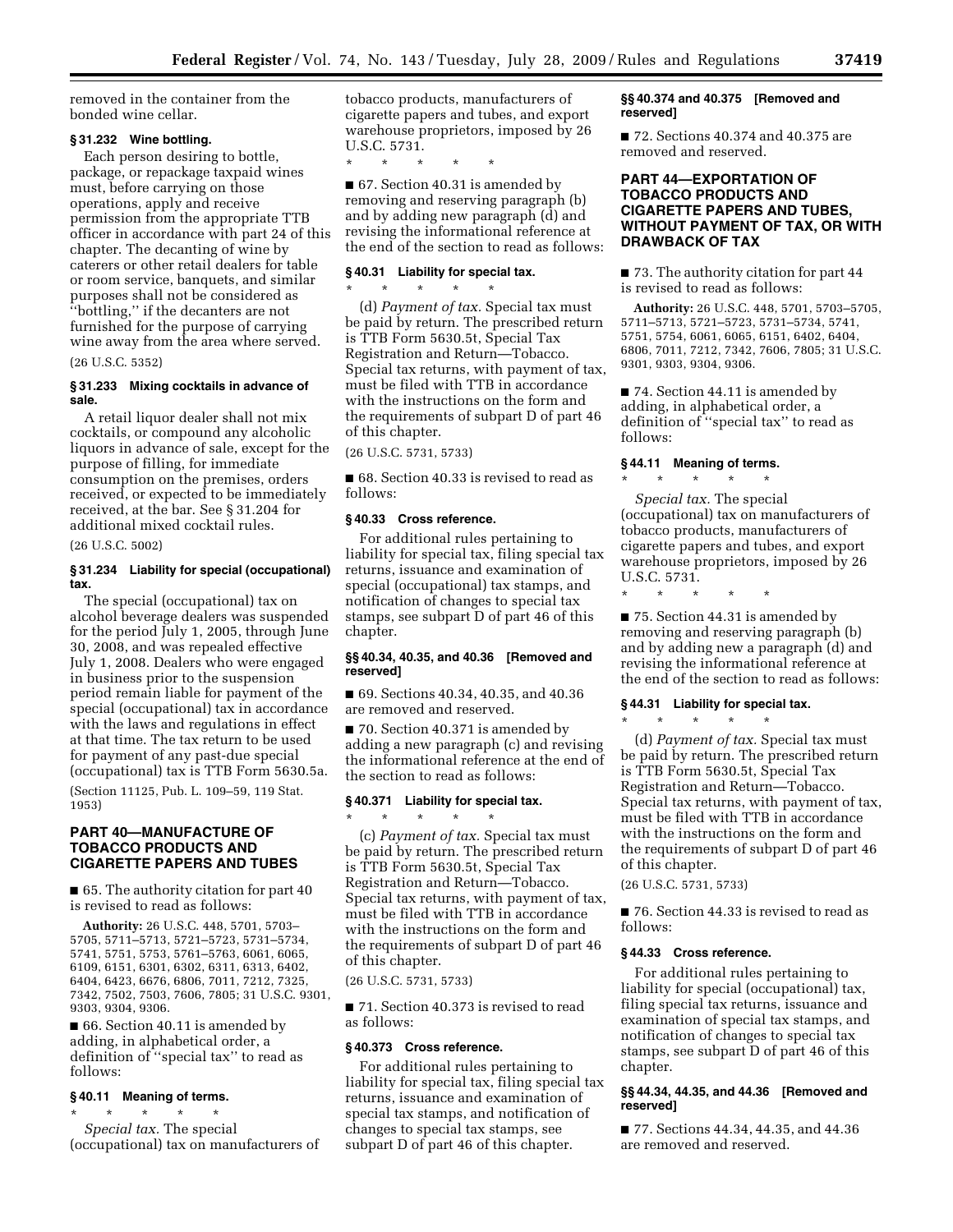## **PART 46—MISCELLANEOUS REGULATIONS RELATING TO TOBACCO PRODUCTS AND CIGARETTE PAPERS AND TUBES**

## ■ 78. The authority citation for part 46 is revised to read as follows:

**Authority:** 18 U.S.C. 2341–2346, 26 U.S.C. 5061, 5704, 5708, 5731–5734, 5751, 5754, 5761–5763, 6001, 6601, 6621, 6622, 7212, 7342, 7602, 7606, 7805; 44 U.S.C. 3504(h), 49 U.S.C. 782, unless otherwise noted.

■ 79. Part 46 is amended by adding a new subpart D to read as follows:

#### **Subpart D—Rules for Special (Occupational) Tax**

Sec.

- 46.91 Scope of subpart.
- 46.92 Meaning of terms.
- 46.93 Multiple businesses of same ownership and location.
- 46.94 Relation to State and municipal law.
- 46.95 Liability of partners.

#### **Payment of Special Tax**

- 46.101 Special tax returns.
- 46.102 Employer identification number.
- 46.103 Time for filing return and paying tax.
- 46.104 Method of payment.
- 46.105 Receipt for taxes.
- 46.106 Receipt in lieu of stamp prohibited. 46.107 Penalty for failure to file return or to
- pay tax.
- 46.108 Interest on unpaid tax.
- 46.109 Waiver of penalties.

#### **Special Tax Stamps**

- 46.116 Issuance, distribution, and
- examination of special tax stamps.
- 46.117 Lost or destroyed stamps.
- 46.118 Certificate in lieu of lost or destroyed special tax stamp.
- 46.119 Errors disclosed by taxpayers.
- 46.120 Errors discovered on inspection.

#### **Changes in Businesses Holding Special Tax Stamps**

46.126 Change in name or address. 46.127 Change in ownership.

## **Stamps for Incorrect Period or Incorrect Liability**

46.131 General.

46.132 Credit for incorrect stamp.

## **Abatement or Refund of Special Taxes**

- 46.136 Claims.
- 46.137 Time limit on filing of claim for refund.
- 46.138 Discontinuance of business.

## **Subpart D—Rules for Special (Occupational) Tax**

## **§ 46.91 Scope of subpart.**

This subpart contains rules relating to special (occupational) taxes that must be paid by manufacturers of tobacco products, manufacturers of cigarette papers and tubes, and export warehouse proprietors.

#### **§ 46.92 Meaning of terms.**

As used in this subpart, the following terms shall have the meanings indicated unless either the context in which they are used requires a different meaning, or a different definition is prescribed for a particular section or portion of this subpart:

*Appropriate TTB officer.* An officer or employee of the Alcohol and Tobacco Tax and Trade Bureau (TTB) authorized to perform any functions relating to the administration or enforcement of this part by TTB Order 1135.46, Delegation of the Administrator's Authorities in 27 CFR Part 46, Miscellaneous Regulations Relating to Tobacco Products and Cigarette Papers and Tubes.

*CFR.* The Code of Federal Regulations.

*Cigarette paper.* Paper, or any other material except tobacco, prepared for use as a cigarette wrapper.

*Cigarette tube.* Cigarette paper made into a hollow cylinder for use in making cigarettes.

*Export warehouse.* A bonded internal revenue warehouse for the storage of tobacco products and cigarette papers and tubes, upon which the internal revenue tax has not been paid, for subsequent shipment to a foreign country, Puerto Rico, the Virgin Islands, or a possession of the United States, or for consumption beyond the jurisdiction of the internal revenue laws of the United States.

*Export warehouse proprietor.* Any person who operates an export warehouse.

*Manufacturer of cigarette papers and tubes.* Any person who manufactures cigarette paper, or makes up cigarette paper into tubes, except for his own personal use or consumption.

*Manufacturer of tobacco products.*  Any person who manufactures tobacco products.

*Person.* An individual, a trust, estate, partnership, association or other unincorporated organization, fiduciary, company, or corporation, or the District of Columbia, a State, or a political subdivision thereof (including a city, county, or other municipality).

*Special tax.* The special (occupational) tax on manufacturers of tobacco products, manufacturers of cigarette papers and tubes, and export warehouse proprietors, imposed by 26 U.S.C. 5731.

*Tax year.* The period from July 1 of one calendar year through June 30 of the following calendar year.

*This chapter.* Chapter I of title 27 of the Code of Federal Regulations.

*Tobacco products.* Cigars, cigarettes, smokeless tobacco, pipe tobacco, and roll-your-own tobacco.

*U.S.C.* The United States Code.

#### **§ 46.93 Multiple businesses of same ownership and location.**

(a) Where more than one type of taxable business is conducted by the same person at the same place, special tax for each business must be paid at the rates prescribed for each.

(b) Where the same type of taxable business is conducted by the same person in different areas of the same premises, only one special tax payment is required.

#### (26 U.S.C. 5733)

#### **§ 46.94 Relation to State and municipal law.**

(a) *General.* The payment of special (occupational) tax does not exempt any person from any penalty or punishment provided by the laws of any State for carrying on any trade or business within that State, nor does it authorize the commencement or continuance of any trade or business contrary to State law or in places prohibited by county or municipal law. Payment of this tax does not prohibit any State from placing an additional duty or tax on the same trade or business, for State or other purposes.

(b) *Special tax stamps.* TTB officers are without authority to refuse to issue a special tax stamp to a person engaged in business in violation of State law. The stamp is not a Federal permit or license, but is merely a receipt for the tax. The stamp affords the holder no protection against prosecution for violation of State law.

## (26 U.S.C. 5734)

#### **§ 46.95 Liability of partners.**

Any number of persons carrying on one business in partnership at any one place during any tax year are required to pay only one special tax.

## (26 U.S.C. 5733)

## **Payment of Special Tax**

## **§ 46.101 Special tax returns.**

(a) *Preparation of TTB Form 5630.5t.*  Every manufacturer of tobacco products, manufacturer of cigarette papers and tubes, and export warehouse proprietor is required to pay special (occupational) tax and file a return on TTB Form 5630.5t, ''Special Tax Registration and Return—Tobacco.'' TTB Form 5630.5t must be completed in accordance with the instructions on the form, and all of the information called for on the form must be provided, including the following:

(1) Name of the taxpayer. (2) Trade name(s) (if any) of the business(es) subject to special

(occupational) tax.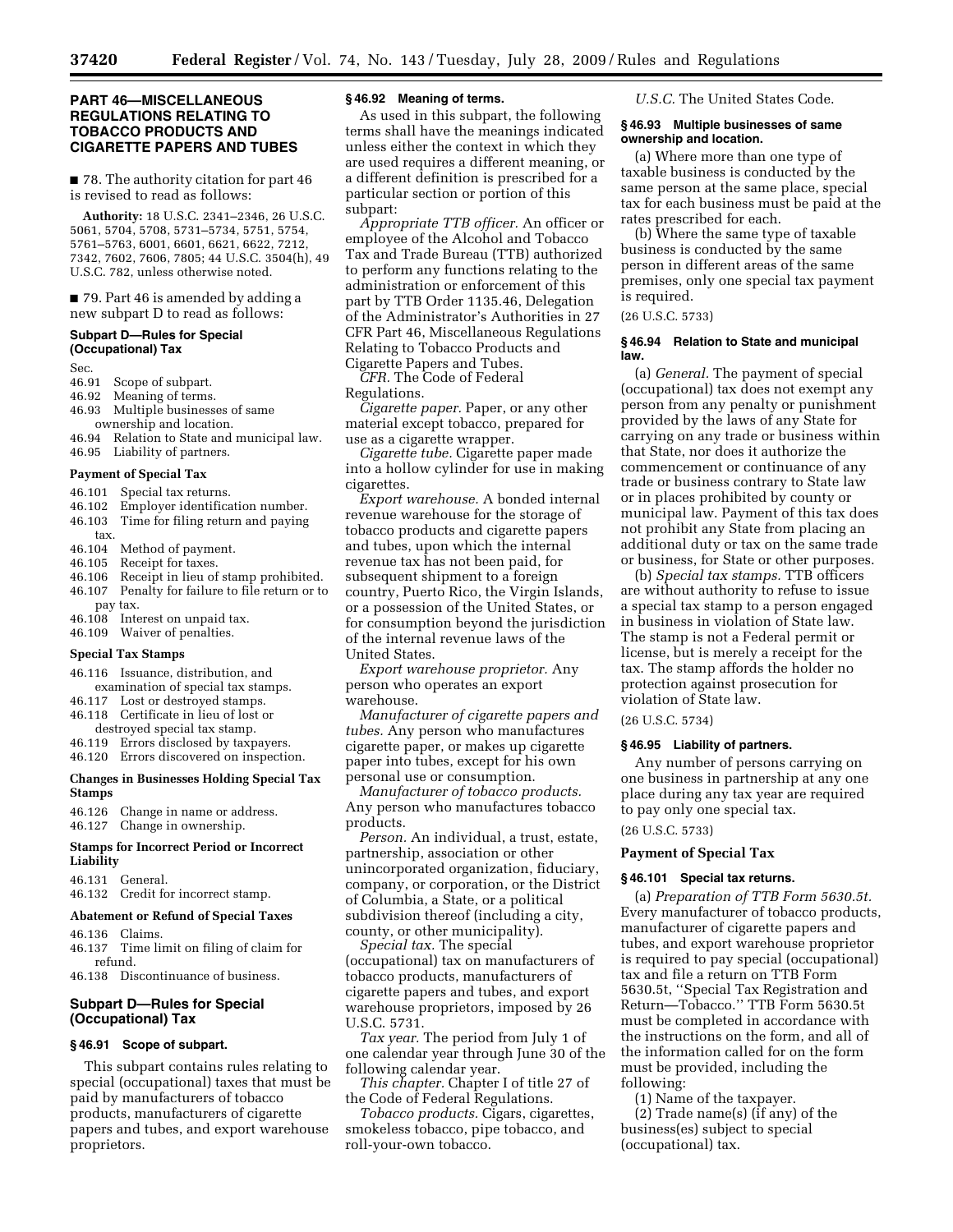(3) Employer identification number (see § 46.102).

(4) Exact location of the place of business, by name and number of building or street, or if these do not exist, by some specific description in addition to the post office address. In the case of one return for two or more locations, the address to be shown must be the taxpayer's principal place of business (or principal office, in the case of a corporate taxpayer).

(5) Class(es) of special tax to which the taxpayer is subject.

(6) Ownership and control information. This consists of the name, position, and residence address of every owner of the business and of every person having power to control its management and policies with respect to the activity subject to special tax. ''Owner of the business'' includes every partner, if the taxpayer is a partnership, and every person owning 10 percent or more of its stock, if the taxpayer is a corporation. However, the ownership and control information required by this paragraph need not be stated if the same information has been previously provided to TTB in connection with a permit application and that previously provided information is still current.

(b) *Multiple locations and/or classes of tax.* A taxpayer subject to special tax for the same period at more than one location or for more than one class of tax must—

(1) File one special tax return, TTB Form 5630.5t, with payment of tax, to cover all such locations and classes of tax; and

(2) Prepare, in duplicate, a list identified with the taxpayer's name, address (as shown on TTB Form 5630.5t), employer identification number, and period covered by the return. The list must show, by State, the name, address, and tax class of each location for which special tax is being paid. The original of the list must be filed with TTB as an attachment to TTB Form 5630.5t, and the copy must be retained at the taxpayer's principal place of business (or principal office, in the case of a corporate taxpayer) for a period of three years from the date of the return.

(c) *Signing of TTB Form 5630.5t*—(1) *By principal.* The return of an individual proprietor must be signed by the individual. The return of a partnership must be signed by a general partner. The return of a corporation must be signed by an officer. In each case, the person signing the return must designate his or her capacity as ''individual owner,'' ''member of firm,'' or, in the case of a corporation, the officer's title.

(2) *By fiduciary.* A receiver, trustee, assignee, executor, administrator, or other legal representative who continues the business of a bankrupt, insolvent, deceased, or otherwise incapacitated person must indicate the capacity in which the fiduciary acts.

(3) *By agent or attorney in fact.* If a return is signed by an agent or attorney in fact, the signature must be preceded by the name of the principal and followed by the title of the agent or attorney in fact. A return signed by a person as agent will not be accepted unless there is filed, with the TTB office with which the return is required to be filed, a power of attorney authorizing the agent to perform the act.

(d) *Perjury statement.* Each TTB Form 5630.5t must contain, or be verified by, a written declaration that the return has been executed under the penalties of perjury.

(26 U.S.C. 5732, 6061, 6065, 6151, 7011) (Approved by the Office of Management and Budget under control number 1513–0112)

## **§ 46.102 Employer identification number.**

(a) *Requirement.* The employer identification number (as defined in 26 CFR 301.7701–12) of the taxpayer who has been assigned such a number must be shown on each special tax return, including each amended return, filed under this subpart. Failure of the taxpayer to include the employer identification number may result in the imposition of the penalty specified in § 70.113 of this chapter.

(b) *Application for employer identification number.* Each taxpayer who files a special tax return and who has not already been assigned an employer identification number must file Internal Revenue Service (IRS) Form SS–4 to apply for one. The taxpayer must apply for and be assigned only one employer identification number, regardless of the number of places of business for which the taxpayer is required to file a special tax return. The taxpayer must apply for the employer identification number no later than 7 days after the filing of the taxpayer's first special (occupational) tax return. IRS Form SS–4 may be obtained from the director of an IRS service center, from any IRS district director, or from *http://www.irs.gov/.* 

#### (26 U.S.C. 6109)

#### **§ 46.103 Time for filing return and paying tax.**

The return, along with remittance of special tax, must be filed on or before the date of commencing business as a manufacturer of tobacco products, manufacturer of cigarette papers or tubes, or export warehouse proprietor,

and thereafter every year on or before July 1. If the return and applicable tax are received in the mail and the U.S. postmark on the cover shows that it was deposited in the mail in the United States within the time prescribed for filing in an envelope or other appropriate wrapper which was properly addressed with postage prepaid, the return will be considered as timely filed. If the postmark is not legible, the sender has the burden of proving the date when the postmark was made. When registered mail is used, the date of registration will be accepted as the postmark date. When certified mail is used, the date of the postmark on the sender's receipt of certified mail is treated as the postmark date.

(26 U.S.C. 5732, 6011, 6071)

#### **§ 46.104 Method of payment.**

Payment of special tax must be made in cash, or by check or money order payable to Alcohol and Tobacco Tax and Trade Bureau. If a check or money order so tendered is not honored when presented for payment, the person who tendered the check or money order will remain liable for the payment of the special tax, and for all penalties and additions, to the same extent as if the check or money order had not been tendered. In addition, unless the person who tendered the check or money order can show that the check or money order was issued in good faith, and with reasonable cause to believe that it would be duly paid, there must be paid as penalty an amount equal to 1 percent of the amount of the check or money order, except that if the amount of the check or money order is less than \$500, the penalty will be \$5, or the amount of the check or money order, whichever is less.

(26 U.S.C. 6311, 6657)

## **§ 46.105 Receipt for taxes.**

Subject to § 46.106, the appropriate TTB officer will issue a receipt to a taxpayer if cash is received as a remittance in payment of special tax (including penalties and interest, if any), or for any type of remittance received if the taxpayer requests a receipt.

## **§ 46.106 Receipt in lieu of stamp prohibited.**

No receipt will be issued in lieu of issuance of a special tax stamp under § 46.116. A receipt may be given only pending the issuance of a stamp, or where the tax liability relates to a prior tax year.

(26 U.S.C. 6314)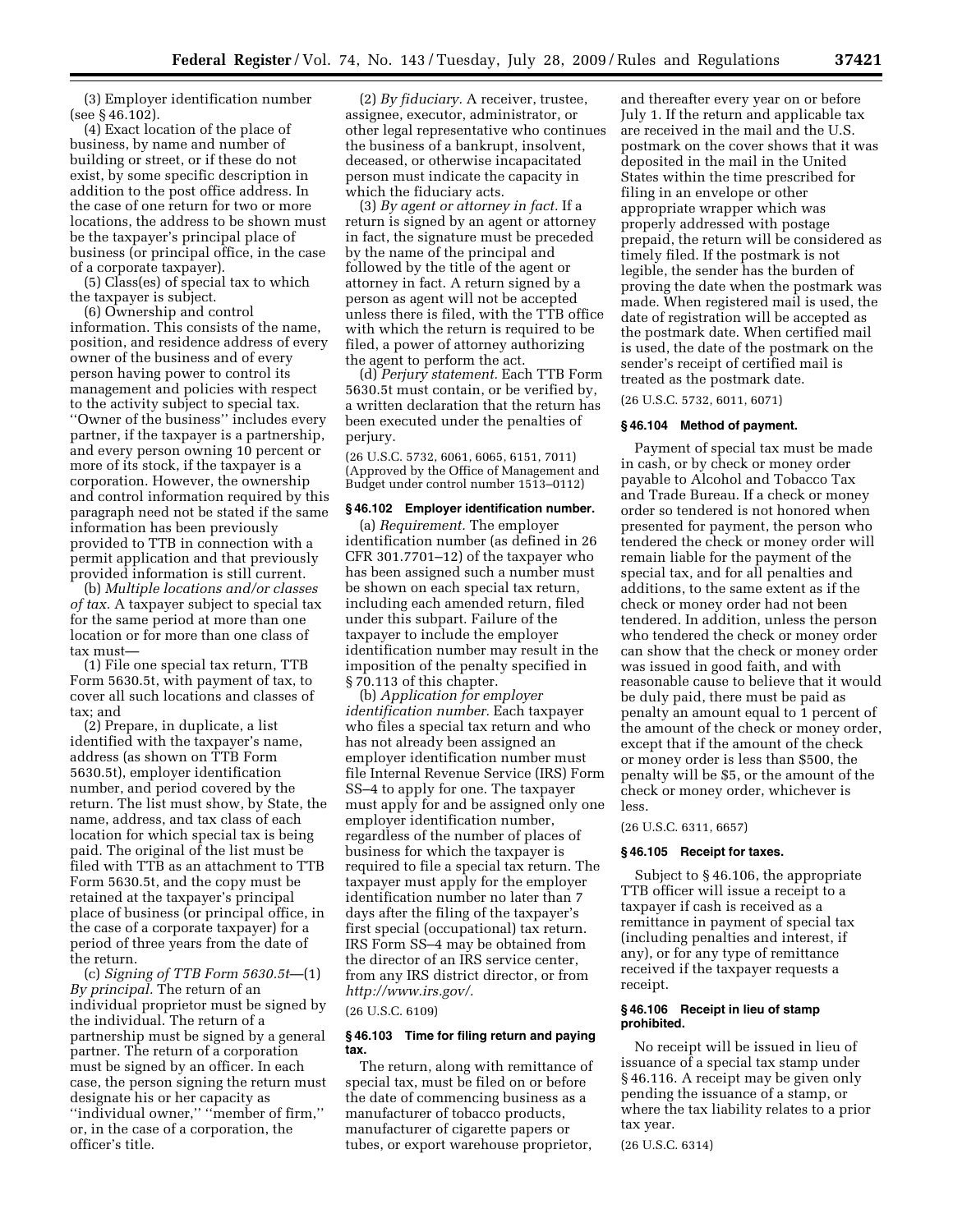## **§ 46.107 Penalty for failure to file return or to pay tax.**

(a) *Failure to file return.* Any person required by this subpart to file a return on TTB Form 5630.5t who fails to file the return on or before the date for filing prescribed in § 46.103 must pay, in addition to the tax, a delinquency penalty, unless it is shown that such failure is due to reasonable cause and not due to willful neglect (see § 46.109). The delinquency penalty for failure to file the return on or before the last date prescribed will be 5 percent of the amount required to be shown as tax on the return if the failure to file is for not more than one month; with an additional 5 percent for each additional month or fraction thereof during which the delinquency continues, but not more than 25 percent in the aggregate.

(b) *Failure to pay tax.* Any person who files a return on TTB Form 5630.5t under this subpart and who fails to pay the amount shown as tax on the return on or before the date prescribed in § 46.103 for payment of such tax, must pay a penalty, in addition to the tax, unless it is shown that such failure is due to reasonable cause and not due to willful neglect (see § 46.109). The penalty for failure to pay the tax on or before the date prescribed for payment is 0.5 percent of the amount shown as tax on the return if the failure to pay is not for more than one month; with an additional 0.5 percent for each additional month or fraction thereof during which the failure continues, but not more than 25 percent in the aggregate. Any person required to pay the special tax who willfully fails to pay the tax shall be fined not more than \$5,000, or imprisoned not more than 2 years, or both, for each such offense.

(c) *Limitations.* With respect to any return on Form 5630.5t, the amount of the addition under paragraph (a) of this section will be reduced by the amount of the addition under paragraph (b) of this section for any month to which an addition to tax applies under both paragraph (a) and paragraph (b) of this section. If the amount of tax required to be shown as tax on the return is less than the amount shown as tax on such return, the penalties prescribed in paragraphs (a) and (b) of this section will be applied by substituting that lower amount.

(26 U.S.C. 5731, 6651)

## **§ 46.108 Interest on unpaid tax.**

(a) *General.* Interest is due on unpaid special tax from the date the tax was required to be paid to the date paid. Interest will be charged for each day at the rate prescribed by law in effect on that day. Interest accruing after

December 31, 1982, is compounded daily.

(b) *Adjusted interest rates.* Adjusted interest rates, determined in accordance with the procedure prescribed by 26 U.S.C. 6621(b), are announced quarterly by the Commissioner of Internal Revenue. The appropriate TTB officer will provide information, when requested, regarding interest rates applicable to specific time periods. (26 U.S.C. 6601, 6621)

## **§ 46.109 Waiver of penalties.**

In every case where a special tax return is not filed, or the tax is not paid, at the time prescribed in § 46.103, the delinquency penalties specified in § 46.107 for failure to file a return or for failure to pay the amount shown as tax on the return will be asserted and collected unless a reasonable cause for delay in filing the return or payment of the tax is clearly established. A taxpayer who believes the circumstances that delayed such taxpayer's filing of the return or payment of the tax are reasonable, and who desires to have the penalties waived, must submit with the return a written statement under the penalty of perjury, affirmatively showing all of the circumstances alleged as reasonable causes for delay. If the appropriate TTB officer determines that the delinquency was due to a reasonable cause and not to willful neglect or gross negligence, the addition to the tax will be waived. If the taxpayer exercised ordinary business care and prudence and was nevertheless unable to file the return within the prescribed time, or if the taxpayer made a satisfactory showing that the taxpayer exercised ordinary business care and prudence in providing for payment of the tax liability and was nevertheless either unable to pay the tax or would have suffered an undue hardship if the taxpayer had paid on the due date, then the delay is due to reasonable cause. Mere ignorance of the law will not be considered a reasonable cause.

(26 U.S.C. 6651)

#### **Special Tax Stamps**

#### **§ 46.116 Issuance, distribution, and examination of special tax stamps.**

(a) *Issuance of special tax stamps.*  Upon filing a properly executed return on TTB Form 5630.5t together with the full tax remittance, the taxpayer will be issued an appropriately designated special tax stamp. If the return covers multiple locations, TTB will send to the taxpayer's principal place of business (or principal office in the case of a corporate taxpayer) one appropriately designated stamp for each location

listed on the attachment to TTB Form 5630.5t required by § 46.101(b)(2).

(b) *Distribution of special tax stamps for multiple locations.* On receipt of the special tax stamps, the taxpayer must verify that there is one stamp for each location listed on the attachment to TTB Form 5630.5t and that the information on each stamp is correct. The taxpayer must then forward each stamp to the place of business designated on the stamp. Incorrect stamps must be returned to the appropriate TTB officer as provided in § 46.120.

(c) *Examination of special tax stamps.*  Each stamp denoting payment of special tax must be kept available for inspection by an appropriate TTB officer during business hours at the location for which the stamp is designated.

(26 U.S.C. 5732)

#### **§ 46.117 Lost or destroyed stamps.**

If a special tax stamp has been lost or destroyed, the taxpayer must immediately notify the TTB officer who issued the stamp. A ''Certificate in Lieu of Lost or Destroyed Special Tax Stamp'' will be issued to the taxpayer who submits an affidavit explaining to the satisfaction of the appropriate TTB officer that the stamp was lost or destroyed. The certificate must be kept available for inspection in the same manner as prescribed for a special tax stamp in § 46.116(c).

## **§ 46.118 Certificate in lieu of lost or destroyed special tax stamp.**

The provisions of this subpart relating to special tax stamps apply as well to certificates in lieu of lost or destroyed special tax stamps issued to taxpayers under § 46.117.

#### **§ 46.119 Errors disclosed by taxpayers.**

On receipt of a special tax stamp, the taxpayer must examine it to ensure that the name and address are correctly stated; if not, the taxpayer must return the stamp to the TTB officer who issued it, with a statement showing the nature of the error and the correct name or address. The appropriate TTB officer, on receipt of such stamp and statement, will compare the data on the stamp with that of the Form 5630.5t in TTB files, correct the error if made in the TTB office, and return the stamp to the taxpayer. However, if the error was in the taxpayer's preparation of the Form 5630.5t, the appropriate TTB officer will require the taxpayer to file a new Form 5630.5t, designated ''Amended Return,'' setting forth the taxpayer's correct name and address, and a statement explaining the error on the original Form 5630.5t. On receipt of the amended Form 5630.5t and a satisfactory explanation of the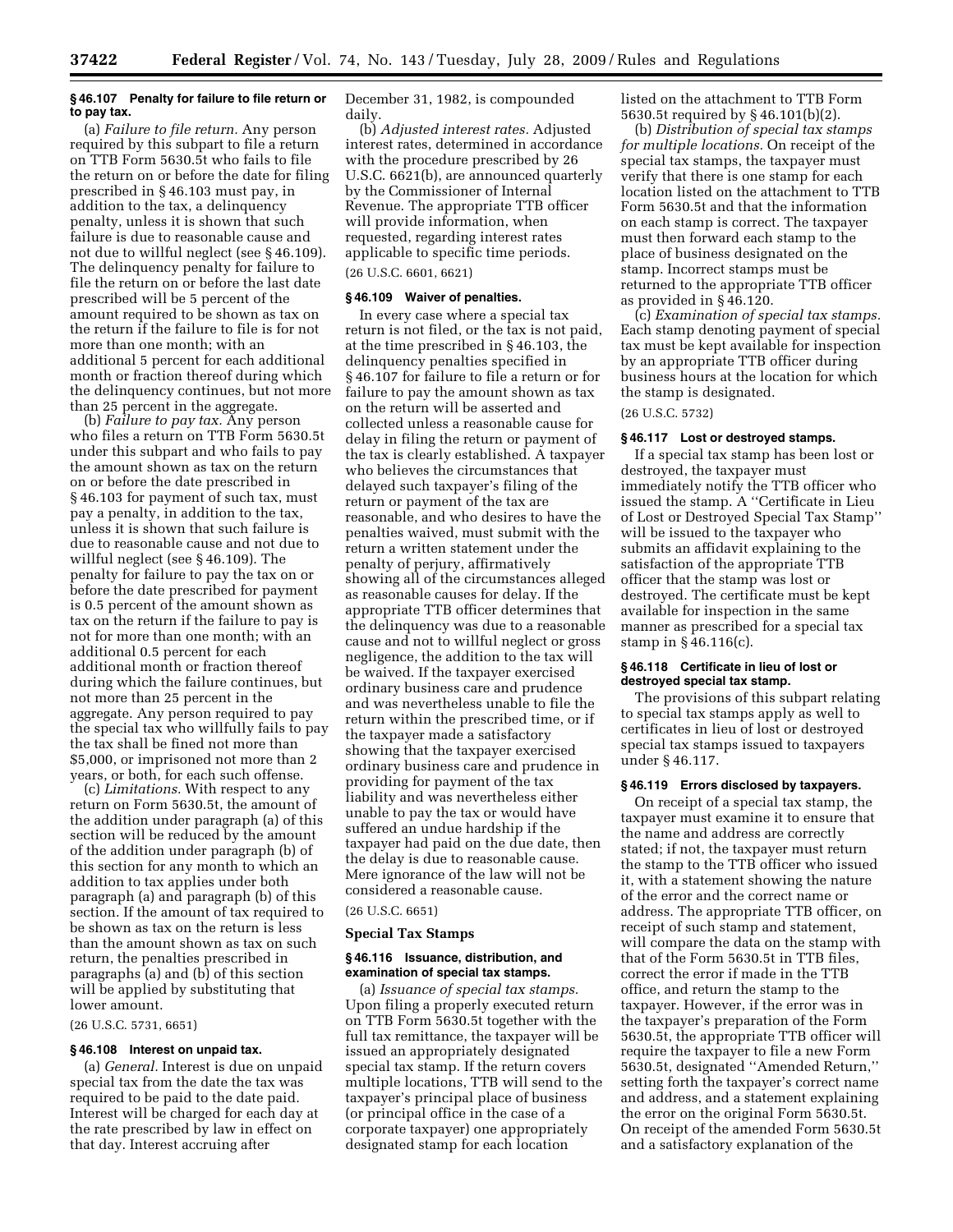error, the appropriate TTB officer will make the proper correction on the stamp and return it to the taxpayer.

## **§ 46.120 Errors discovered on inspection.**

When a TTB officer discovers on a special tax stamp a material error in the name, ownership, or address of the taxpayer, that officer will require the taxpayer to surrender the erroneous tax stamp and prepare a new Form 5630.5t, designated ''Amended Return,'' showing correctly all of the information required in § 46.101 and containing, in the body of the form or in an attachment thereto, a statement of the reason for requesting correction of the stamp. On receipt of the amended return and an acceptable explanation for the error, the officer will make the proper correction on the stamp and return it to the taxpayer. However, if the error found by the TTB officer is on a special tax stamp issued as a result of a return on Form 5630.5t filed under § 46.101(b), that officer will instruct the taxpayer to return the stamp, with a statement showing the nature of the error and the correct data, to the TTB officer who issued the stamp, for correction in accordance with § 46.119.

## **Changes in Businesses Holding Special (Occupational) Tax Stamps**

## **§ 46.126 Change in name or address.**

(a) *Change in name.* If there is a change in the corporate or firm name, or in the trade name, as shown on TTB Form 5630.5t, the taxpayer must file an amended special tax return as soon as practicable after the change, covering the new corporate or firm name, or trade name. No new special tax is required to be paid. The taxpayer must attach the special tax stamp for endorsement of the change in name.

(b) *Change in location*—(1) *General.* If there is a change in location of a taxable place of business, the taxpayer must, within 30 days after the change, file with TTB an amended special tax return covering the new location. The taxpayer must attach the special tax stamp or stamps for endorsement of the change in location. No new special tax is required to be paid. However, if the taxpayer does not file the amended return within 30 days, the taxpayer is required to pay a new special tax and obtain a new special tax stamp.

(2) *Procedure.* If the taxpayer's original return on TTB Form 5630.5t covered only one location, the taxpayer may deliver the amended return and the stamp at any TTB office, or to any TTB officer inspecting the business, in lieu of mailing them to TTB. If the taxpayer's original return covered multiple locations under the provisions of § 46.101(b), he or she must forward with

the amended return an attachment showing both the old and new address of any place of business which has been relocated, and the special tax stamp covering the location from which the business was removed. The appropriate TTB officer receiving such return or stamp will, if the return is submitted within the 30-day period, enter the proper endorsement on the stamp and return it to the taxpayer. (26 U.S.C. 5733, 7011)

#### **§ 46.127 Change in ownership.**

(a) *General.* A special tax stamp is a receipt for tax, personal to the one to whom issued, and is not transferable from one manufacturer of tobacco products, manufacturer of cigarette papers and tubes, or export warehouse proprietor to another. If there is a change in the ownership of a special-tax payer, the successor must pay a new special (occupational) tax and obtain the required special tax stamp(s). Examples of changes in ownership that require payment of a new special tax include, but are not limited to, the following: (1) Sale of business;

(2) Formation of a partnership by two persons who have paid special tax; (3) Addition of a partner;

(4) Incorporation of the business;

(5) Creation of a new corporation to replace one or more corporations that have paid special tax; and

(6) Stockholder continuing the business of a corporation after its dissolution.

(b) *Changes that do not require payment of a new special tax.* The following changes do not require payment of a special tax:

(1) Increase in capital stock of a corporation.

(2) Change in ownership of any or all of the capital stock of a corporation.

(c) *Exemption for certain successors.*  Persons identified in paragraph (d) of this section as having the right of succession may carry on the business for the remainder of the tax year for which the special tax was paid, without paying a new special tax, if within 30 days after the date on which the successor begins to carry on the business, the successor files with TTB a special tax return on TTB Form 5630.5t showing the basis of succession. A person who is a successor to a business for which special tax has been paid, and who fails to register the succession, is liable for special tax computed from the first day of the calendar month in which the successor began to carry on the business.

(d) *Persons having right of succession.*  The right of succession referred to in paragraph (c) of this section will pass to

the identified persons in the following circumstances:

(1) *Death.* The surviving spouse or child, or the executor, administrator, or other legal representative, of a deceased taxpayer;

(2) *Succession of spouse.* A husband or wife succeeding to the business of his or her living spouse;

(3) *Insolvency.* A receiver or trustee in bankruptcy, or an assignee for the benefit of creditors;

(4) *Withdrawal from firm.* The partner or partners remaining after the death or withdrawal of a member of a partnership.

(26 U.S.C. 5733)

## **Stamps for Incorrect Period or Incorrect Liability**

#### **§ 46.131 General.**

If a taxpayer through error has filed a return and paid special tax for an incorrect period of liability or for an incorrect class of business, the taxpayer must prepare a corrected TTB Form 5630.5t, designated ''Amended Return,'' for each tax year involved and must submit the amended return, or returns, with remittance for the total applicable tax and additions to the tax (delinquency penalties and interest), to TTB in accordance with the instructions on the Form 5630.5t or, if the error is discovered by a TTB officer inspecting the premises, to that officer. Subject to the limitations imposed by 26 U.S.C. 6511, the incorrectly paid tax (including additions thereto) may be allowed as a credit against the correct tax (including any additions thereto), as provided in § 46.132, on surrender of the incorrect stamp or stamps, with the amended return or returns noted to show that credit is requested. Any incorrectly paid tax (including additions thereto) that is not credited as provided in § 46.132, including any creditable tax and additions thereto in excess of the correct tax (including additions thereto), may be refunded pursuant to §§ 46.136 through 46.138 if the taxpayer files a corrected return on Form 5630.5t with remittance of the correct amount of tax (including any additions thereto). A new stamp will be issued only for a current period of liability.

## (26 U.S.C. 6011)

#### **§ 46.132 Credit for incorrect stamp.**

(a) *General.* The appropriate TTB officer may credit the tax (including additions thereto) paid for an incorrect stamp if the taxpayer has filed an amended return showing the correct tax on TTB Form 5630.5t and has, with the amended return, surrendered the incorrect stamp for credit.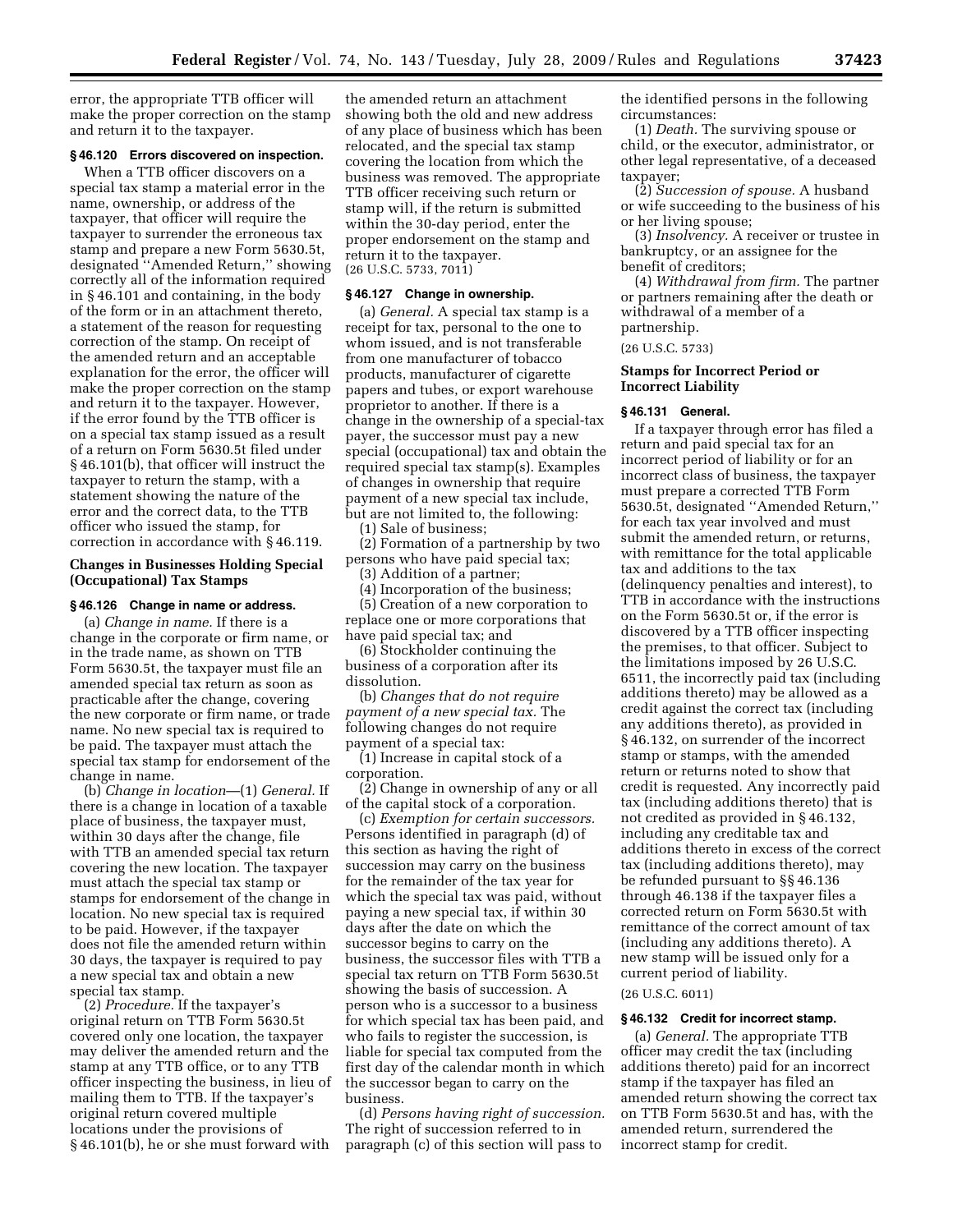(b) *Underpayment.* Where the correct tax (including any additions thereto) exceeds the incorrect tax paid, the appropriate TTB officer may credit the tax paid against the correct tax upon remittance of the difference between the tax paid and the correct tax plus any additions thereto.

(c) *Overpayment.* Where the tax (and additions thereto) paid for the surrendered incorrect stamp exceeds the amount due, the appropriate TTB officer will advise the taxpayer to file a claim for refund of that excess on TTB Form 5620.8. Sections 46.136 through 46.138 apply to all claims for refund.

(26 U.S.C. 6402, 6511)

## **Abatement or Refund of Special Taxes**

## **§ 46.136 Claims.**

Claims for abatement of assessment of special tax (including penalties and interest), or for refund of an overpayment of special tax (including interest and penalties), must be filed on TTB Form 5620.8. The claim must be filed with the appropriate TTB officer. Each claim must set forth in detail each ground on which it is based and must contain facts sufficient to explain to the appropriate TTB officer the exact basis for the claim. If the claim is for refund of special tax for which a stamp was issued, either the stamp must be attached to and be made a part of the claim, or the claimant must include in the claim a satisfactory explanation of the reason why the stamp cannot be submitted.

#### **§ 46.137 Time limit on filing of claim for refund.**

No claim for the refund of a special tax or penalty will be allowed unless presented within 3 years after the filing of the related tax return or within 2 years after the payment of such tax or penalty, whichever of these periods expires later.

## (26 U.S.C. 6511)

## **§ 46.138 Discontinuance of business.**

A dealer who for any reason discontinues business is not entitled to a refund of special tax for the unexpired portion of the tax year for which the special tax stamp was issued.

(26 U.S.C. 5732)

## **PART 70—PROCEDURE AND ADMINISTRATION**

■ 80. The authority citation for part 70 is revised to read as follows:

**Authority:** 5 U.S.C. 301 and 552; 26 U.S.C. 4181, 4182, 5123, 5203, 5207, 5275, 5367, 5415, 5504, 5555, 5684(a), 5741, 5761(b), 5802, 6020, 6021, 6064, 6102, 6155, 6159,

6201, 6203, 6204, 6301, 6303, 6311, 6313, 6314, 6321, 6323, 6325, 6326, 6331–6343, 6401–6404, 6407, 6416, 6423, 6501–6503, 6511, 6513, 6514, 6532, 6601, 6602, 6611, 6621, 6622, 6651, 6653, 6656–6658, 6665, 6671, 6672, 6701, 6723, 6801, 6862, 6863, 6901, 7011, 7101, 7102, 7121, 7122, 7207, 7209, 7214, 7304, 7401, 7403, 7406, 7423, 7424, 7425, 7426, 7429, 7430, 7432, 7502, 7503, 7505, 7506, 7513, 7601–7606, 7608– 7610, 7622, 7623, 7653, 7805.

## **§ 70.1 [Amended]**

■ 81. In § 70.1, the last sentence of paragraph (a)(3) is amended by adding after ''and firearms taxes,'' the words ''registration of dealers in alcohol fit for beverage use,''.

#### **§ 70.96 [Amended]**

■ 82. In § 70.96, the third sentence of paragraph (c) is amended by removing the words ''of liquor dealers''.

## **§ 70.321 [Amended]**

■ 83. Section 70.321 is amended:

■ a. In paragraph (a), by removing and reserving paragraphs (a)(1) through (a)(5) and by removing the undesignated concluding text; and

■ b. By removing the OMB justification statement at the end of the section.

■ 84. Section 70.411 is amended:

■ a. In paragraph (a), by removing the second sentence;

■ b. In paragraph (b), by adding, after the first sentence, a new sentence to read as set forth below;

■ c. Also in paragraph (b), in the last sentence, by adding after "qualification" the words ''and registration'';

 $\blacksquare$  d. In paragraph (c)(16), by removing the words ''special (occupational) taxes imposed on wholesale and retail dealers in liquors, wholesale and retail dealers in beer, and limited retail dealers'' and adding, in their place, the words ''registration requirement imposed on wholesale and retail dealers in liquors and wholesale and retail dealers in beer'';

■ e. In paragraph (c)(27), by removing the words ''special (occupational) and''; and

■ f. By removing the OMB justification statement at the end of the section.

## **§ 70.411 Imposition of taxes, qualification requirements, and regulations.**

\* \* \* \* \* (b) \* \* \* Dealers in alcohol products fit for beverage use and manufacturers of nonbeverage products who claim drawback under section 5114 of the Internal Revenue Code must register. \* \* \*

\* \* \* \* \*

## **§ 70.412 [Amended]**

■ 85. Section 70.412 is amended:

■ a. In paragraph (a), by removing the sixth sentence and, in the last sentence, by removing the words ''and the payment of occupational taxes''; and ■ b. By removing the OMB justification statement at the end of the section.

## **§ 70.414 [Amended]**

■ 86. Section 70.414 is amended:

■ a. By removing and reserving paragraph (h);

■ b. In paragraph (i), by removing the words ''and claims for refund of special (occupational) tax,''; and

■ c. By removing the OMB justification statement at the end of the section.

■ 87. New §§ 70.421 and 70.422 are added between the end of the § 70.420 and the undesignated center heading below it, to read as follows:

## **§ 70.421 Alcohol dealer registration.**

Every person who sells, or offers for sale, any alcohol product (distilled spirits, wines, or beer) fit for beverage use must register with the Alcohol and Tobacco Tax and Trade Bureau. The specific requirements are contained in the following regulations:

(a) For proprietors of distilled spirits plants, parts 19 and 31 of this chapter;

(b) For bonded wineries, bonded wine cellars, bonded wine warehouses, and taxpaid wine bottling houses, parts 24 and 31 of this chapter;

(c) For brewers, parts 25 and 31 of this chapter;

(d) For persons bringing distilled spirits, wines, or beer from Puerto Rico and the Virgin Islands to the United States, parts 26 and 31 of this chapter;

(e) For importers of distilled spirits, wines, or beer, parts 27 and 31 of this chapter; and

(f) For wholesalers and retailers of distilled spirits, wines, or beer, part 31 of this chapter.

## **§ 70.422 Registration of manufacturers of nonbeverage products.**

For provisions regarding the registration of persons claiming drawback on distilled spirits used in the manufacture of certain nonbeverage products, see part 17 of this chapter.

## **§ 70.431 [Amended]**

■ 88. Section 70.431 is amended by removing the word ''and'' at the end of paragraph (b)(7)(ii), by removing the period at the end of paragraph (b)(7)(iii) and adding, in its place, a semicolon followed by the word ''and'', and by adding a new paragraph (b)(7)(iv) to read as follows:

**§ 70.431 Imposition of taxes; regulations.** 

\* \* \* \* \* (b) \* \* \*